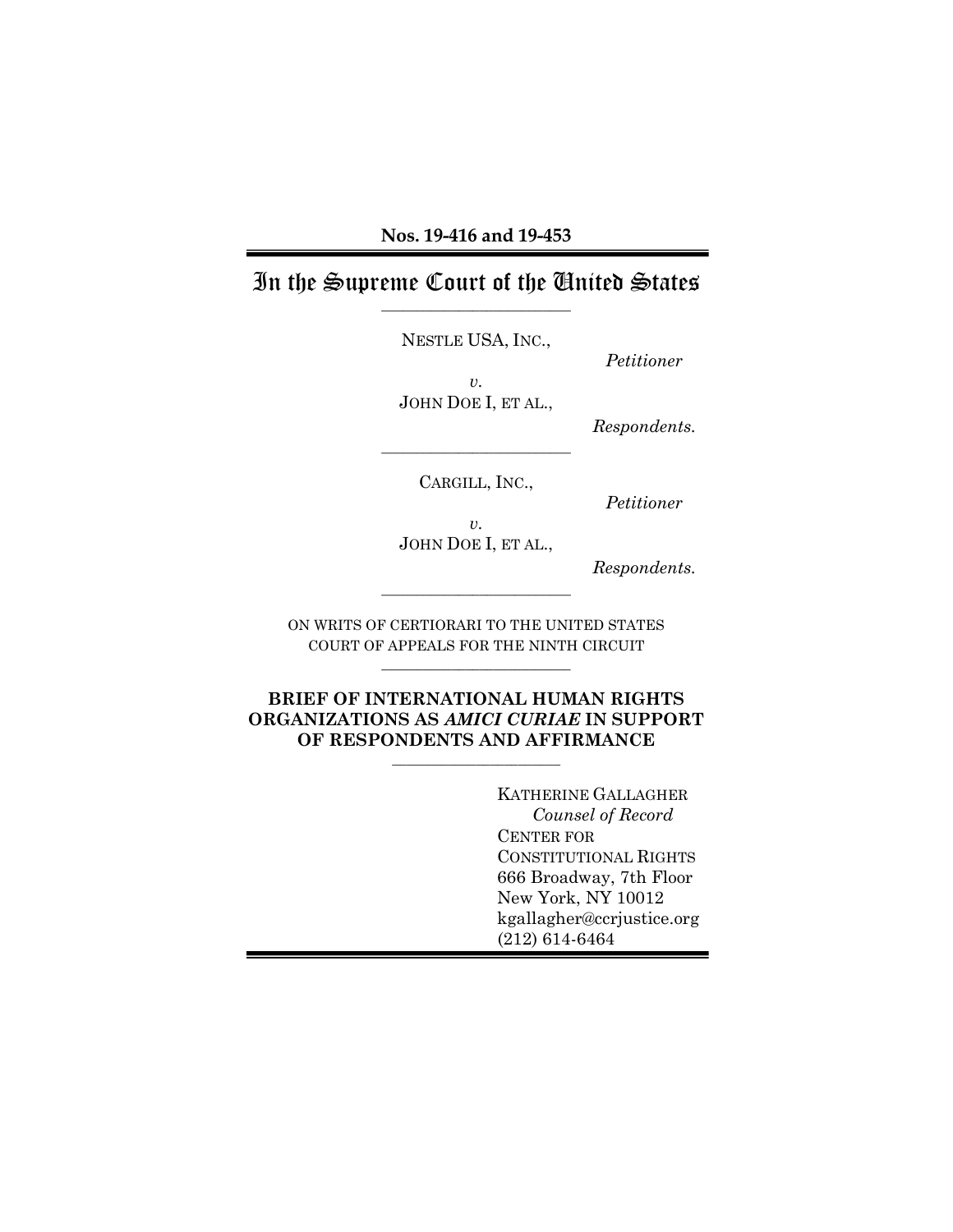### **TABLE OF CONTENTS**

| TABLE OF CITED AUTHORITIES                                                                                               | $\ddot{\rm ii}$ |
|--------------------------------------------------------------------------------------------------------------------------|-----------------|
| INTEREST OF AMICI                                                                                                        | 1               |
| SUMMARY OF ARGUMENT                                                                                                      | 3               |
| ARGUMENT                                                                                                                 | 5               |
| I. 'GENERAL PRINCIPLES OF LAW' IS<br>A WELL-RECOGNIZED SOURCE OF<br>INTERNATIONAL LAW                                    | 5               |
| II. CORPORATE LIABILITY IS A<br><b>GENERAL PRINCIPLE OF LAW</b><br>RECOGNIZED BY LEGAL SYSTEMS<br>AROUND THE WORLD.      | 12              |
| III. AIDING AND ABETTING LIABILITY IS<br>A GENERAL PRINCIPLE OF LAW<br>RECOGNIZED BY LEGAL SYSTEMS<br>AROUND THE WORLD24 |                 |
|                                                                                                                          |                 |
| <b>APPENDIX A</b><br>List of Amici Curiae                                                                                |                 |

i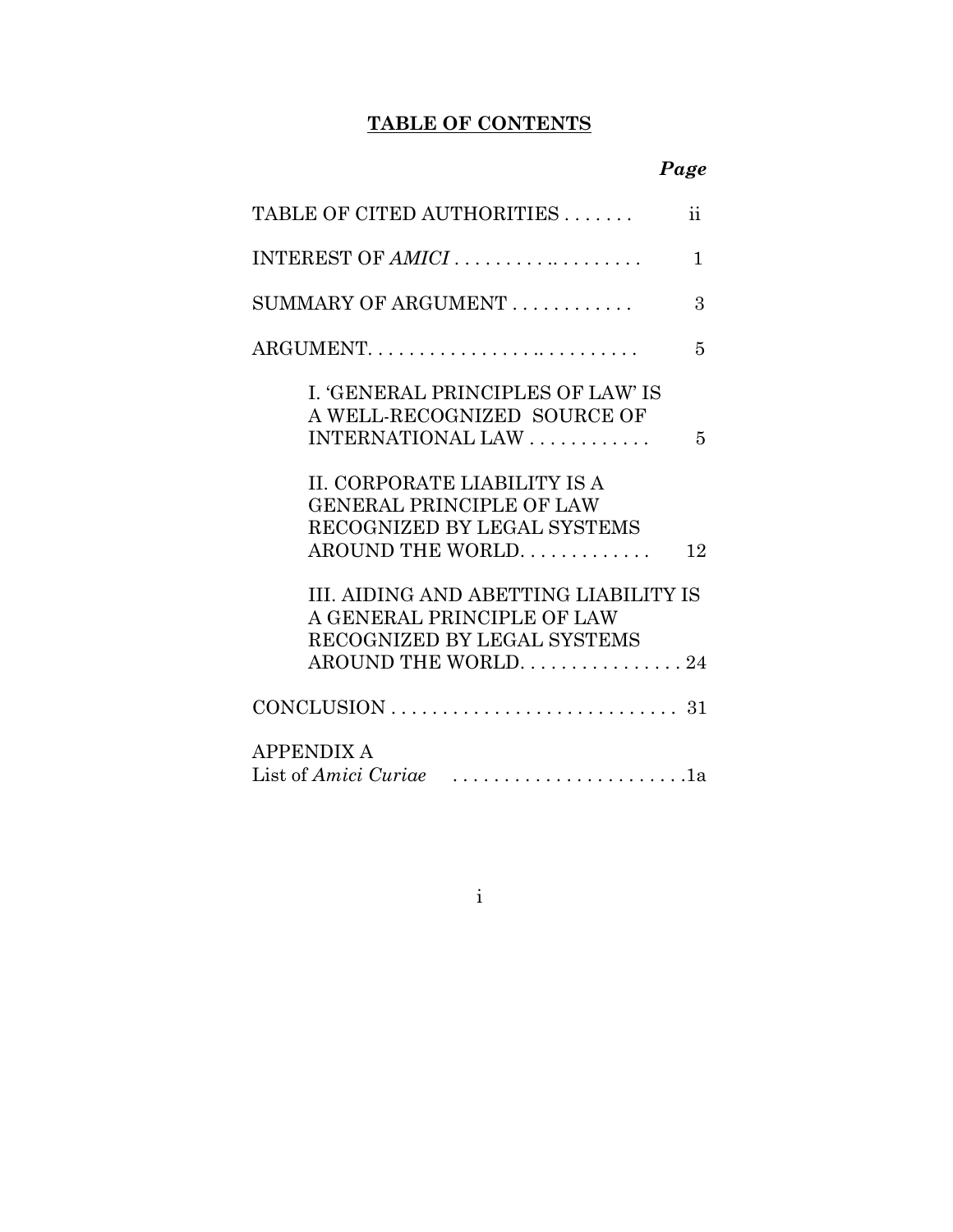#### **TABLE OF AUTHORITIES**

**FEDERAL CASES**

### **Page(s)**

# *Adhakari v. Kellogg Brown & Root, Inc.,*  845 F.3d 184 (5th Cir.) .................................... 25 *Al Shimari v. CACI Premier Tech., Inc..*, 758 F.3d 516 (4th Cir. 2014) .............................. 5 *Al Shimari v. CACI Premier, Tech*., 324 F. Supp. 3d 668 (E.D. Va. 2017) ............... 28 *Citizens United v. Fed. Election Comm'n.*, 558 U.S. 310 (2010)........................................... 12 *Daimler AG v.* Bauman, 571 U.S. 117, (2014) ......................................... 23 *Doe v. Exxon Mobil Corp.*, 654 F.3d 11 (D.C. Cir. 2011)............................... 9 *Doe v. Unocal*, 395 F.3d 932 (9th Cir. 2002) ............................ 17 *First Nat'l City Bank v. Banco Para El Comercio Exterior De Cuba*, 462 U.S. 611 (1983)........................................8, 15 *Flomo v. Firestone Natural Rubber Co.*, 643 F.3d 1013 (7th Cir. 2011) ............................ 9 *Graham v. Florida*, 560 U.S. 48 (2010)............................................... 8

#### ii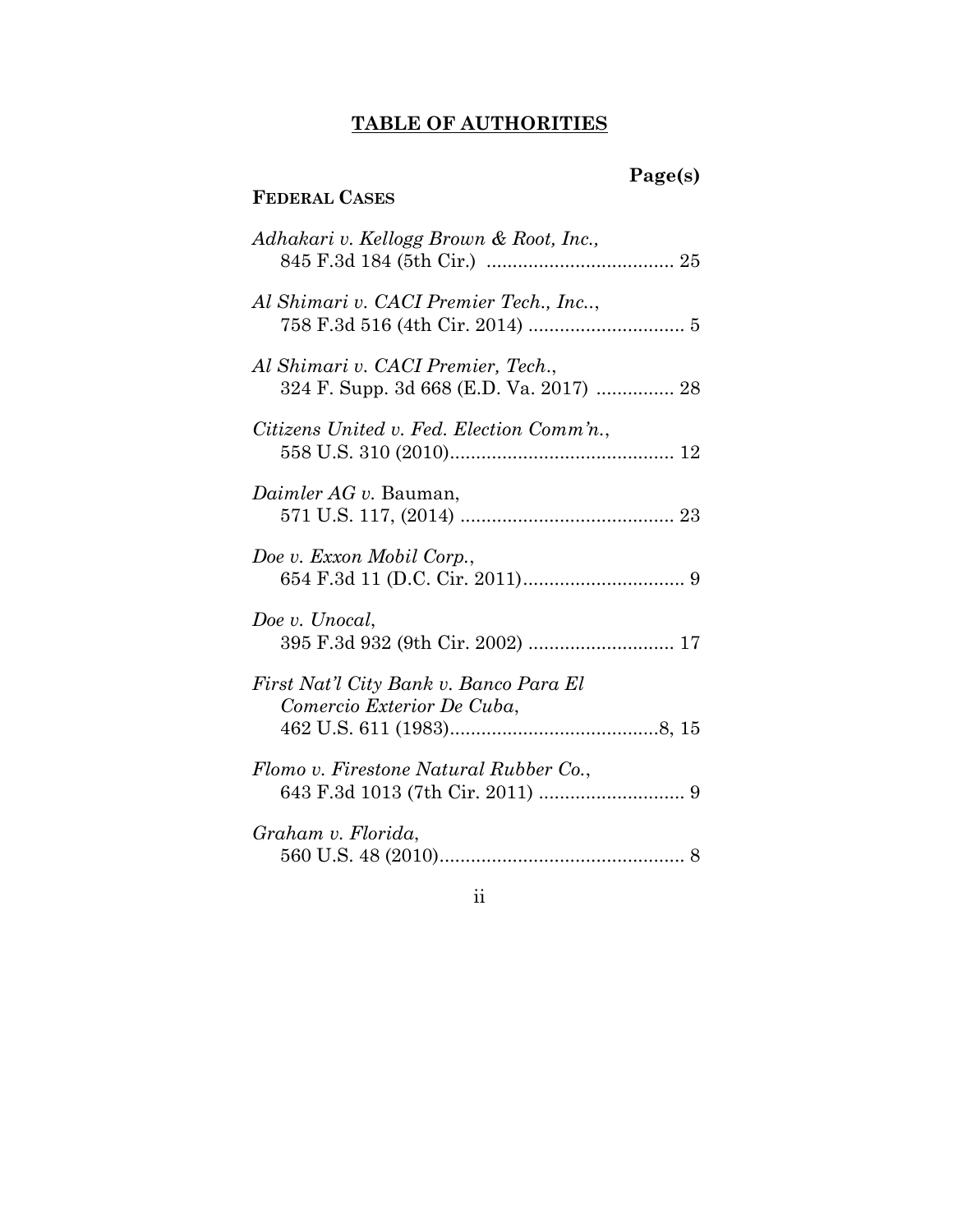| Jean v. Dorelien,                                          |
|------------------------------------------------------------|
| Jesner v. Arab Bank, PLC,                                  |
| Kiobel v. Royal Dutch Petroleum Co.,                       |
| Morrison v. Nat'l Australia Bank, Ltd.,                    |
| Mwani v. Bin Laden,<br>947 F. Supp. 2d 1 (D.D.C. 2013)  28 |
| The Paquete Habana,                                        |
| Pearcy v. Stranahan,                                       |
| Roper v. Simmons,                                          |
| Sosa v. Alvarez-Machain,                                   |
| United States v. Smith,                                    |
| WesternGeco LLC v. ION Geophysical Corp.,                  |
| <b>STATUTES</b>                                            |

Alien Tort Statute, 28 U.S.C. § 1350..............*passim*

### iii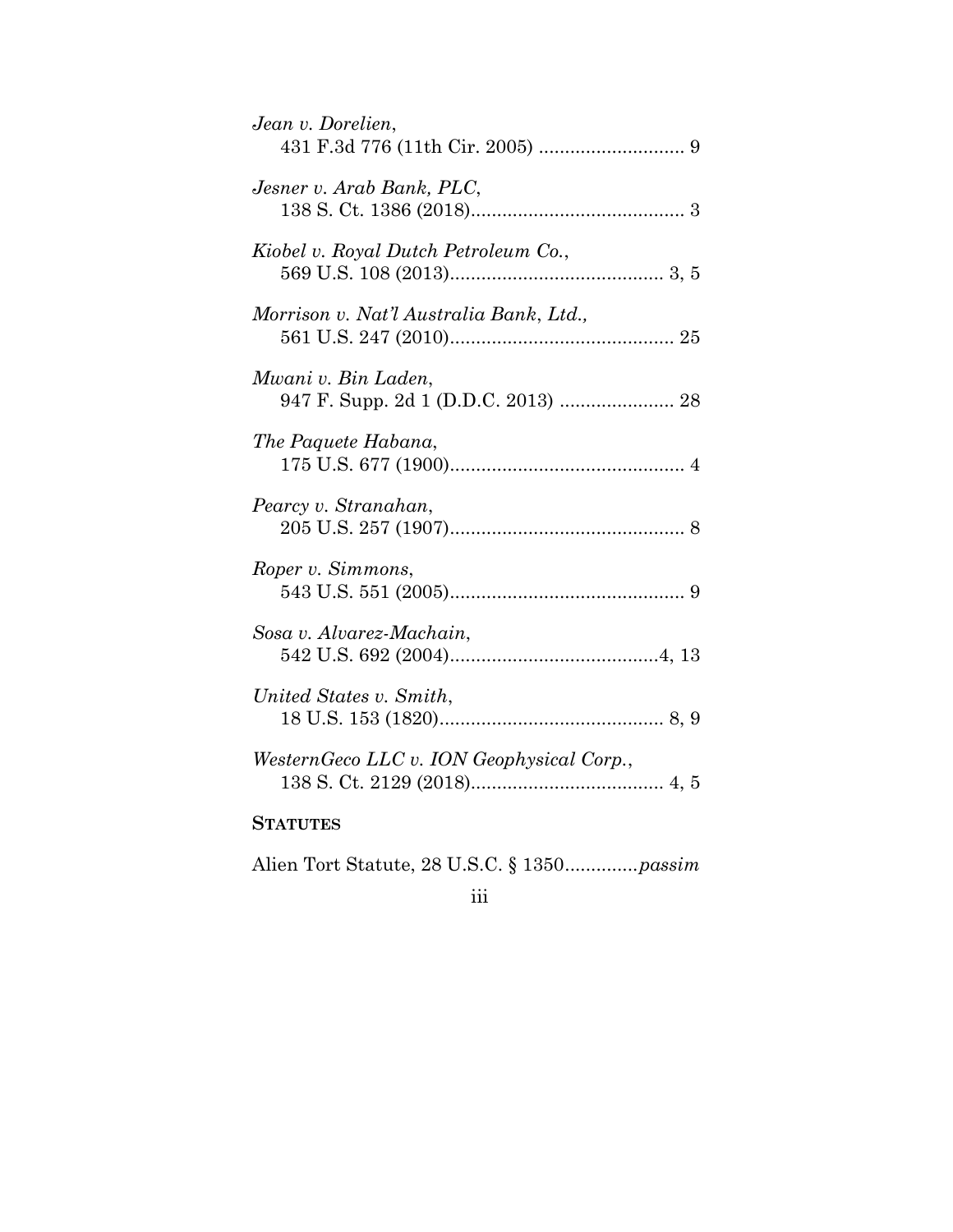### **FOREIGN AND INTERNATIONAL CASES**

| Andrew Owusu v. N.B. Jackson,                      |
|----------------------------------------------------|
| agissant sous le nom commercial                    |
| "Villa Holidays Bal-Inn Villas" e.a.,              |
|                                                    |
|                                                    |
| Araya v. Nevsun Res. Ltd.,                         |
| (2016), 408 D.L.R. 4th 383 (Can.                   |
|                                                    |
|                                                    |
| Bil'in (Vill. Council) v. Green Park Int'l Ltd.,   |
|                                                    |
|                                                    |
| Case Concerning Barcelona Traction, Light          |
| $&$ Power Co. Ltd. (Belg. v. Spain),               |
|                                                    |
|                                                    |
| Case Concerning the Factory at                     |
|                                                    |
|                                                    |
| <i>Chorzow,</i> ( <i>Ger. v. Pol.</i> ) (Claim for |
| Indemnity) (Merits), Judgment,                     |
|                                                    |
|                                                    |
| Chandler v Cape plc,                               |
|                                                    |
|                                                    |
| Choc v. Hudbay Minerals Inc., 2013 ONSC            |
|                                                    |
|                                                    |
| Corfu Channel Case,                                |
| (Merits), Judgment, 1949 I.C.J. 4 (Apr. 9) 7       |
| Dagi v. BHP, (1997) 1 VR 428 (Austl.)  17          |

iv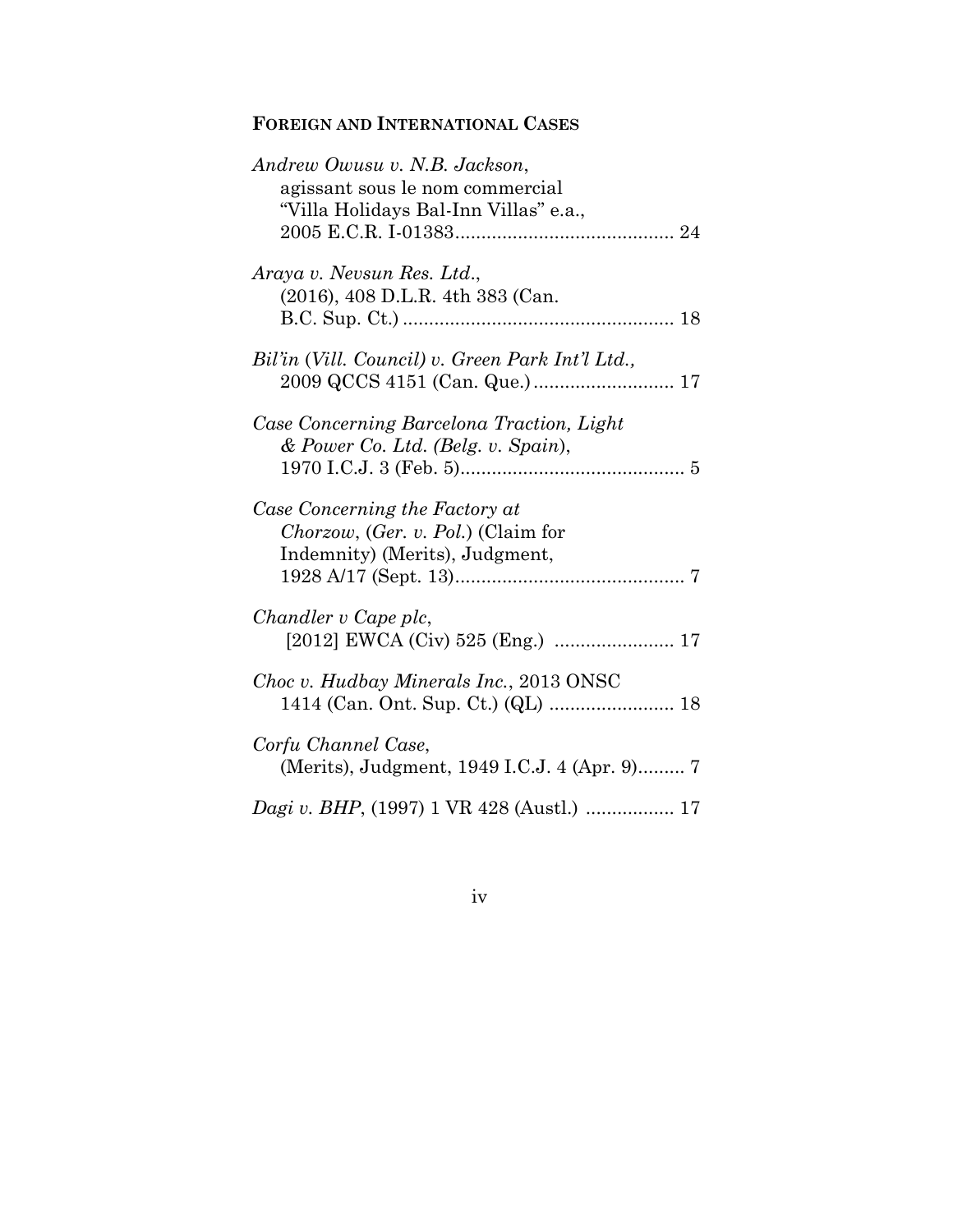| Fidelis A. Oruru v Royal Dutch Shell,<br><i>plc</i> , District Court of the Hague,                             |
|----------------------------------------------------------------------------------------------------------------|
| FIDH/LDH/Gurman and others v X,<br>Cour d'appel [CA] [regional court of<br>appeals] Versailles, Mar. 22, 2013, |
| <i>The Flick Case</i> , 9 Law Reports of Trials<br>of War Criminals (1949) (U.S. Mil.                          |
| <i>Flores v. BP Exploration Co.</i> (Colom.),<br>Claim No. HQ08X00328 [Filed Dec.                              |
| Garcia v. Tahoe Resources Inc., [2017]                                                                         |
| Gonzalez. v. United States,<br>Case 1490-05, Inter-Am. Comm'n<br>H.R., Report No. 52/07,                       |
| Guerrero v. Monterrico Metals,                                                                                 |
| Hiribo Mohammed Fukisha v. Redland<br>Roses Limited [2006] eKLR Civil                                          |
| Internationale Handelsgesellschaft,                                                                            |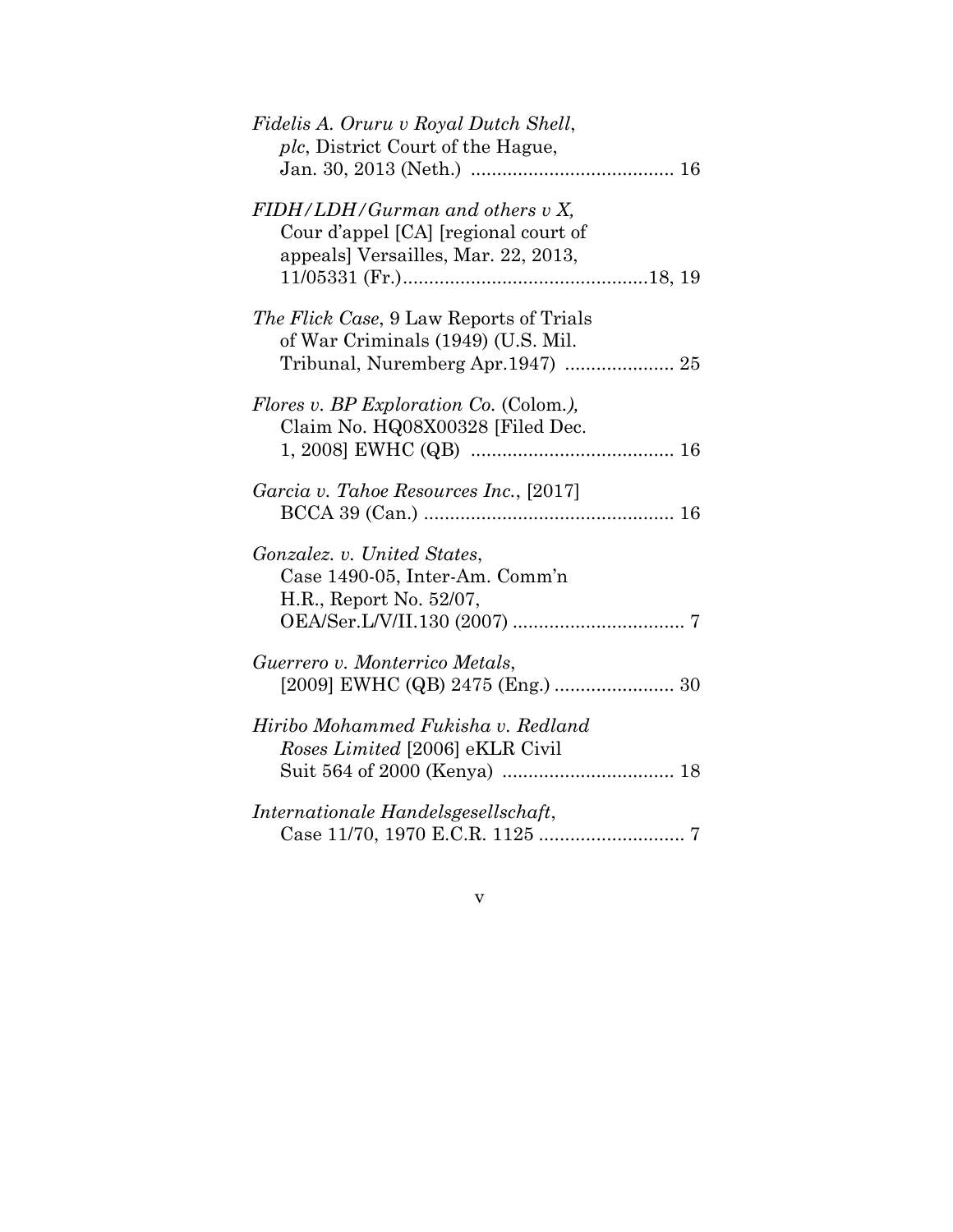| Jabir et al. v. KiK Textilien und Non-<br>Food GmbH, 7 O 95/15                                                                                                                    |
|-----------------------------------------------------------------------------------------------------------------------------------------------------------------------------------|
| (Landgericht Dortmund) (Ger.)  16                                                                                                                                                 |
| Khumalo v. Holomisa 2002 (5) SA 401                                                                                                                                               |
| Lemire v Ukraine,<br>ICSID Case No ARB/06/18, Mar. 28                                                                                                                             |
| Lubbe v. Cape Plc,                                                                                                                                                                |
| Lungowe & Others v. Vedanta & Another,<br>[2019] UKSC 20, [2017] EWCA (Civ.)                                                                                                      |
| Motto v. Trafigura Ltd.,<br>[2011] EWCA (Civ) 1150 (Eng.)  23                                                                                                                     |
| New TV S.A.L. Karma Mohamed Tashin<br>Al Khayat, Case No. STL-14-<br>05/PT/AP/AR126.1, Decision on<br><b>Interlocutory Appeal Concerning</b><br>Personal Jurisdiction in Contempt |
| Nevsun Resources Ltd. v. Araya,                                                                                                                                                   |
| Phoenix Action, Ltd. v. The Czech<br>Republic,<br>ICSID Case No. ARB/06/5, Award,                                                                                                 |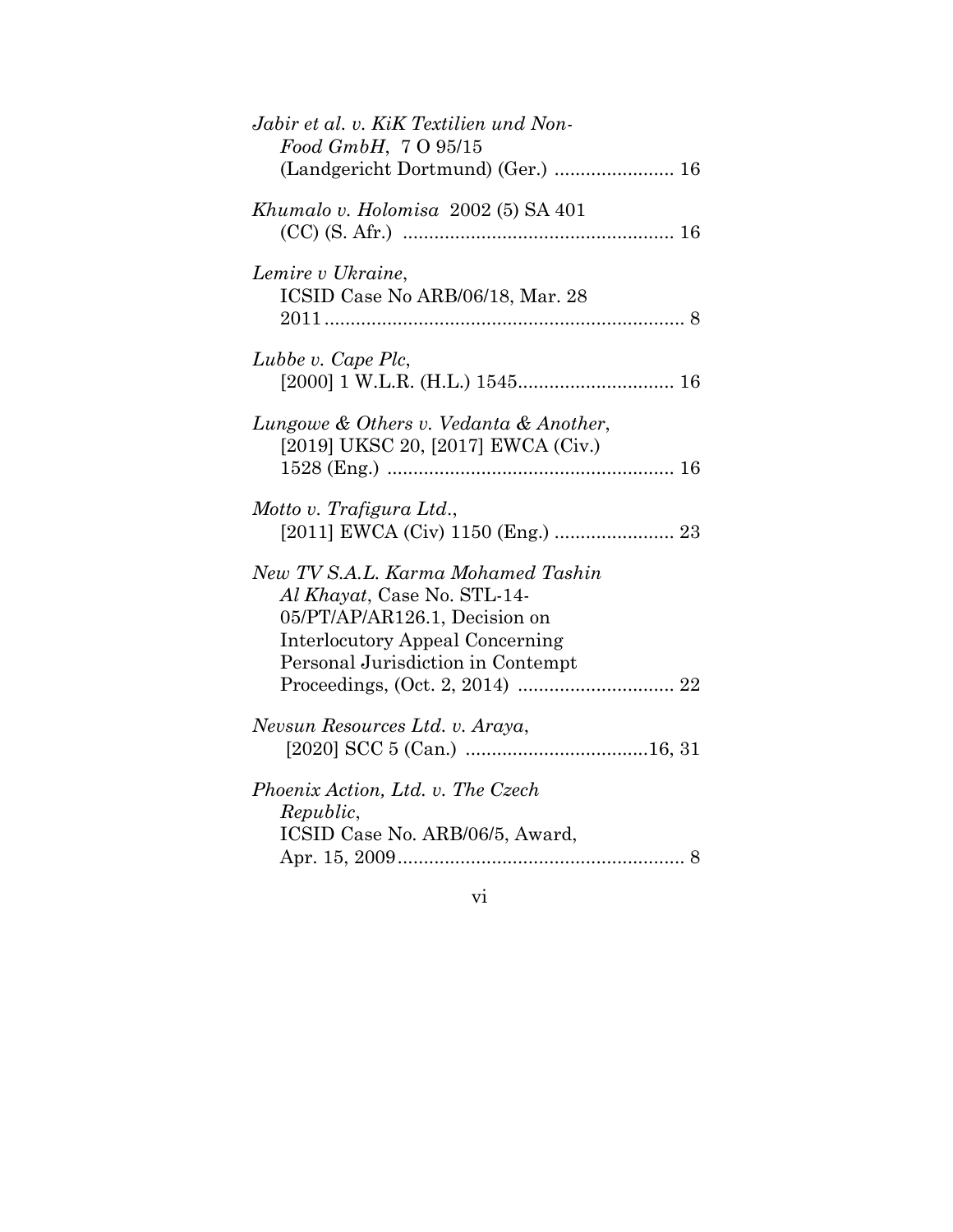| Prosecutor v. Charles Blé Goudé, ICC-<br>$02/11 - 2/11 - 186$ , Decision on the                                             |
|-----------------------------------------------------------------------------------------------------------------------------|
| confirmation of charges against<br>Charles Blé Goudé, Dec. 11, 2014  26                                                     |
| Prosecutor v. Brdanin,<br>Case No. IT-99-36-T,                                                                              |
| Prosecutor v. Furundžija,<br>Case No. IT-95-17/1-T,<br>Trial Judgment, Dec. 10, 199827, 28                                  |
| Prosecutor v. Katanga, ICC-01/04-01/07,<br>Trial Judgment, Mar. 7, 2014  26                                                 |
| Prosecutor v. Mbarushimana, ICC-01/04-<br>01/10-465-Red, Decision on the<br>Confirmation of Charges, Dec. 16, 2011  26      |
| Prosecutor v. Šainović,<br>Case No. IT-05-87-A,                                                                             |
| Prosecutor v Tadić, Case No. IT-94-A,                                                                                       |
| Prosecutor v. Taylor,<br>$SCSCL-03-1-A$                                                                                     |
| <i>Prosecutor v TotalFinaElf et al.</i> , [Court<br>of Cassation] March 28, 2007 PAS.<br>No. P.07.0031.F (2007) (Belg.)  17 |

vii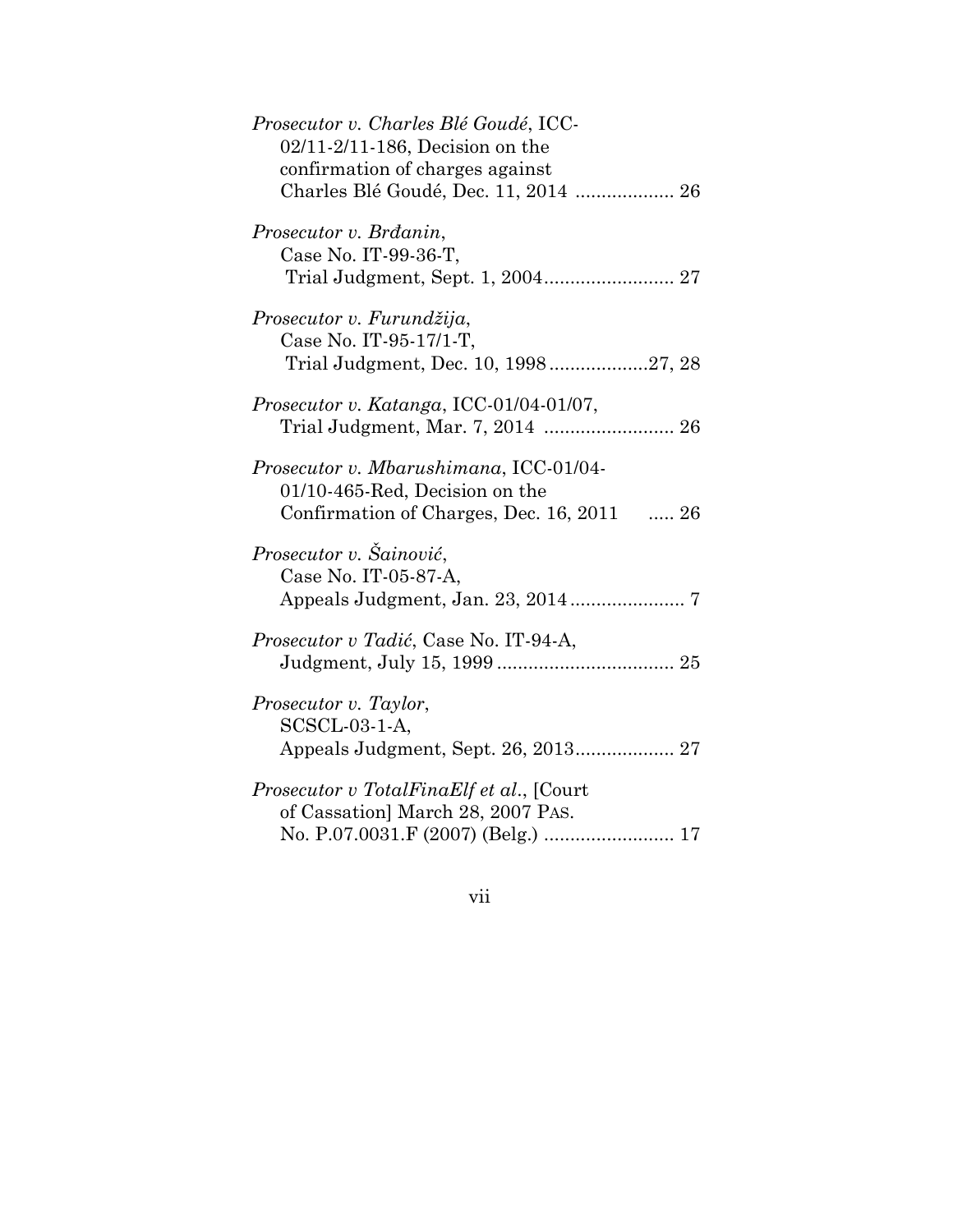| Prosecutor v. Vasiljević,<br>Case No. IT-97-32-T, Trial                                                                                                        |
|----------------------------------------------------------------------------------------------------------------------------------------------------------------|
| The Renco Group, Inc v Peru, ICSID<br>Case No UNCT/13/1, Partial Award                                                                                         |
| Soc. & Econ. Rights Action Ctr. v. Nigeria,<br>Comm. No. 155/96, African Comm'n on<br>Human & Peoples' Rights, 15th<br>A.C.H.P.R. AAR Annex V, (Oct. 2001)  14 |
| Temple of Preah Vihear (Cambodia v<br>Thailand), Merits 1962 ICJ 6                                                                                             |
| Ubaser S.A. v Argentina, ICSID Case                                                                                                                            |
| Union Carbide Corporation v. Union of                                                                                                                          |
| <i>The Zyklon B Case</i> (Trial of Bruno<br>Tesch and Two Others), 1 Law<br>Reports of Trials of War CRIMINALS<br>93 (1947) (Brit. Mil. Ct., 1946) 24, 25      |
| <b>INTERNATIONAL SOURCES</b>                                                                                                                                   |

| European Union, Council Regulation |  |
|------------------------------------|--|
|                                    |  |

## viii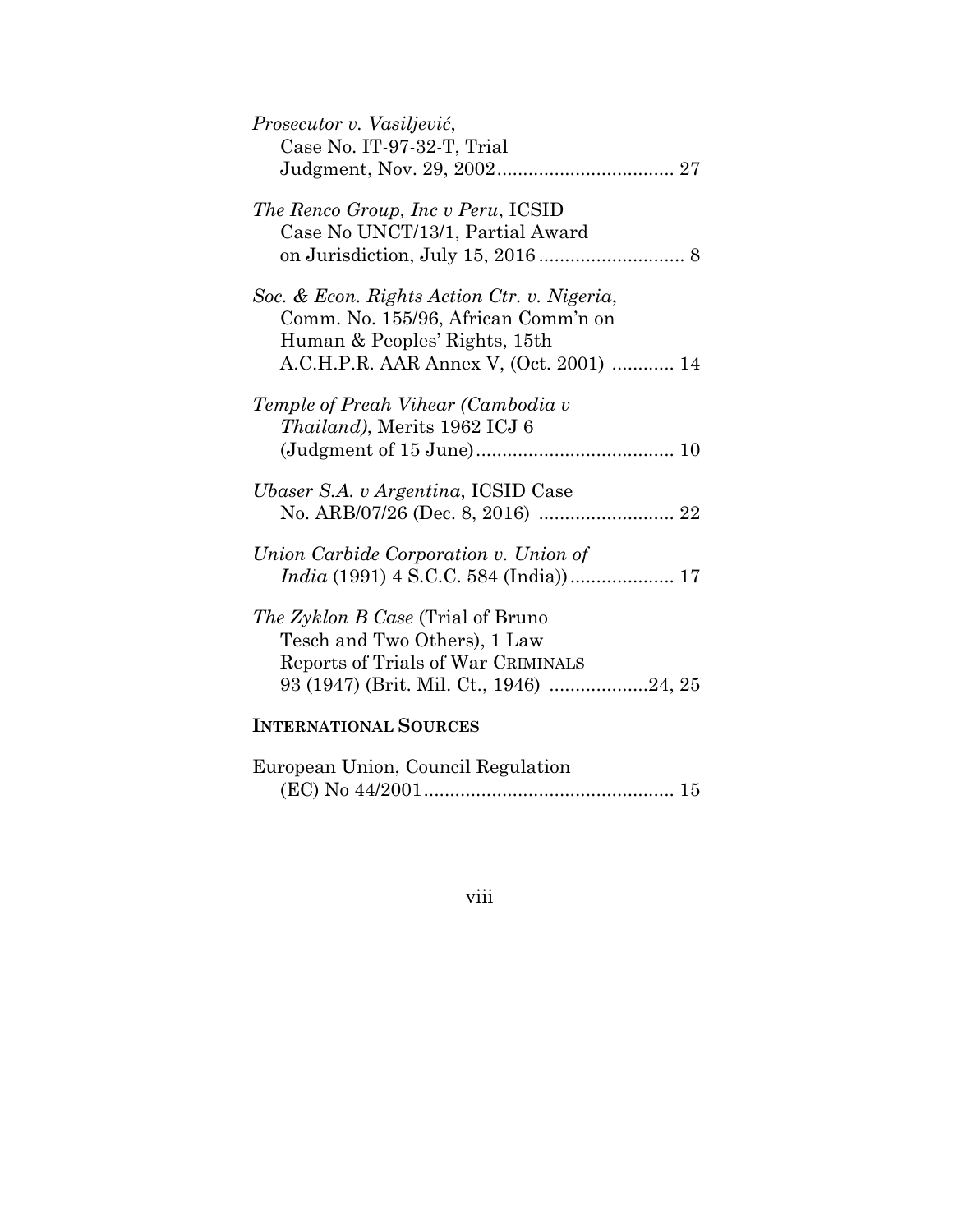ix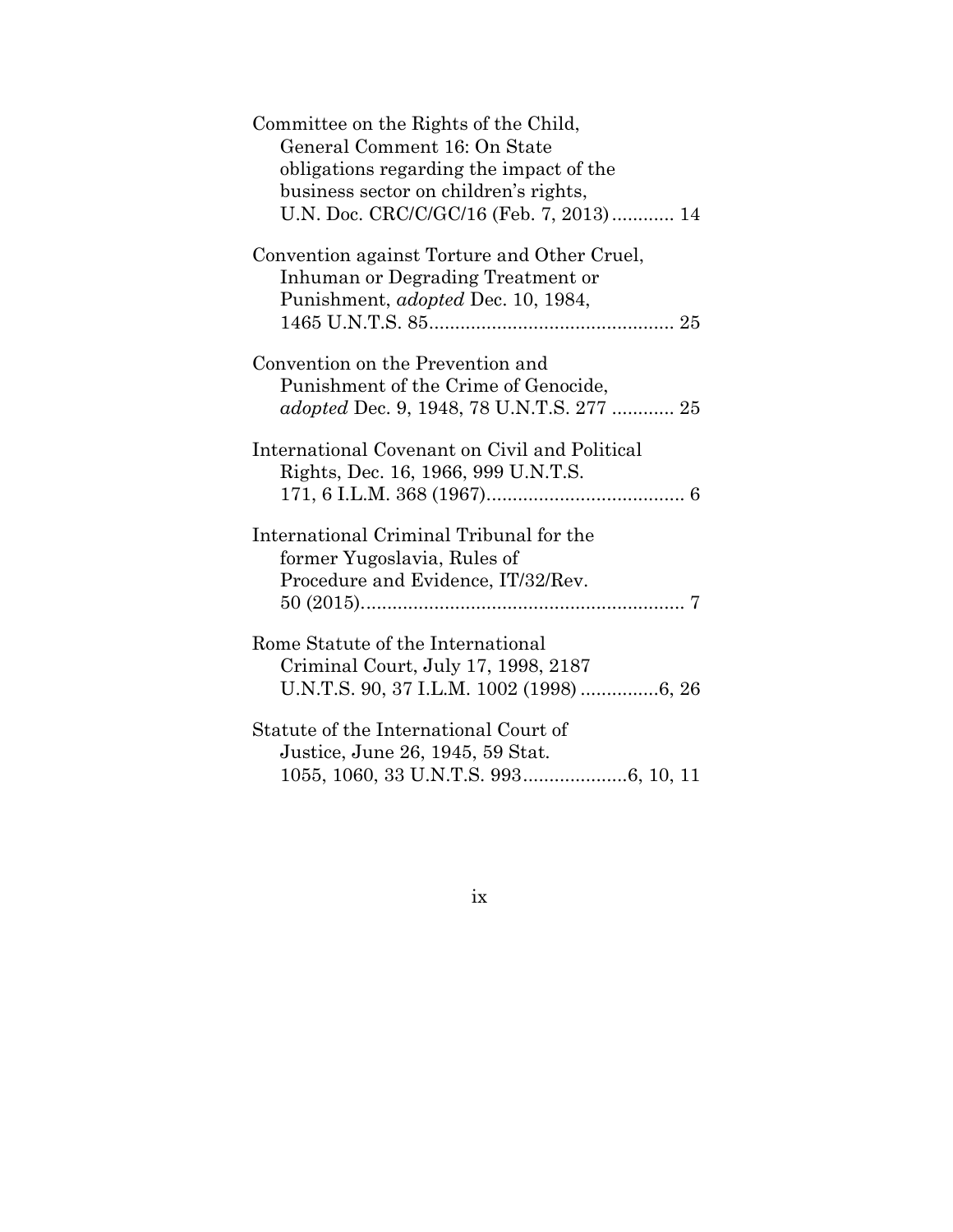| UN Draft Norms on the Responsibilities of |
|-------------------------------------------|
| Transnational Corporations and Other      |
| Business Enterprises - Norms on the       |
| Responsibilities of Transnational         |
| Corporations and Other Business           |
| Enterprises with Regard to Human          |
| Rights, UN Doc.                           |
| E/CN.4/Sub.2/2003/12/Rev.2 (2003) 20      |
| UN Human Rights Council Res. 26/9, UN     |
| Doc A/HRC/26/L.22/Rev.1 (June 25,         |
|                                           |
|                                           |
| U.N. Special Representative of the        |
| Secretary-General, Clarifying the         |
| concepts of "sphere of influence" and     |
| "complicity", U.N. Doc. A/HRC/8/16,       |
|                                           |
| U.N. Special Representative of the        |
| Secretary-General, <i>Promotion and</i>   |
| Protection of All Human Rights,           |
|                                           |
| U.N. Special Representative of the        |
| Secretary-General, Guiding                |
| Principles on Business and Human          |
| Rights: Implementing the United           |
| Nations "Protect, Respect and             |
| Remedy" Framework, U.N. Doc.              |
| A/HRC/17/31 (Mar. 21, 2011) 14, 20, 29    |

x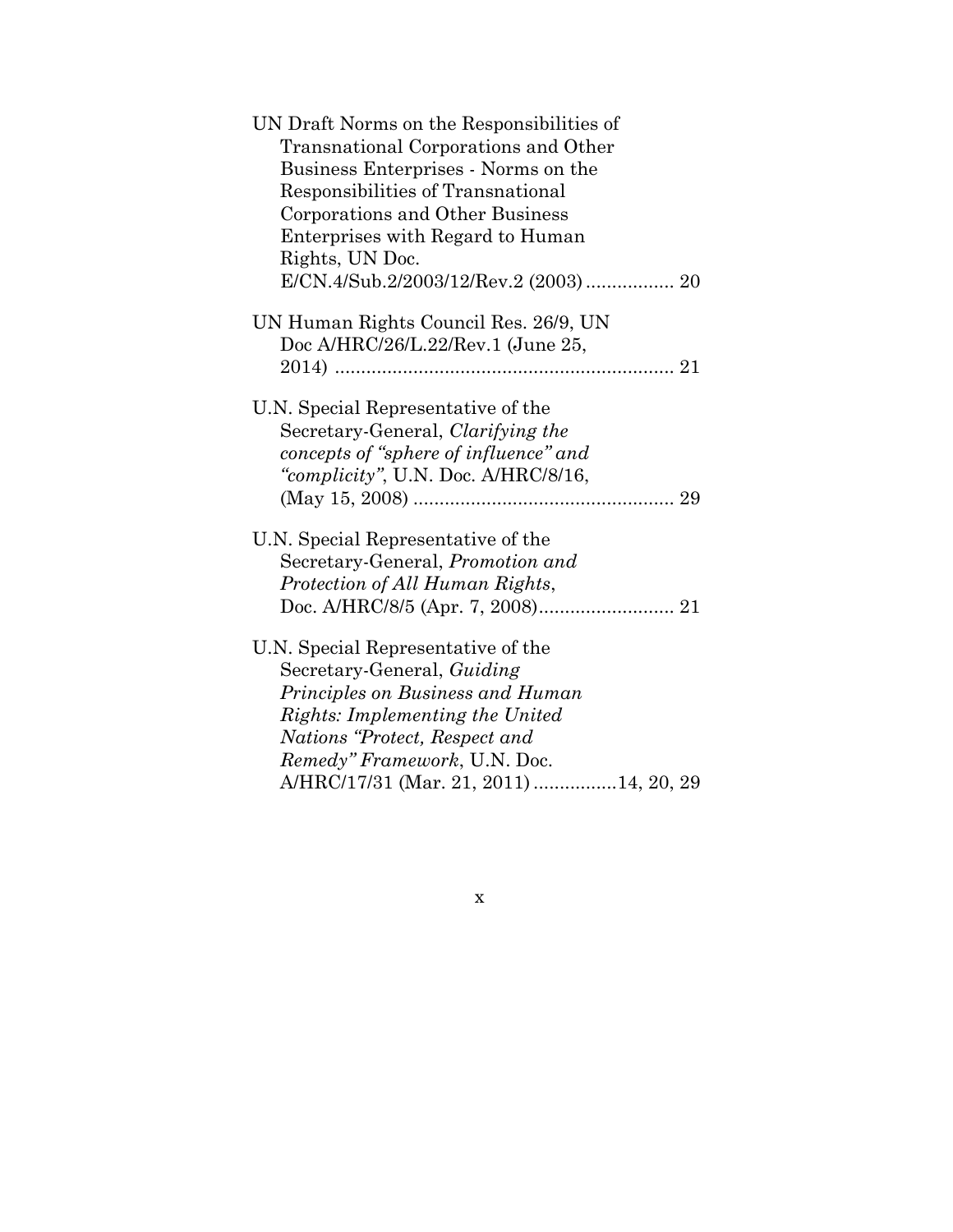### **OTHER AUTHORITIES AND FILINGS**

| Antonio Cassese, <i>International Law</i> (2001) .6, 10                                                                                      |
|----------------------------------------------------------------------------------------------------------------------------------------------|
| Bin Cheng, General Principles of Law<br>as Applied by International Courts                                                                   |
| Brief for Petitioner Cargill, Inc. Cargill<br><i>Inc. v. Doe I</i> (Nos. 19-416 & 19-453)                                                    |
| Brief of Respondents in 19-416, Nestlé<br>USA, Inc. v. Doe I; Cargill Inc. v.                                                                |
| Clifford Chance,<br>Corporate Liability in Europe (2012)<br>13                                                                               |
| FIDH, Business and Human Rights:<br><b>Enhancing Standards and Ensuring</b>                                                                  |
| Wolfgang Friedmann, The Uses of 'General<br>Principles' in the Development of<br>International Law, 57 Am. J. Int'l L. 279                   |
| International Commission of Jurists,<br>Report of Legal Expert Panel on<br>Corporate Complicity in<br><i>International Crimes, Vols.</i> 1-3 |

xi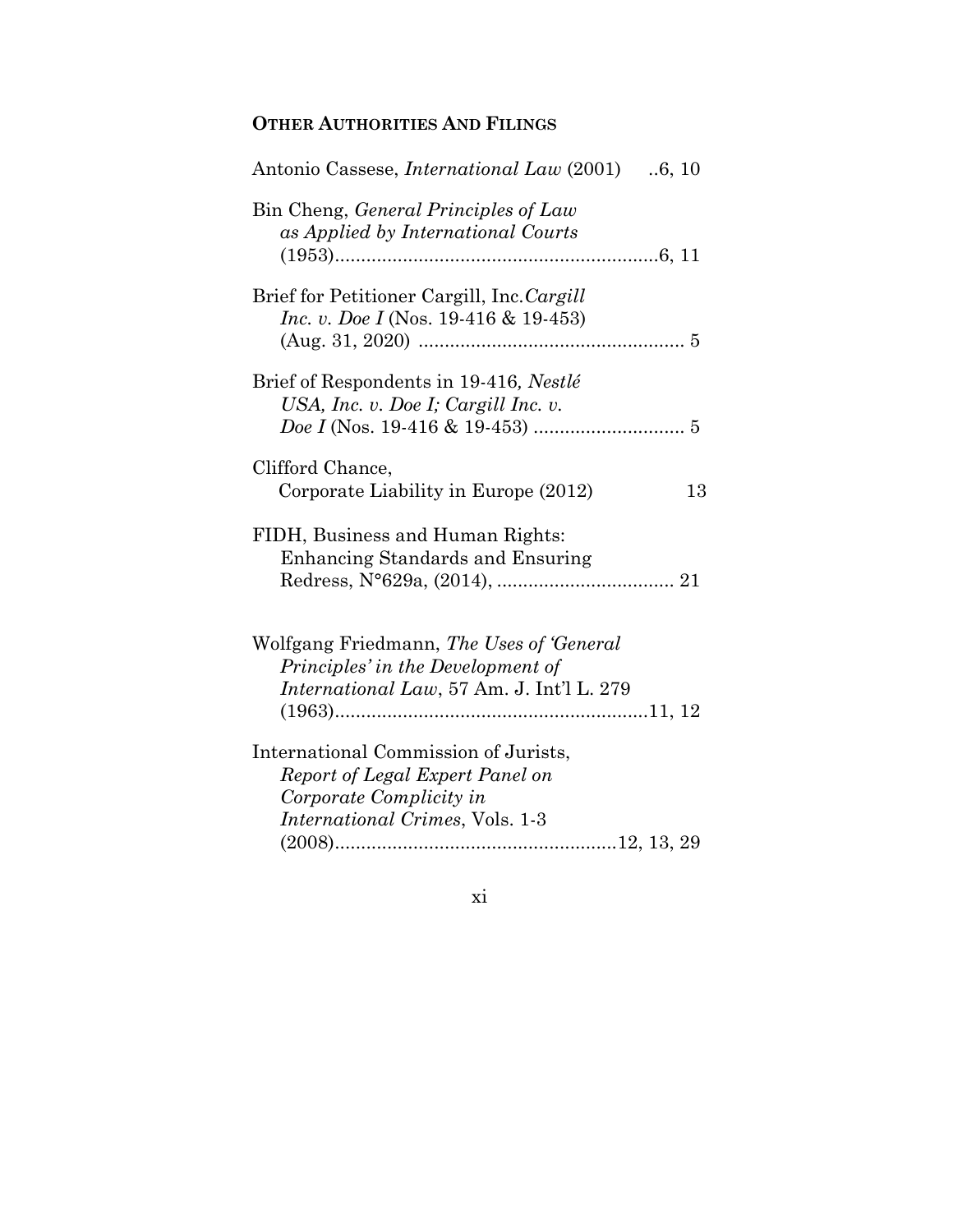| Frances T. Freeman Jalet, The Quest for the  |
|----------------------------------------------|
| General Principles of Law Recognized by      |
| Civilized Nations – A Study, 10 U.C.L.A. L.  |
|                                              |
| Charles T. Kotuby, Jr. & Luke A. Sobota,     |
| General Principles of Law and                |
|                                              |
| Lord McNair, Q.C., The General Principles of |
| Law Recognized by Civilized Nations, 33      |
| Brit. Y.B. Int'l L. 1 (1957)<br>12           |
| Anita Ramasastry & Robert C.                 |
| Thompson, Commerce, Crime and                |
| <b>Conflict: Legal Remedies for Private</b>  |
| <b>Sector Liability for Grave Breaches</b>   |
|                                              |
| of International Law: A Survey of            |
| Sixteen Countries                            |
|                                              |
| RESTATEMENT (THIRD) OF U.S. FOREIGN          |
| RELATIONS LAW (AM. LAW INST.                 |
| 8                                            |
|                                              |
| Charles S. Rhyne, <i>International Law</i> : |
| The Substance, Processes, Procedures         |
| and Institutions for World Peace with        |
|                                              |
|                                              |
| Rudolph B. Schlesinger, Research on the      |
| General Principles of Law Recognized         |
| by Civilized Nations, 51 Am. J. Int'l        |
|                                              |
|                                              |

### xii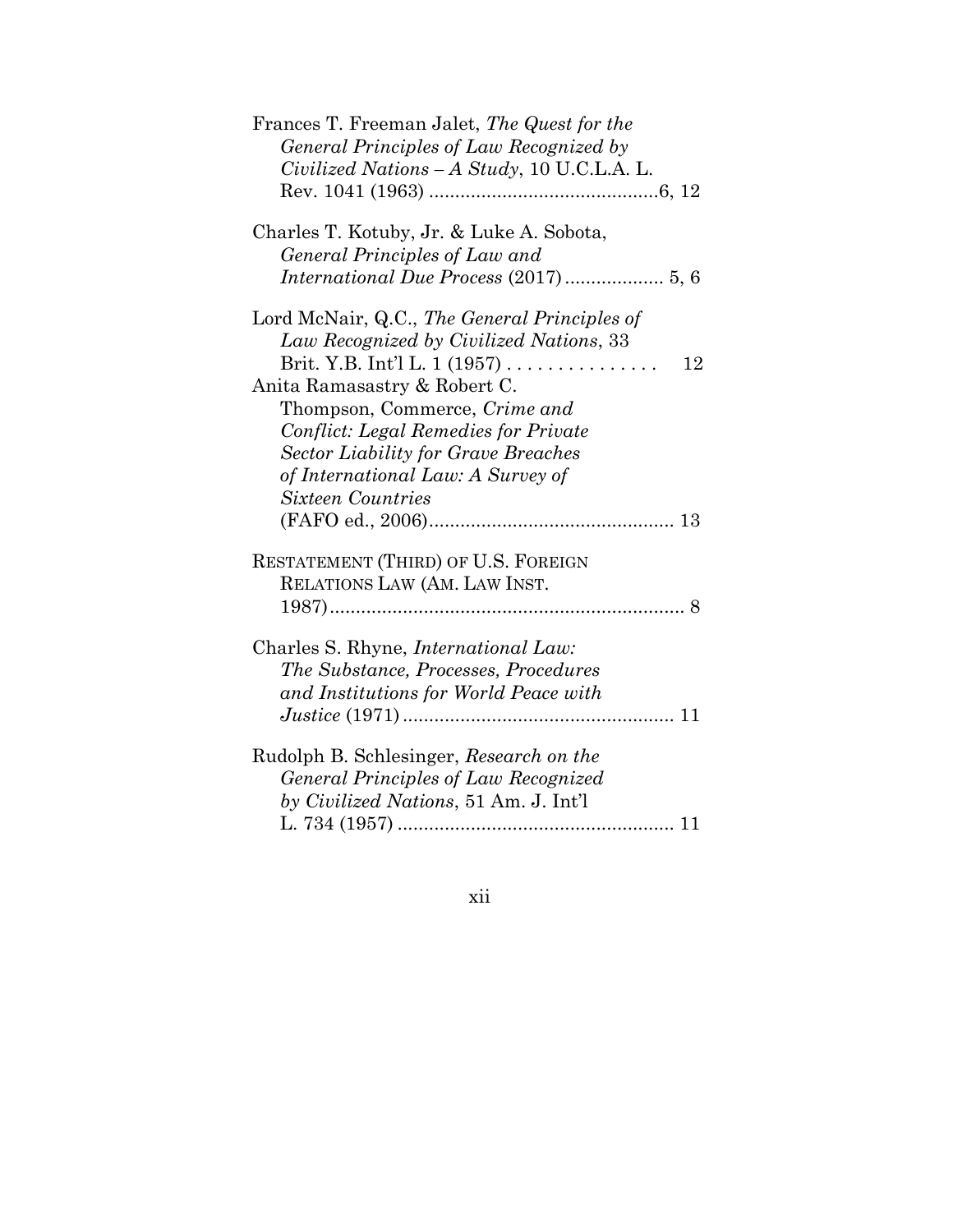| Beth Stephens, Translating Filártiga: A<br>Comparative and International Law<br><b>Analysis of Domestic Remedies For</b> |  |
|--------------------------------------------------------------------------------------------------------------------------|--|
| International Human Rights Violations,                                                                                   |  |
| 27 Yale J. Int'l L. 1 (2002).<br>17                                                                                      |  |
|                                                                                                                          |  |
| U.S. Dep't of State, Responsible Business                                                                                |  |
| Conduct: First National Action Plan for                                                                                  |  |
| the United States of America, 201614, 15                                                                                 |  |
| Jennifer Zerk, Corporate Liability for Gross                                                                             |  |
| Human Rights Abuses: Towards a Fairer                                                                                    |  |
| and More Effective System of Domestic                                                                                    |  |
| Law Remedies, A Report Prepared for the                                                                                  |  |
| Office of the UN High Commissioner for                                                                                   |  |
|                                                                                                                          |  |
|                                                                                                                          |  |

xiii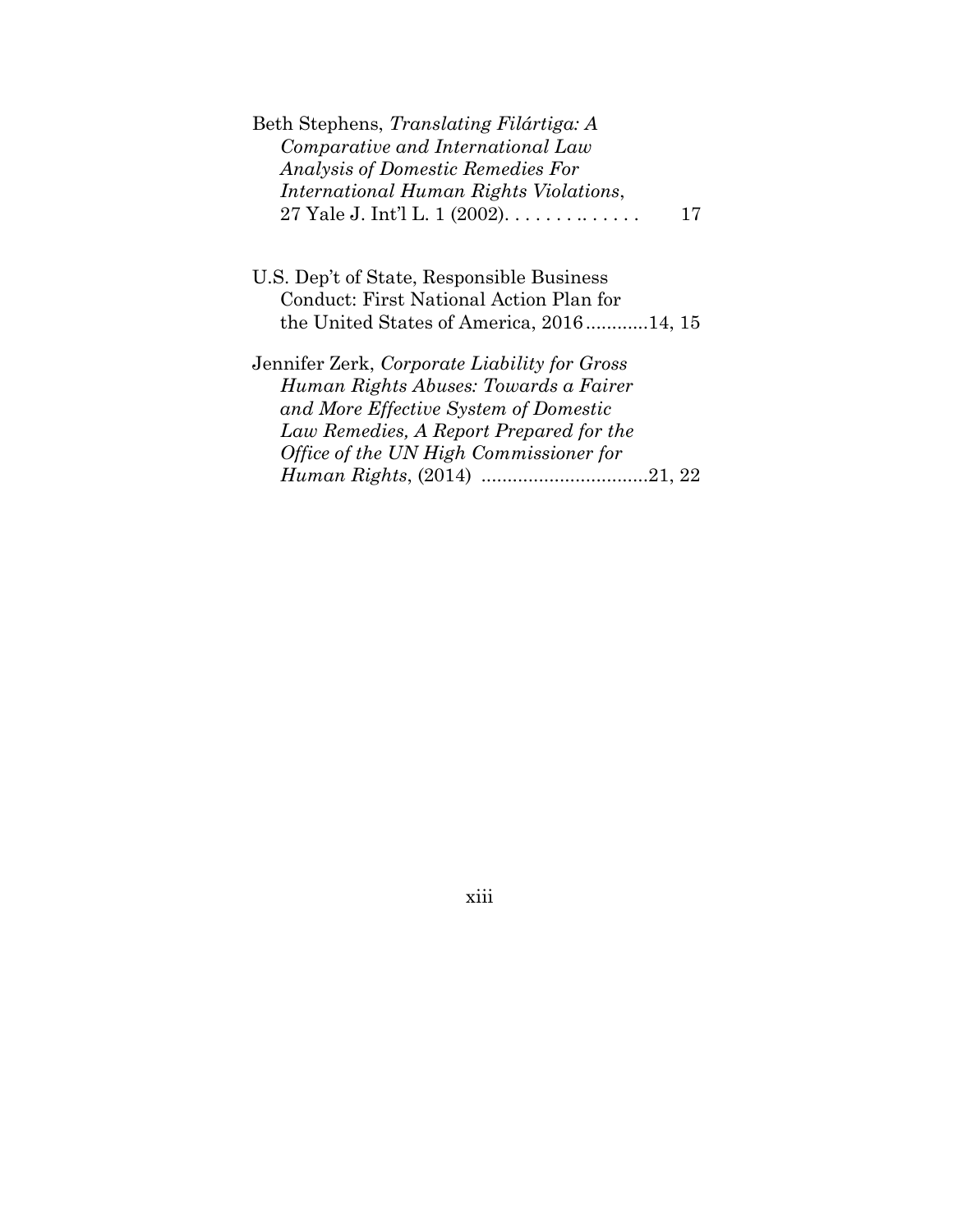#### **INTEREST OF** *AMICI*

*Amici curiae* (listed in the Appendix) are international human rights organizations with an interest in the proper understanding and assessment of the liability of corporations for the conduct at issue in this case. <sup>1</sup> As part of their work in countries around the world, *Amici* regularly examine through practice, advocacy and scholarship, the various ways that corporations are held liable for conduct constituting violations of international norms, including conduct that aids and abets or otherwise substantially furthers the commission of serious harms.

The issue presented in this case is whether, contrary to international consensus, U.S. corporations should be immune from liability in their home jurisdiction when they provide knowing practical assistance that furthers the commission of child slavery and forced labor in violation of international law. *Amici* submit that such conduct violates general principles of law – an established source of international law – and as such, falls squarely within the ambit, or "focus," of the Alien Tort Statute, 28 U.S.C. § 1350 ("ATS").

- 1 -

<sup>&</sup>lt;sup>1</sup> No counsel for any party authored this brief in whole or in part, and no person or entity other than *amici curiae* or their counsel contributed money for the preparation or submission of this brief. All parties have consented to the filing of this brief pursuant to Rule 37(3)(a) of the Rules of the Supreme Court of the United States.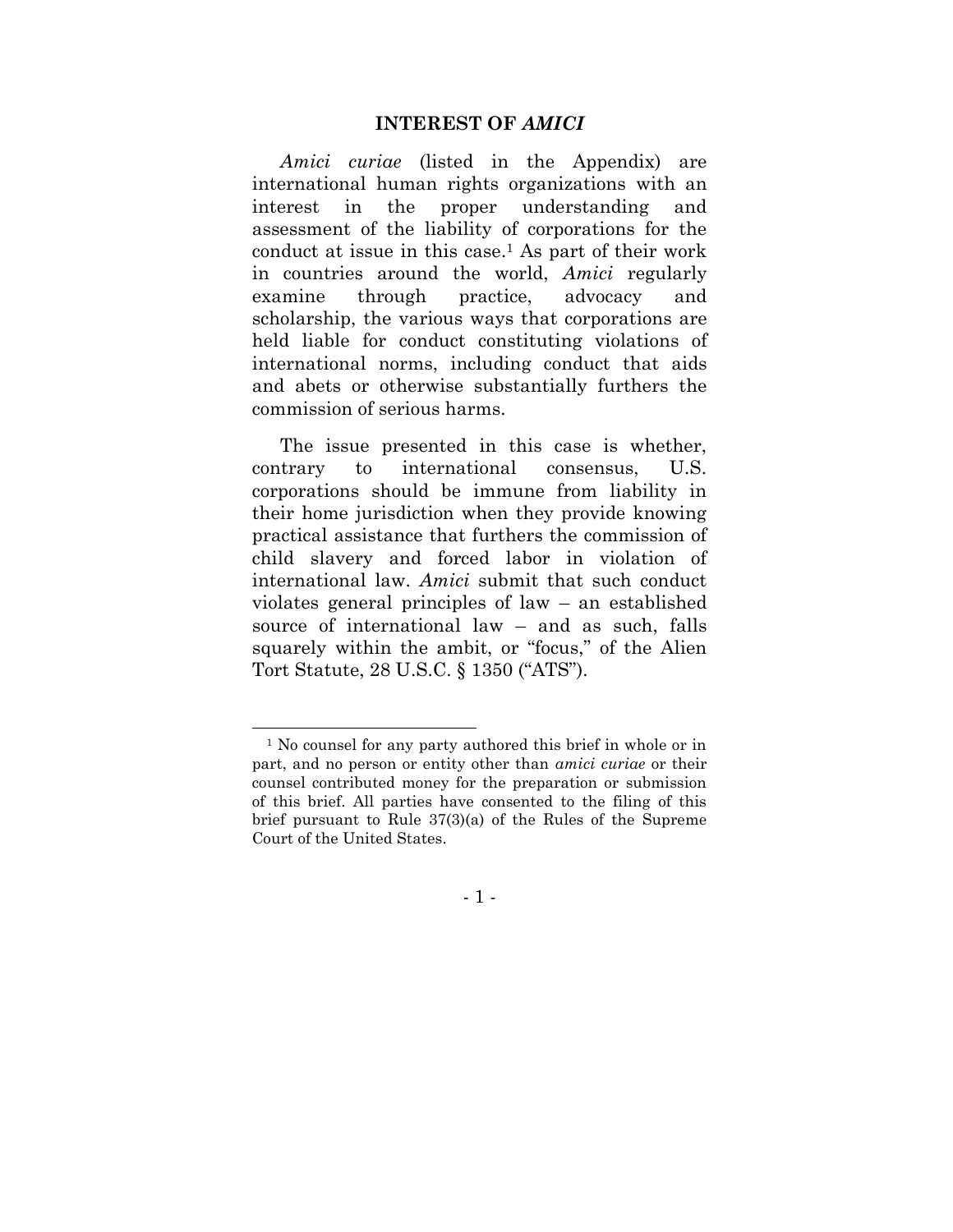*Amici* join this brief to aid the Court in determining the content of international law through an examination of general principles of law, on the issue of corporate liability and aiding and abetting liability.<sup>2</sup> Because they are based in different countries representing all regions of the world, with varying legal backgrounds, *Amici* are able to provide a unique consensus position on the norms accepted as general principles in major legal systems and the appropriate use of general principles of law in relation to corporate liability and secondary liability. Drawing on their collective and comparative expertise, *amici* demonstrate the overwhelming support in law and practice for holding corporations liable, particularly in their home jurisdiction, when they knowingly assist, further, facilitate or otherwise aid and abet the commission of serious violations such as child slavery and forced labor.

*Amici* further confirm that recognizing such liability under the ATS – rather than immunizing the unlawful conduct of U.S. corporations – "promote[s] harmony in international relations."

- 2 -

<sup>2</sup> *Amici* have been informed that *amicus curiae* briefs addressing international law in the form of treaties and customary international law are being submitted in support of Respondents. This brief therefore focuses exclusively on general principles as an independent source of international law. *Amici* further observe that that the conclusions they arrive at regarding corporate liability and aiding and abetting liability as constituting general principles of law is in accord with the principles of international human rights law, including the right to a remedy, that also informs claims brought under the ATS.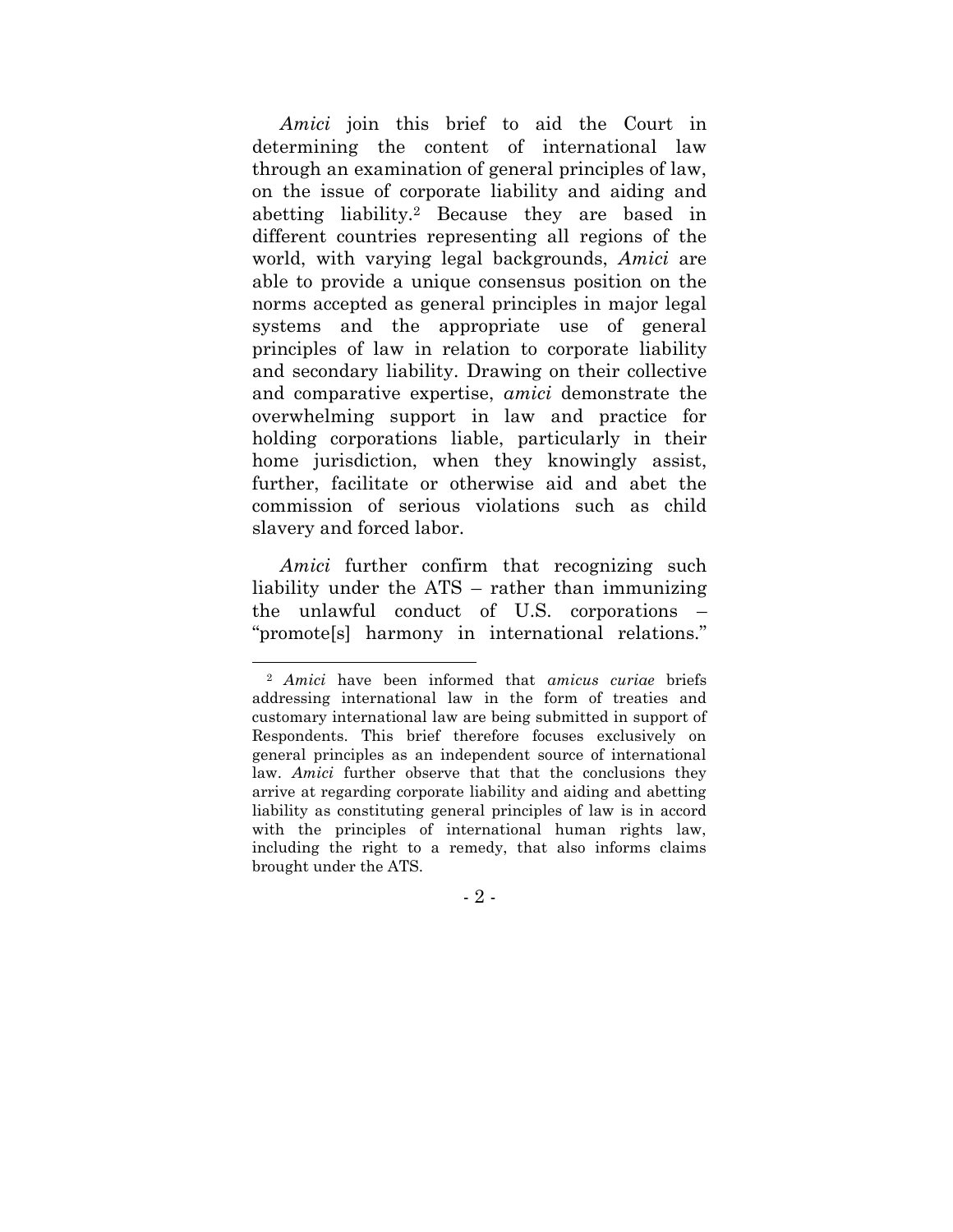*Jesner v. Arab Bank, PLC.*, 138 S. Ct. 1386, 1406 (2018).

#### **SUMMARY OF ARGUMENT**

In *Kiobel v. Royal Dutch Petroleum Co.,* this Court held "claims" that "touch and concern the territory of the United States [. . .] with sufficient force" can "displace the presumption against extraterritorial application" of the ATS. 569 U.S. 108, 124-125 (2013). Two questions are raised in this case by Petitioners and their supporting *amici curiae*, and in particular, the United States Acting Solicitor General: whether domestic corporations can be held liable under the ATS, and whether conduct that substantially assists or facilitates the commission of a violation of a well-recognized norm of international law constitutes part of the "claim" to be scrutinized under the *Kiobel* "touch and concern" test.

*Amici* respectfully submit that the court below was correct when it found that there is no categorical rule of corporate immunity from liability, and that a U.S. corporation can – and indeed, should – be held accountable in its home jurisdiction when it knowingly and substantially assists in the commission of a serious violation of international law.

General principles of law are recognized as an authoritative source of international law by the Statute of the International Court of Justice and are applied by international tribunals and domestic courts alike, including this Court. To the extent that

- 3 -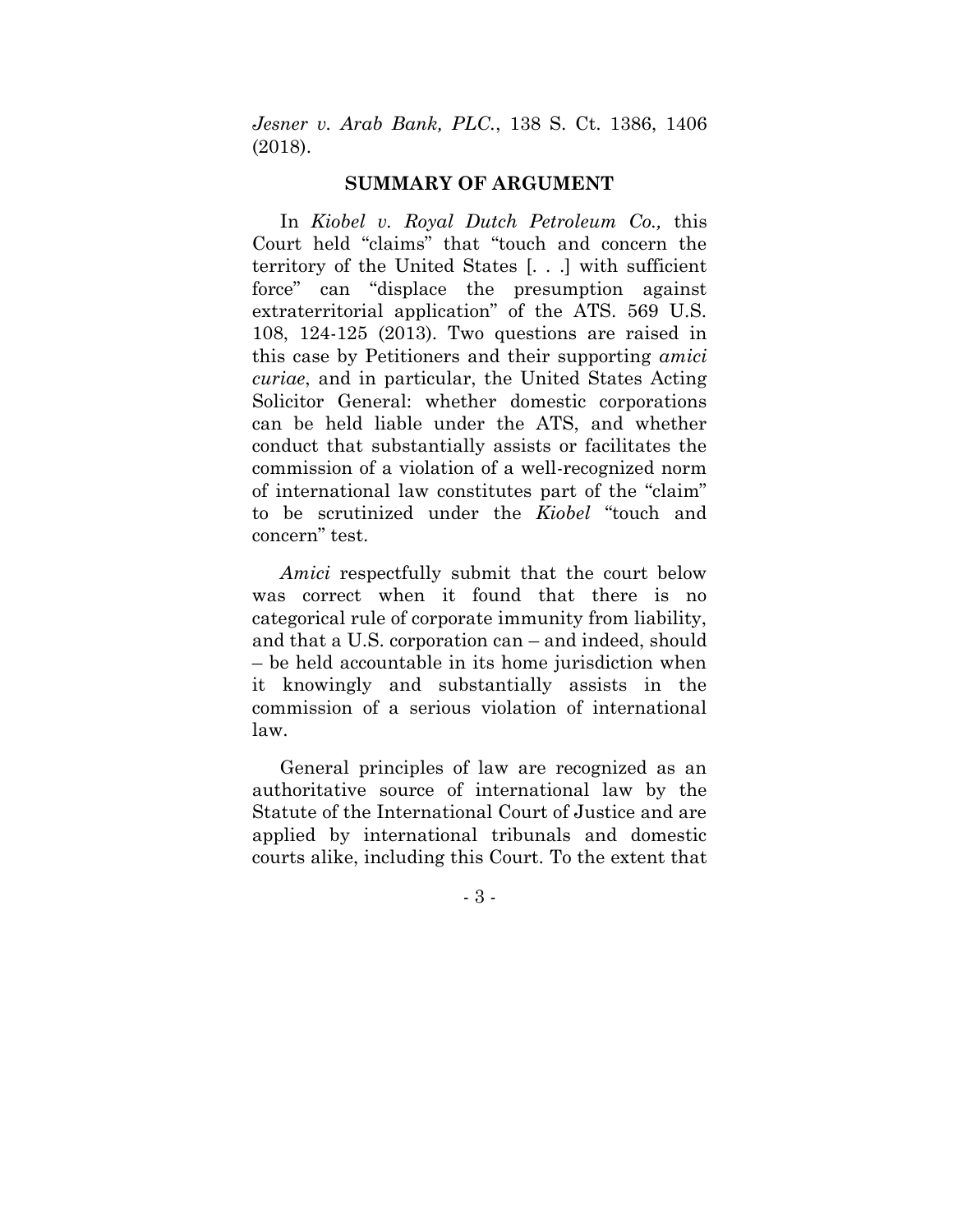this Court decides that international law informs the analysis of whether domestic corporations can be held liable under the ATS, and further, whether aiding and abetting liability is available under the ATS and how it informs the "touch and concern" test, general principles of law on these matters are relevant.<sup>3</sup>

Corporate liability continues to be a fundamental feature of all major legal systems and indeed, corporations continue to be subject to suit and sanction in courts throughout the world for conduct that violates national and international norms. While the form of accountability for egregious acts may vary, corporate liability for such conduct is a recognized general principle of law, and therefore, a part of international law.

Furthermore, the Ninth Circuit was correct to find that conduct which constitutes aiding and abetting is "relevant conduct" to be assessed for "touch and concern" purposes, as conduct violative of international law comes within the ATS's "focus" and is part of the "claim".<sup>4</sup> Acts which constitute

<sup>3</sup> While *amici* take no position on whether courts should look to international law rather than domestic law to address these questions, they recall that international law forms part of federal common law. *See The Paquete Habana*, 175 U.S. 677, 700 (1900); *Sosa v. Alvarez-Machain*, 542 U.S. 692, 729-31 (2004).

<sup>4</sup> This Court recently explained that "[t]he focus of a statute is the object of its solicitude, which can include the conduct it seeks to regulate, as well as the parties and interests it seeks to protect or vindicate." *WesternGeco LLC v. ION Geophysical Corp.*, 138 S. Ct. 2129, 2137 (2018). The Fourth Circuit Court

<sup>-</sup> 4 -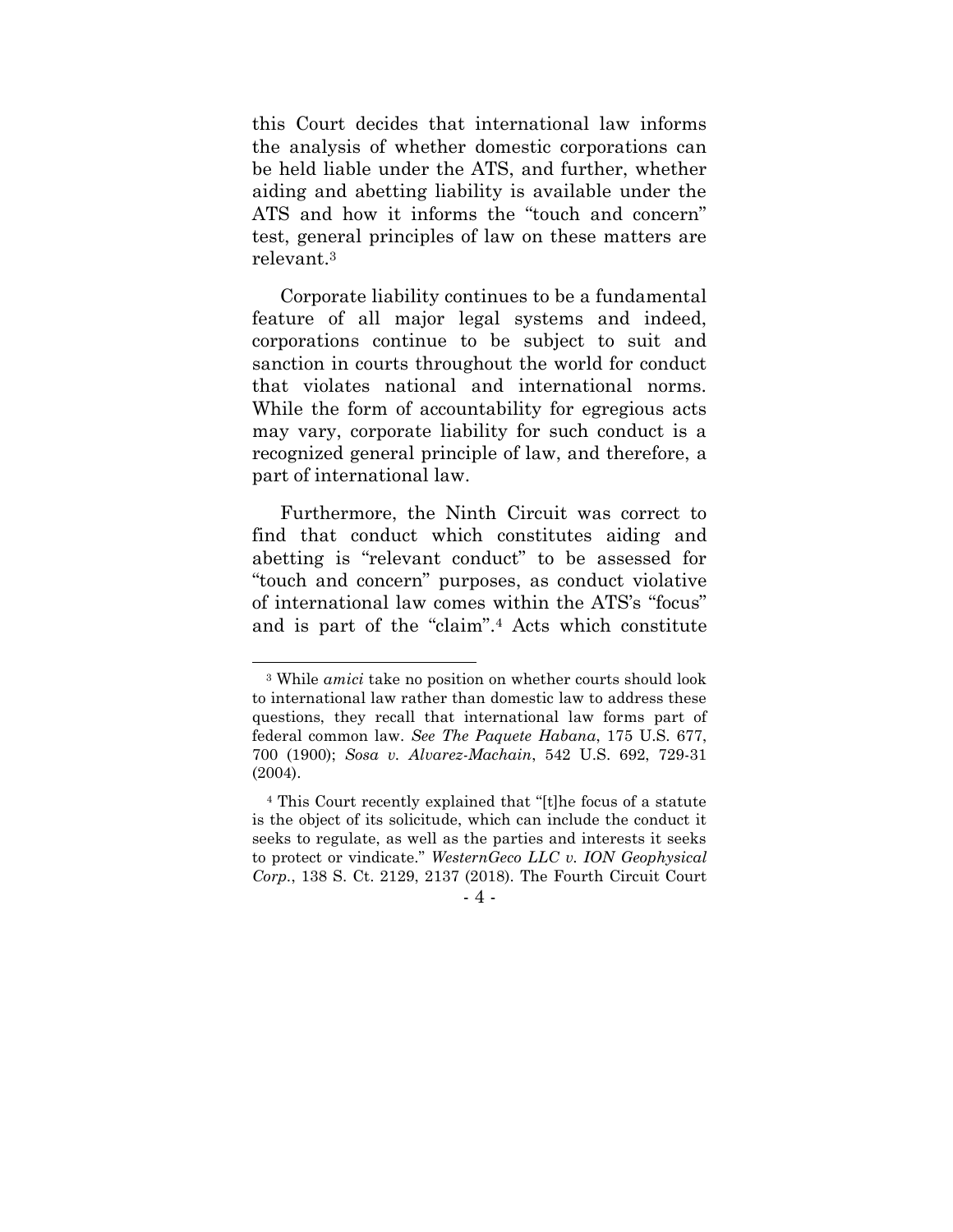practical assistance that has a substantial effect on the commission of the violation, when committed with knowledge of the violation, is widely recognized as a form of accessory liability – a general principle of law – and as a basis for a legal claim. For *Kiobel*test purposes, when that conduct occurs in the United States, it adds to the "force" by which such claims touch and concern the United States.

#### **ARGUMENT**

#### **I. 'General Principles of Law' Is a Well-Recognized Source of International Law.**

General principles of law are legal norms that are "accepted by all nations in *foro domestic*" and are discerned by reference to the common domestic legal doctrines in representative jurisdictions worldwide.<sup>5</sup> General principles "constitute both the

of Appeals – a court that is noticeably excluded from Petitioner Cargill's survey of court of appeals' assessments of "relevant conduct" for purposes of *Kiobel's* "touch and concern" test, Brief for Petitioner Cargill, Inc., at 34-35 *Cargill Inc. v. Doe I* (Nos. 19-416 & 19-453) (Aug. 31, 2020) – has included domestic conduct and nationality of the defendant as among the factors it gave weight to as part of its "fact-based analysis" ATS "claims" to determine whether they displaced the presumption against extraterritoriality. *See Al Shimari v. CACI Premier Tech., Inc.,* 758 F.3d 516, 529-31 (4th Cir. 2014).

*Amici* agree with Respondents' position that the "focus" of the ATS is providing redress for international law violations without which the U.S. would be deemed "responsible" and risk international discord. Brief of Respondents in 19-416 20- 23, *Nestlé USA, Inc. v. Doe I; Cargill Inc. v. Doe I* (Nos. 19-416 & 19-453) (Oct. 14, 2020).

<sup>-</sup> 5 - <sup>5</sup> *See* CHARLES T. KOTUBY, JR. & LUKE A. SOBOTA, GENERAL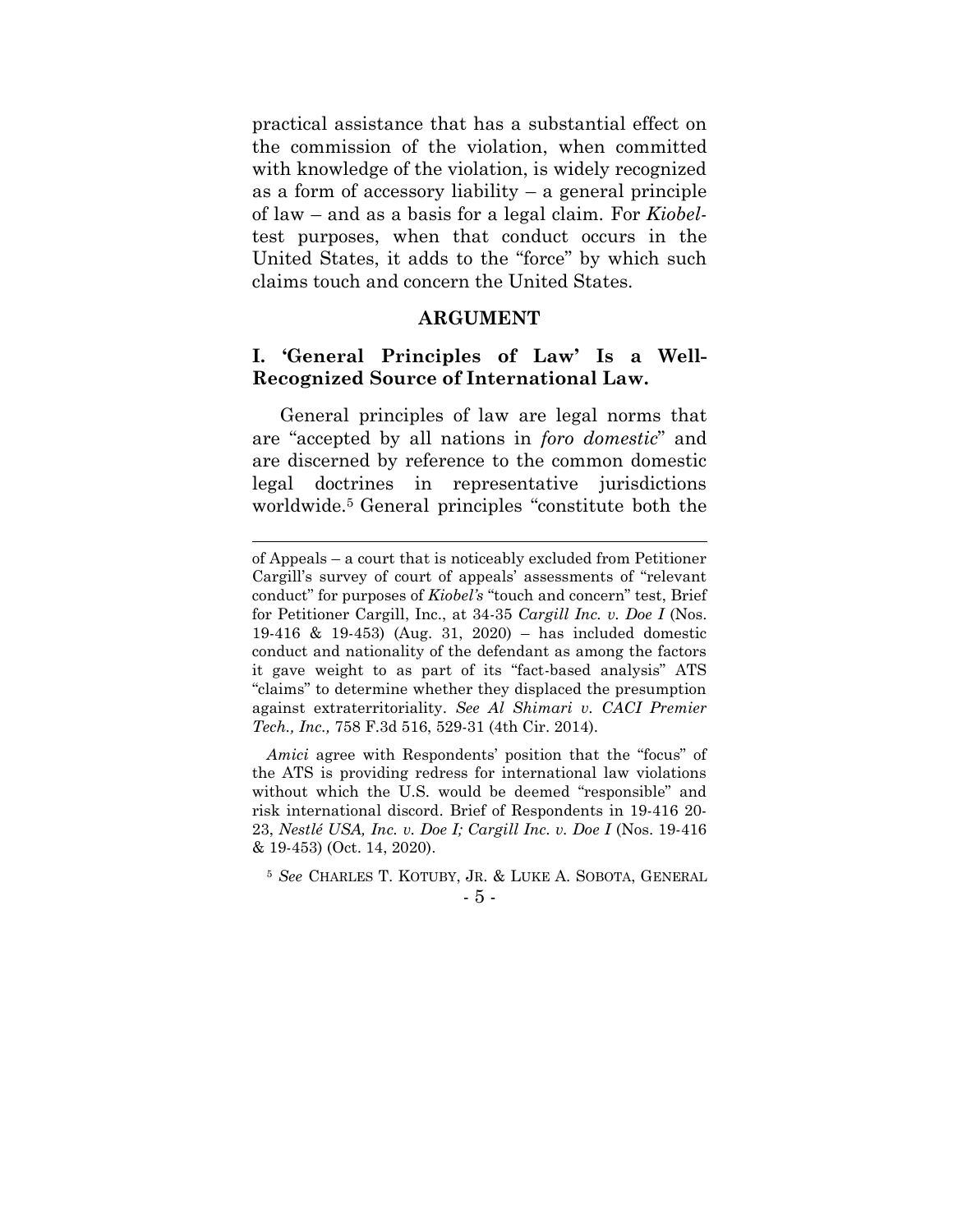backbone of the body of law governing international dealings and the potent cement that binds together the various and often disparate cogs and wheels of the normative framework of the community."<sup>6</sup>

General principles of law are recognized as one of the primary sources of international law, having been codified as such in the Statute of the International Court of Justice ("ICJ"), of which the United States is a party. Statute of the International Court of Justice, art. 38(1)(c), June 26, 1945, 59 Stat. 1055, 1060, 33 U.N.T.S. 993.

Other major international treaties, such as the Rome Statute of the International Criminal Court ("ICC"), recognize general principles as a source of international law. <sup>7</sup> In their decisions, international

<sup>6</sup> Cassese, *supra* note 5 at 151.

<sup>7</sup> *See, e.g.*, Rome Statute of the International Criminal Court art. 21(1)(c), July 17, 1998, 2187 U.N.T.S. 90, 37 I.L.M. 1002 (1998); International Covenant on Civil and Political Rights, Dec. 16, 1966, 999 U.N.T.S. 171, 6 I.L.M. 368 (1967) art.

- 6 -

PRINCIPLES OF LAW AND INTERNATIONAL DUE PROCESS (2017); ANTONIO CASSESE, INTERNATIONAL LAW 151 (2001) (general principles are drawn from the rules of the most significant "common points" of law); Bin Cheng, GENERAL PRINCIPLES OF LAW AS APPLIED BY INTERNATIONAL COURTS 390 (1953) (noting that general principles encompass "the fundamental principles of every legal system" and that they "belong to no particular system of law but are common to them all"); Frances T. Freeman Jalet, *The Quest for the General Principles of Law Recognized by Civilized Nations – A Study*, 10 U.C.L.A. L. Rev. 1041, 1056 (1963) (describing general principles as "those basic legal principles which underlie, and are common to, every legal system and which, being universally recognized, are known to all nations").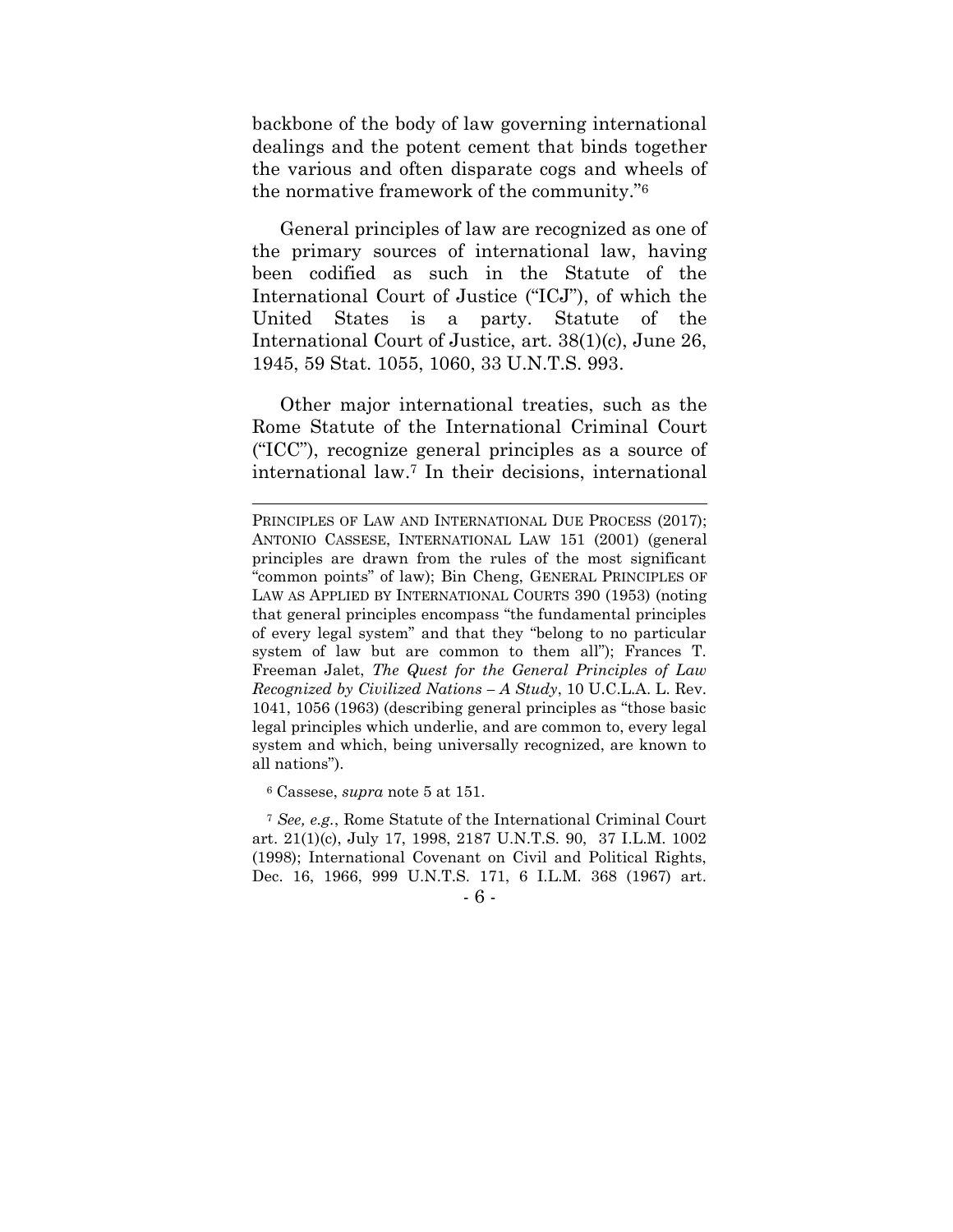institutions routinely establish the content of international law through this exercise in comparative law, as a review of the jurisprudence of the ICJ<sup>8</sup> and specialized international tribunals<sup>9</sup> demonstrates. Notably, investor-State arbitration

<sup>8</sup> *See, e.g.,* Case Concerning the Factory at Chorzow (*Ger. v. Pol.*) (Claim for Indemnity) (Merits), 1928 P.C.I.J. (ser. A) No. 17, at 29 (Sept. 13) ("[I]t is a general conception of law that every violation of an engagement involves an obligation to make reparation."); Corfu Channel Case (Merits), Judgment, 1949 I.C.J. 4, 84 (Apr. 9) (relying on general principles of law after concluding that no treaty applied to the conduct at issue).

<sup>9</sup> *See, e.g., Prosecutor v. Šainović*, Case No. IT-05-87-A, Appeals Judgment, ¶ 1643, (Int'l Crim. Trib. for the Former Yugoslavia Jan. 23, 2014) (looking to national laws to define elements of aiding and abetting liability pursuant to "doctrine of general principles of law recognized by nations"); *Gonzalez. v. United States*, Case 1490-05, Inter-Am. Comm'n H.R., Report No. 52/07, OEA/Ser.L/V/II.130, doc. 22, rev. 1 ¶ 42 (2007) (relying on "generally recognized principles of international law" to hold that remedies for domestic violence "must be both adequate . . . [and] effective."). *See also* Case 11/70, *Internationale Handelsgesellschaft*, 1970 E.C.R. 1125, ¶ 2 (finding "respect for fundamental rights forms an integral part of the general principles of law" and that the protection of those rights in international law is "inspired by the constitutional traditions common to the Member States").

- 7 -

<sup>41(1)(</sup>c) (invoking general principles in relation to domestic exhaustion)  $\&$  art.15(2) (looking to "general principles of law recognized by the community of nations" as the basis for identifying acts and omissions as crimes). *See also* In'tl Crim. Trib. for the former Yugoslavia, Rules of Procedure and Evidence, IT/32/Rev. 50 (2015), Rule 89 (B) ("In cases not otherwise provided for in this Section, a Chamber shall apply rules of evidence which will best favour a fair determination of the matter before it and are consonant with the spirit of the Statute and the general principles of law.").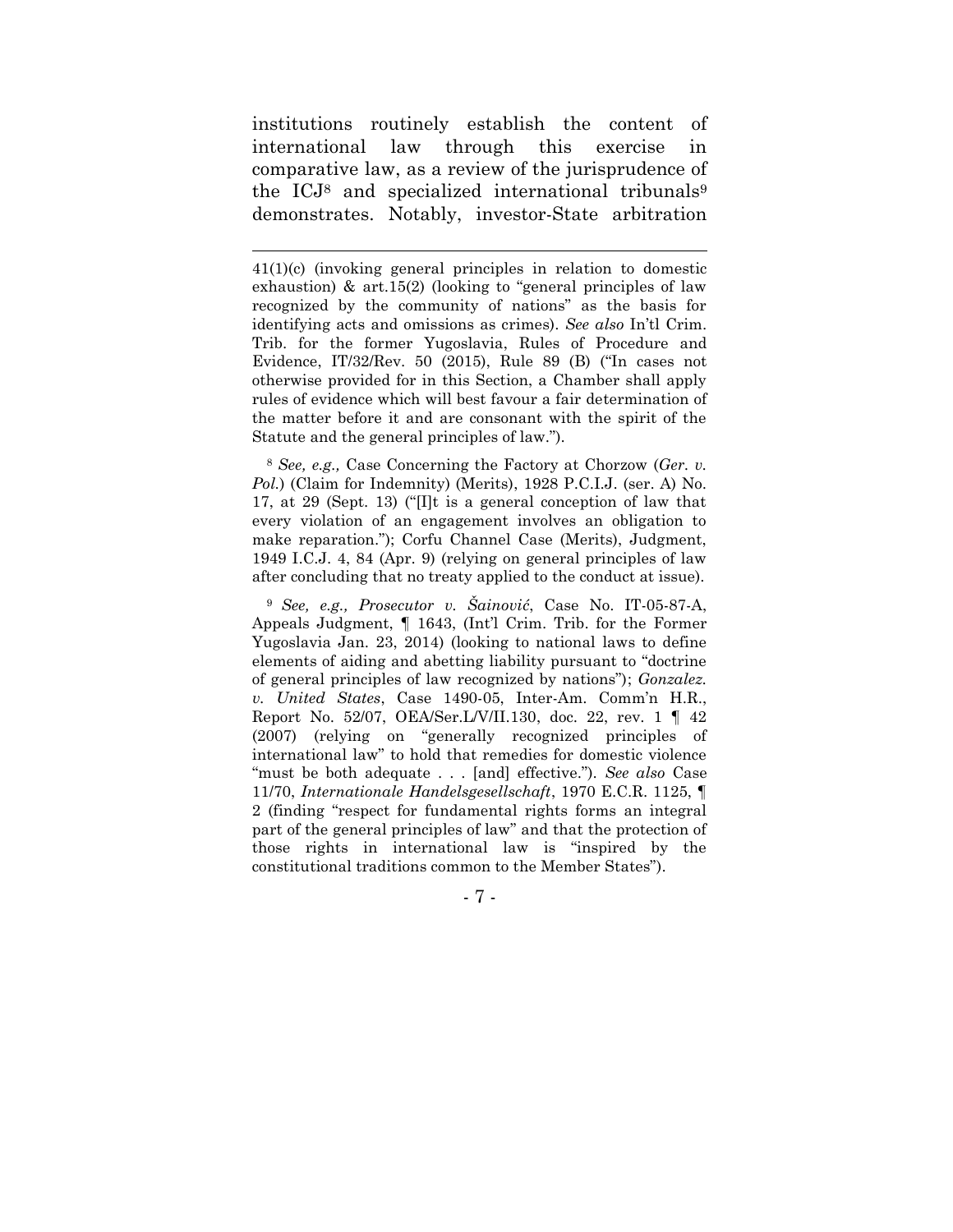tribunals regularly look to general principles of law as a source of international law in their decisions.<sup>10</sup>

The law of the United States, and the decisions of this Court, are fully receptive to general principles of law as a source of international norms. The Restatement provides that "[a] rule of international law is one that has been accepted as such by the international community of states . . . by derivation from *general principles common to the major legal systems of the world*." RESTATEMENT (THIRD) OF U.S. FOREIGN RELATIONS LAW § 102(1)(c) (AM. LAW INST. 1987) (emphasis added). This Court has repeatedly turned to general principles to determine the content of international law. *See United States v. Smith*, 18 U.S. 153, 160-61 (1820); *Pearcy v. Stranahan*, 205 U.S. 257, 270 (1907); *First Nat'l City Bank v. Banco Para El Comercio Exterior De Cuba*, 462 U.S. 611, 623, 633 (1983).<sup>11</sup> This use of

<sup>10</sup> *See, e.g., Lemire v Ukraine*, ICSID Case No ARB/06/18, Award, ¶ 155 (Mar. 28 2011) (looking to general principles on matters related to burden of proof); *The Renco Group, Inc. v Peru*, ICSID Case No. UNCT/13/1, Partial Award on Jurisdiction, ¶ 175 (July 15, 2016) ("The abuse of rights doctrine is an aspect of the principle of good faith and is a wellestablished general principle of international law"). *See also Phoenix Action, Ltd. v. The Czech Republic*, ICSID Case No. ARB/06/5, Award, ¶ 78 (Apr. 15, 2009) (observing that "nobody would suggest that ICSID protection should be granted to investments made in violation of the most fundamental rules of protection of human rights, like investments made in pursuance of torture or genocide or in support of slavery or trafficking of human organs").

<sup>11</sup> *See also Graham v. Florida,* 560 U.S. 48, 79-82 (2010) (continuing "longstanding practice in noting the global consensus" and noting United States was only nation to

<sup>-</sup> 8 -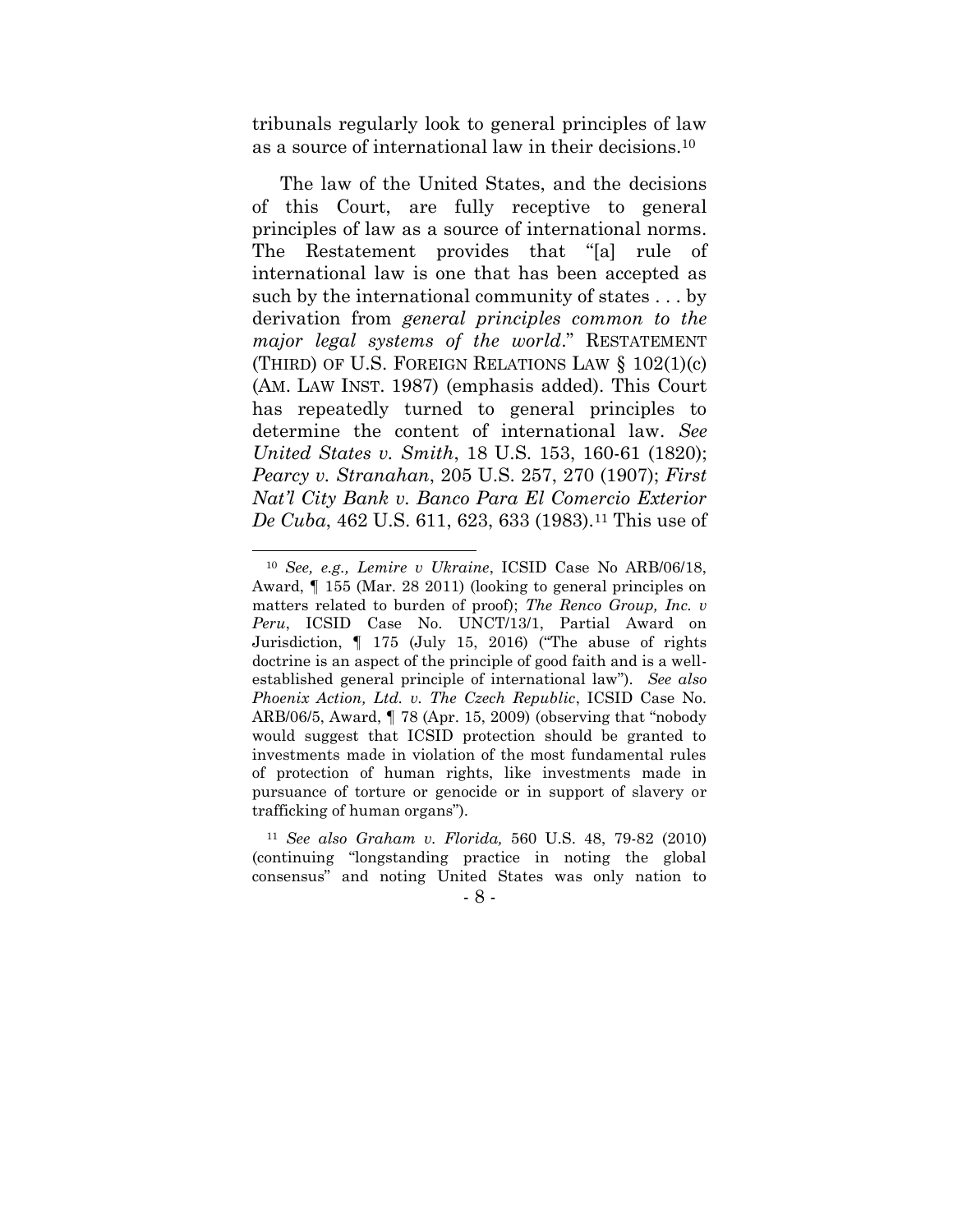general principles would have been entirely familiar to the founding generation and the drafters of the ATS, *see, e.g.*, *Smith*, 18 U.S. at 160-61, and contemporary litigation under the ATS routinely turns to general principles as a source of *Sosa*qualified norms. *See e.g., Flomo v. Firestone Natural Rubber Co., LLC,* 643 F.3d 1013, 1019 (7th Cir. 2011) (finding corporate liability under the ATS because "corporate tort liability is common around the world"); *Doe v. Exxon Mobil Corp.*, 654 F.3d 11 (D.C. Cir. 2011), *vacated on other grounds*, 527 F. App'x 7 (D.C. Cir. 2013) (establishing corporate liability in principle under the ATS and admonishing the majority in *Kiobel I* for overlooking general principles); *Jean v. Dorelien*, 431 F.3d 776 (11th Cir. 2005) (consulting general principles determine exhaustion of domestic remedies requirements in the context of the Torture Victim Protection Act).

The three distinct, but interrelated, primary sources of international law – treaties, custom or customary international law, and general principles – serve to ensure that appropriate and sufficient guidance exists for determining the content of international law across a continuum of formation and practice. Each source, by definition, manifests a form of international consensus. Both customary international law and general principles look to municipal or national systems in defining their

- 9 -

impose life without parole sentences on juvenile nonhomicide offenders); *Roper v. Simmons,* 543 U.S. 551, 575-78 (2005) (finding reference to the laws of other countries "instructive" for interpretation of Eighth Amendment).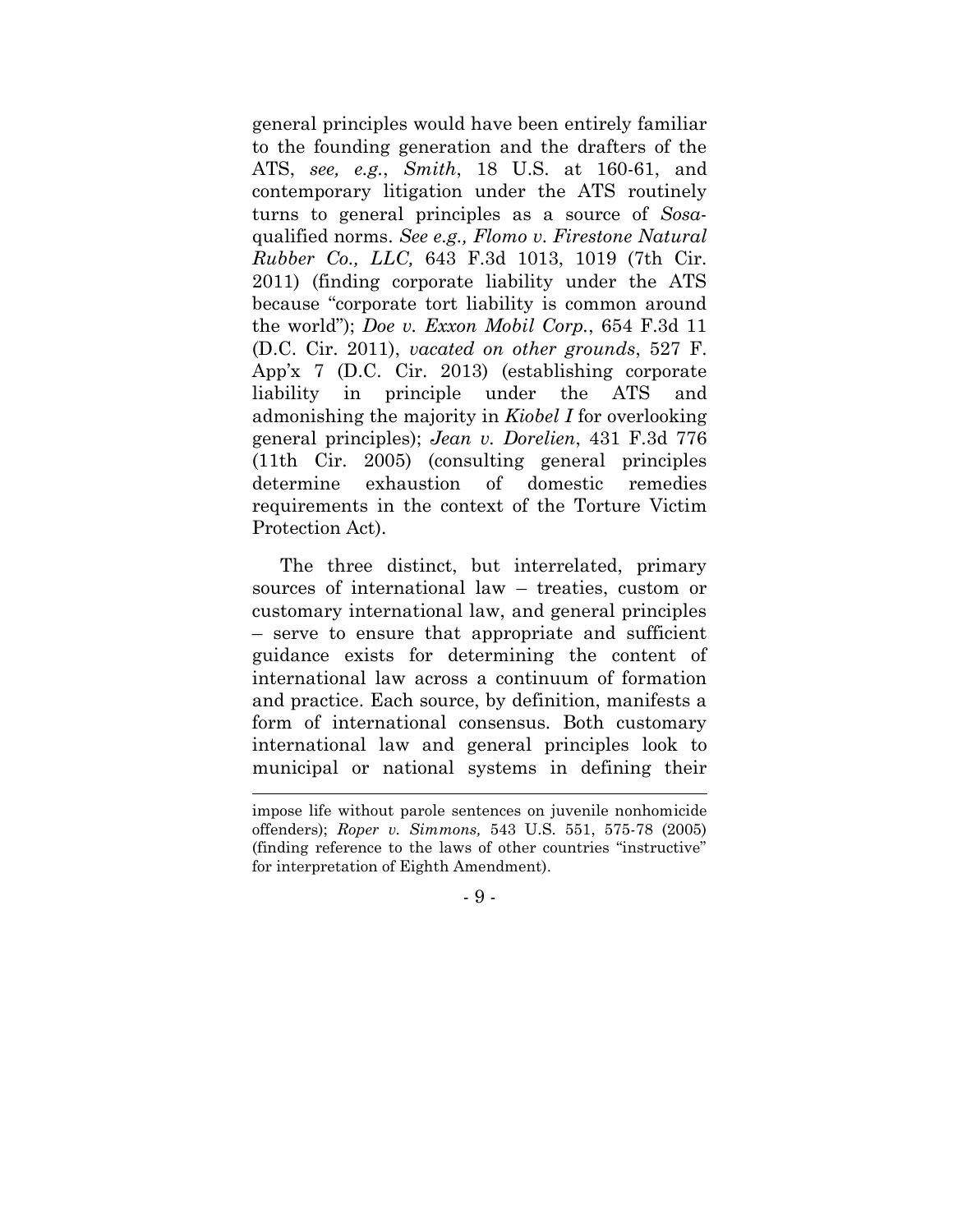content. The relationship between customary international law and general principles can be a close one, but each concept remains distinct: the former can be said to be concerned with usage and practice, while the latter turns on the recognition of an underlying principle.

Treaties and customary international law do not, and were not intended to, address every question regarding the content of international law, as evinced by the inclusion of general principles in the Statute of the ICJ. To the extent that these two sources leave questions unaddressed, general principles of law are intended to fill any "gaps that are bound to exist in the normative network of any community."<sup>12</sup>

Accordingly, Petitioners contention that proof of *opinio juris*, *i.e.,* the conviction that a state's conformity to some general practice of States is a matter of legal obligation, or a treaty is necessary to recognize corporate liability, including for aiding and abetting, is inapt. General principles are a

 $-10 -$ 

<sup>12</sup> Cassese, *supra* note 5 at 151; *See also* Separate Opinion of Vice-President Alfaro, *Temple of Preah Vihear (Cambodia v Thailand),* Merits, Judgment, 1962 I.C.J. 6, at 42-43 (June 15), ("While refraining from discussing the question whether the principle of the binding effect of a State's own acts with regard to rights in dispute with another State is or is not part of customary international law, I have no hesitation in asserting that this principle, known to the world since the days of the Romans, is one of the 'general principles of law recognized by civilized nations' applicable and in fact frequently applied by the International Court of Justice in conformity with Art 38, para. I (c) of its Statute").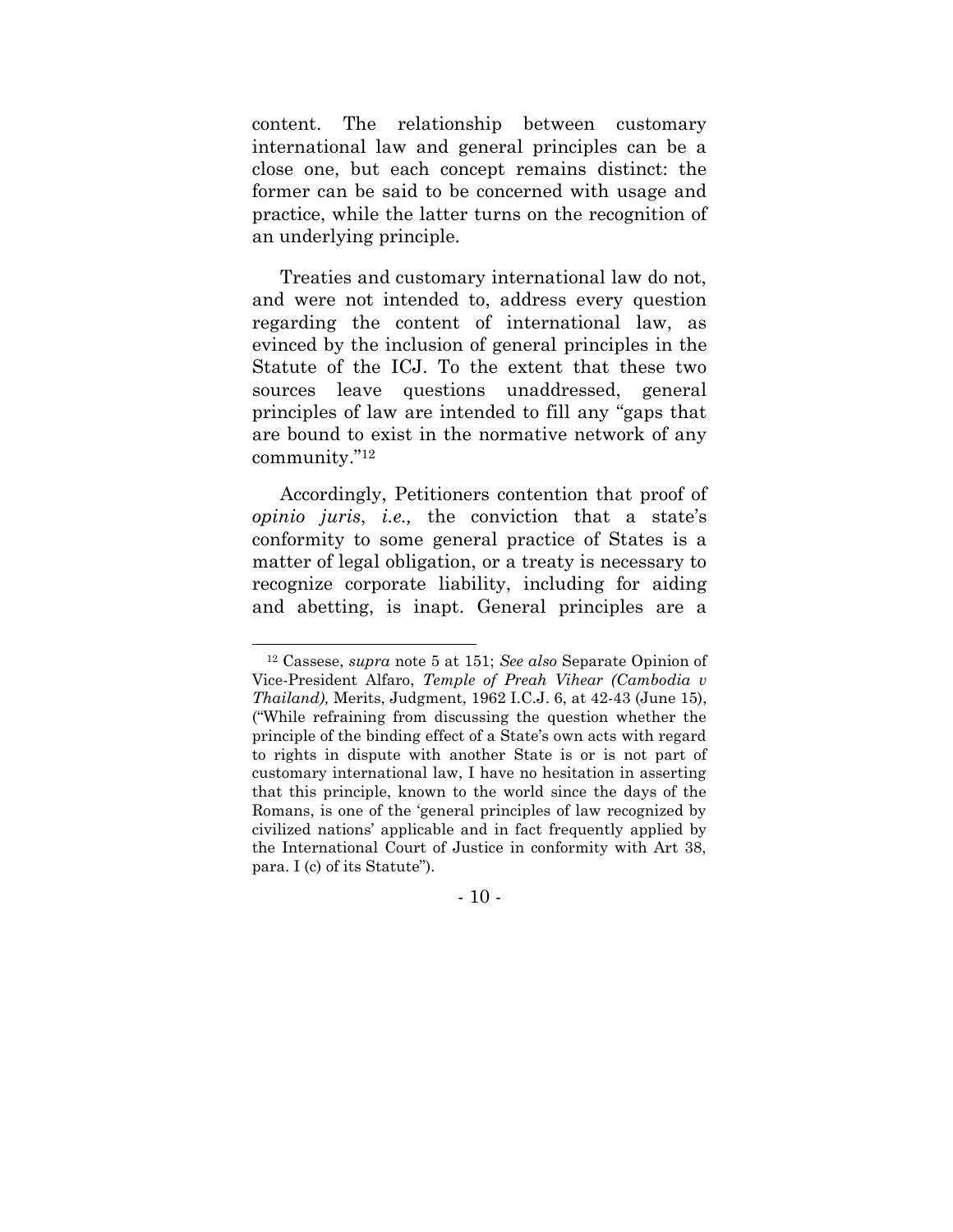distinct source of international law, proved not through the universal practice of states *inter se* combined with *opinio juris*, as customary international law is, but by seeking the common denominator among domestic legal systems. *See*  Statute of the ICJ, art. 38(1).

A general principles analysis does not look for "one law" for the entire world, but should be understood as "crystallizing a core of legal principles." Rudolf B. Schlesinger, *Research on the General Principles of Law Recognized by Civilized Nations*, 51 AM. J. INT'L L. 734, 741 (1957). Thus, "outside of that common core the detailed legal rules followed by the various nations necessarily differ, and perhaps should differ." *Id*. It is not required that a legal principle exists in the legal systems of all nations in order for it to be considered a "general principle of law recognized by civilized nations." *See*  CHARLES S. RHYNE, INTERNATIONAL LAW: THE SUBSTANCE, PROCESSES, PROCEDURES AND INSTITUTIONS FOR WORLD PEACE WITH JUSTICE 62 (1971).

Notably, a 'general principles' analysis has aided the development of a number of areas of law related to corporate operations with international dimensions, including contract, anti-trust and trademark law.13 *See* Wolfgang Friedmann, *The* 

- 11 -

<sup>13</sup> Legal "responsibility" has been recognized as a general principle: "[i]t is a logical consequence flowing from the very conception of law and is an integral part of every legal order." Cheng*, supra* note 5, at 389. Responsibility and liability for breaches of law must be an integral part of the legal order applicable to corporations to provide sufficient legal certainty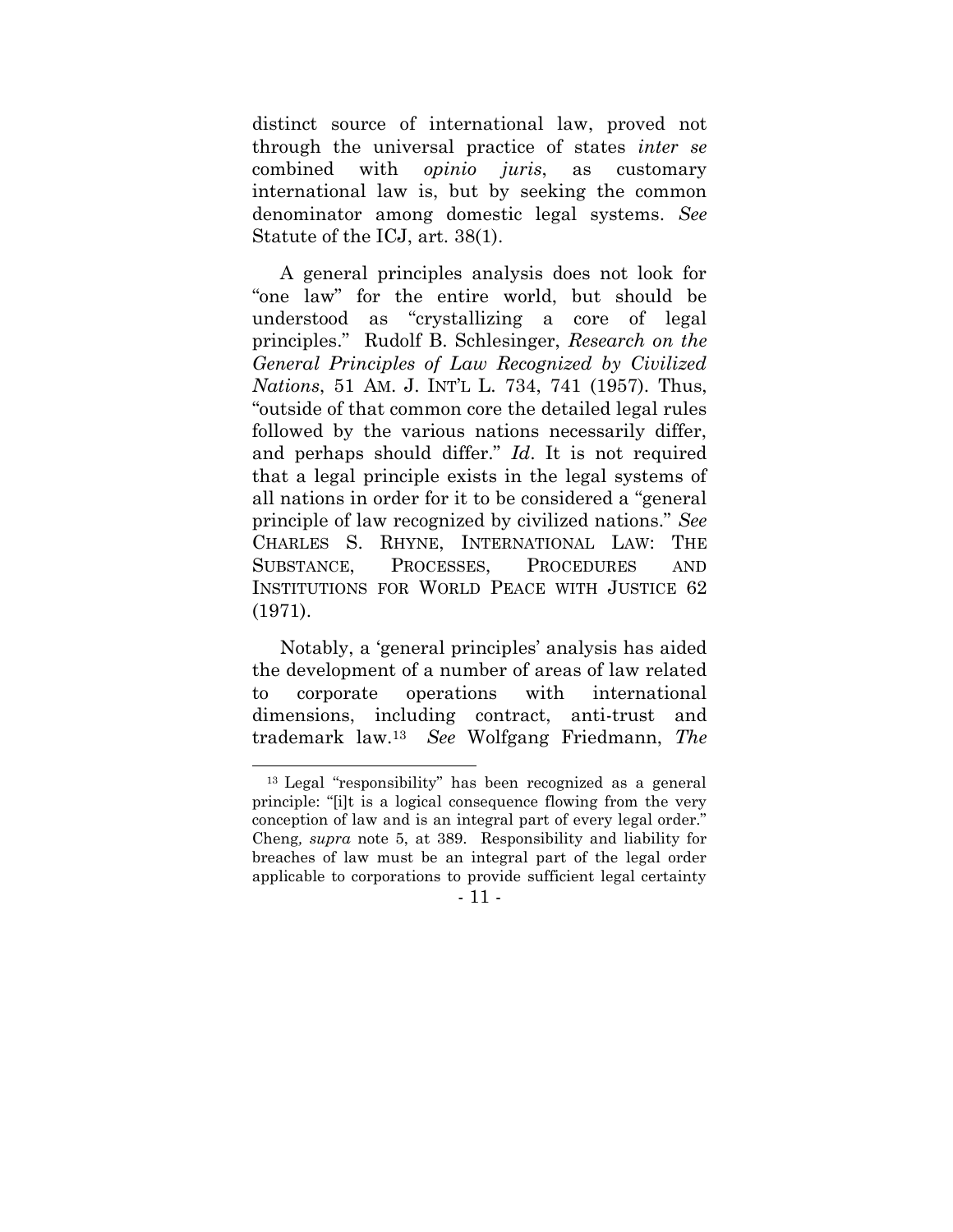*Uses of 'General Principles' in the Development of International Law*, 57 AM. J. INT'L L. 279 (1963). *See also* Lord McNair, Q.C., *The General Principles of Law Recognized by Civilized Nations*, 33 BRIT. Y.B. INT'L L. 1 (1957) (discussing use of general principles in contract law in the context of international development or natural resource concessions involving multinational corporations); Freeman Jalet, *supra* at 1043 (submitting that use of general principles has occurred primarily in the area of private international law to "enlighten the international business world"). Accordingly, it is appropriate to look to general principles in this case.

#### **II. Corporate Liability is a General Principle of Law Recognized by Legal Systems around the World.**

A review of developments at the national and international level demonstrate that with the rise of transnational business enterprises, and concomitant denials of fundamental rights as a result of those operations, a clear principle crystallizes that corporations can be held legally responsible for egregious conduct, including conduct constituting a specific breach of a universal and obligatory norm under international law. For example, the International Commission of Jurists found that "in

- 12 -

allowing parties to enter into contracts and otherwise engage in business with corporations, including those corporations that conduct business across borders. Such responsibility is also a necessary corollary to granting rights to corporations. *See, e.g., Citizens United v. Fed. Election Comm'n*, 558 U.S. 310 (2010).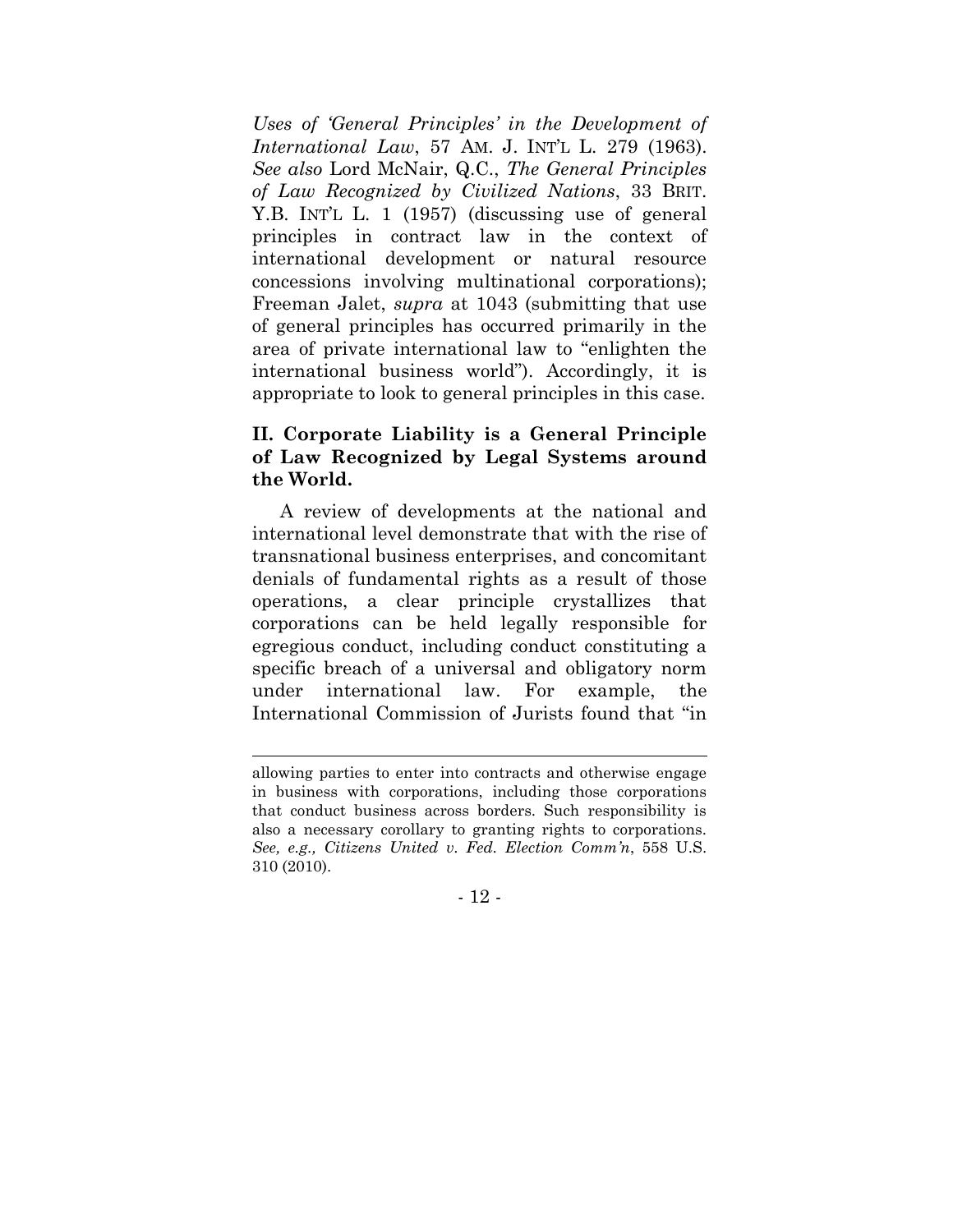every jurisdiction, victims of gross human rights abuses or their families can initiate civil claims themselves." INT'L COMM'N OF JURISTS EXPERT LEGAL PANEL ON CORPORATE COMPLICITY IN INT'L CRIMES, CORPORATE COMPLICITY & LEGAL ACCOUNTABILITY: CIVIL REMEDIES, vol.3, at 4 (2008). Likewise, a 2006 study of sixteen geographically representative countries found that fifteen responded that it would be possible to bring civil legal claims against businesses associated with international humanitarian law or international criminal law breaches. *See* ANITA RAMASASTRY & ROBERT C. THOMPSON, COMMERCE, CRIME AND CONFLICT: LEGAL REMEDIES FOR PRIVATE SECTOR LIABILITY FOR GRAVE BREACHES OF INTERNATIONAL LAW: A SURVEY OF SIXTEEN COUNTRIES 22 (FAFO ed., 2006). 14

In tandem with the rise of multinationals has been the development of an enhanced framework to regulate corporate conduct at the domestic and international levels and increased enforcement in the case of breaches. While the mechanisms and laws under which such accountability is rendered may vary across legal systems—including civil, criminal and administrative penalties,<sup>15</sup> the

<sup>14</sup> Only Indonesia reported no procedures for civil recovery in its code at that time. Ramasastry & Thompson at 22. *See also*  Clifford Chance, Corporate Liability in Europe (2012) (examining corporate liability in twelve European countries).

<sup>15</sup> Proceedings in civil law countries often allow for victims to seek damages from a defendant as part of a criminal case, a practice highlighted by Justice Breyer in his discussion of international comity in *Sosa*. 542 U.S. at 762-63.

<sup>-</sup> 13 -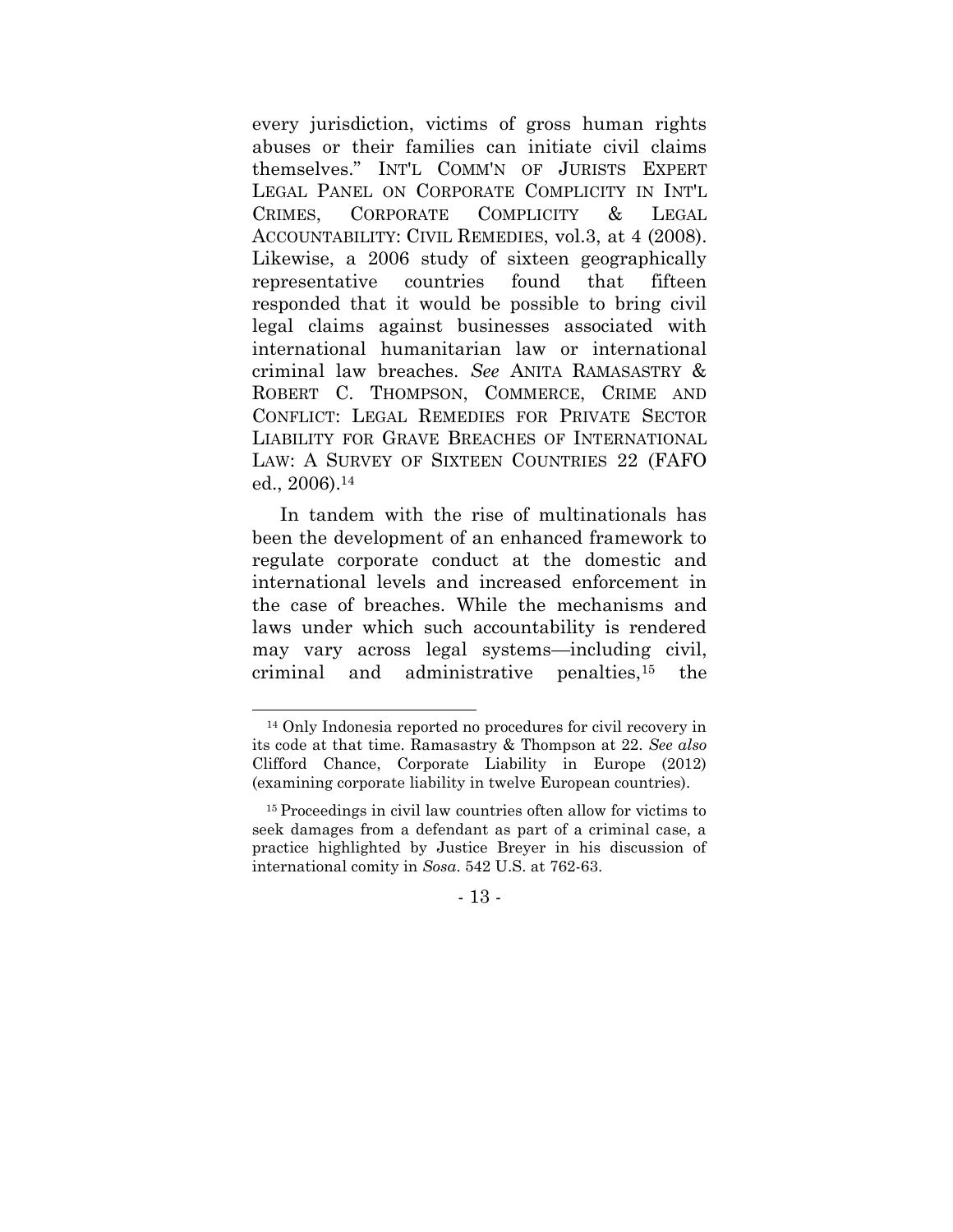common core remains constant: corporations must respect the law, including human rights law, and can be held liable when they fail to do so.

Indeed, ensuring the legal accountability of business enterprises and access to effective remedy for persons affected by such abuses is a vital part of a State's duty to protect against business-related human rights abuse. *See* Special Representative of the Secretary-General on the Issue of Human Rights and Transnational Corporations and Other Business Enterprises, *Report, Guiding Principles on Business and Human Rights: Implementing the United Nations "Protect, Respect and Remedy" Framework United Nations*, U.N. Doc. A/HRC/17/31 (Mar. 21, 2011) ("U.N. Guiding Principles"), Principle 25 & Commentary.<sup>16</sup> The United States, like other countries, developed a National Action Plan, *inter alia* to promote awareness and implementation of the U.N. Guiding Principles.<sup>17</sup> The U.S. National

#### - 14 -

<sup>16</sup> *See also* Committee on the Rights of the Child, General Comment 16: On State obligations regarding the impact of the business sector on children's rights, ¶ 44, U.N. Doc. CRC/C/GC/16 (Feb. 7, 2013) ("States should enable access to effective judicial and non-judicial mechanisms to provide remedy for children and their families whose rights have been violated by business enterprises extraterritorially when there is a reasonable link between the State and the conduct concerned"); *Soc. & Econ. Rights Action Ctr. v. Nigeria*, Comm. No. 155/96, African Comm'n on Human & Peoples' Rights, 15th A.C.H.P.R. AAR Annex V, ¶ 59 (Oct. 13-27, 2001) (finding that the government of Nigeria had failed to exercise due diligence in discharging its positive duties to protect these rights because it failed to ensure that the private companies did not infringe human rights).

<sup>17</sup> U.S. Dep't of State, Responsible Business Conduct: First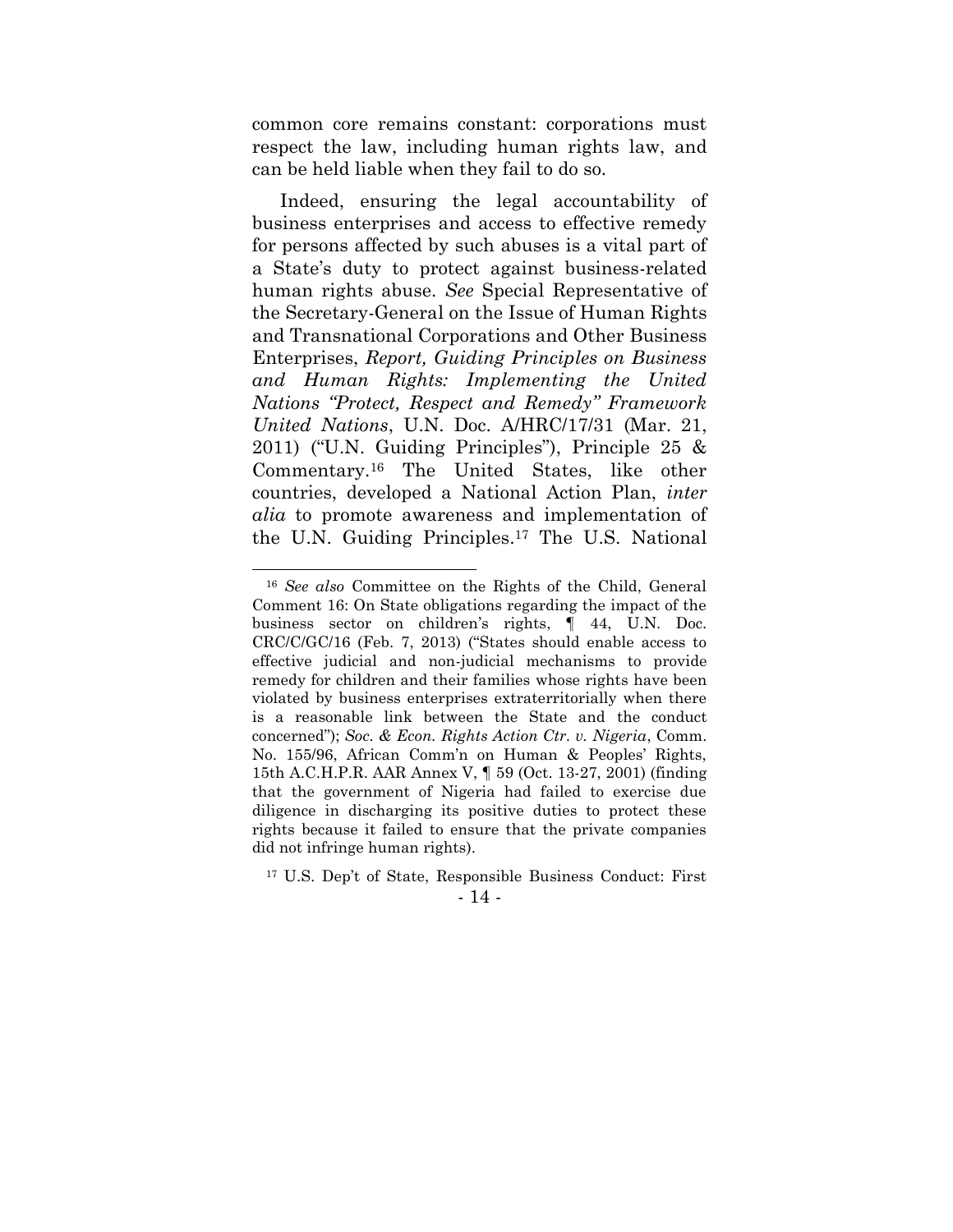Action Plan recognizes that "countries are responsible for taking appropriate steps to establish means by which those allegedly affected by human rights abuses may seek effective remedies."<sup>18</sup> As such, failure to provide a legal framework to hold U.S. corporations accountable when they fail to respect human rights (or taking away a means of accountability, like the ATS) will constitute a breach of U.S. obligations.

All legal systems recognize – and have long recognized – the liability of corporations. *See First National City Bank v. Banco Para El Comercio Exterior de Cuba*, 462 U.S. 611, 628-29, n.20 (1983); *see also Exxon*, 654 F.3d at 53 (finding that "[l]egal systems throughout the world recognize that corporate legal responsibility is part and parcel of the privilege of corporate personhood"). Among multiple authorities supporting this Court's conclusion in *FNCB* was the seminal decision of the International Court of Justice in *Case Concerning Barcelona Traction, Light & Power Co. Ltd. (Belg. v. Spain)*, 1970 I.C.J. 3, 38-39 (Feb. 5), which found a "wealth of practice already accumulated on the subject" of corporate personhood under domestic law around the world.

As in the United States, civil liability against corporations, including for conduct constituting violations of international norms, is imposed in

National Action Plan for the United States of America, 2016, *available at* https://2009- 2017.state.gov/e/eb/eppd/csr/naprbc/265706.htm.

<sup>18</sup> *Id.* at p. 23.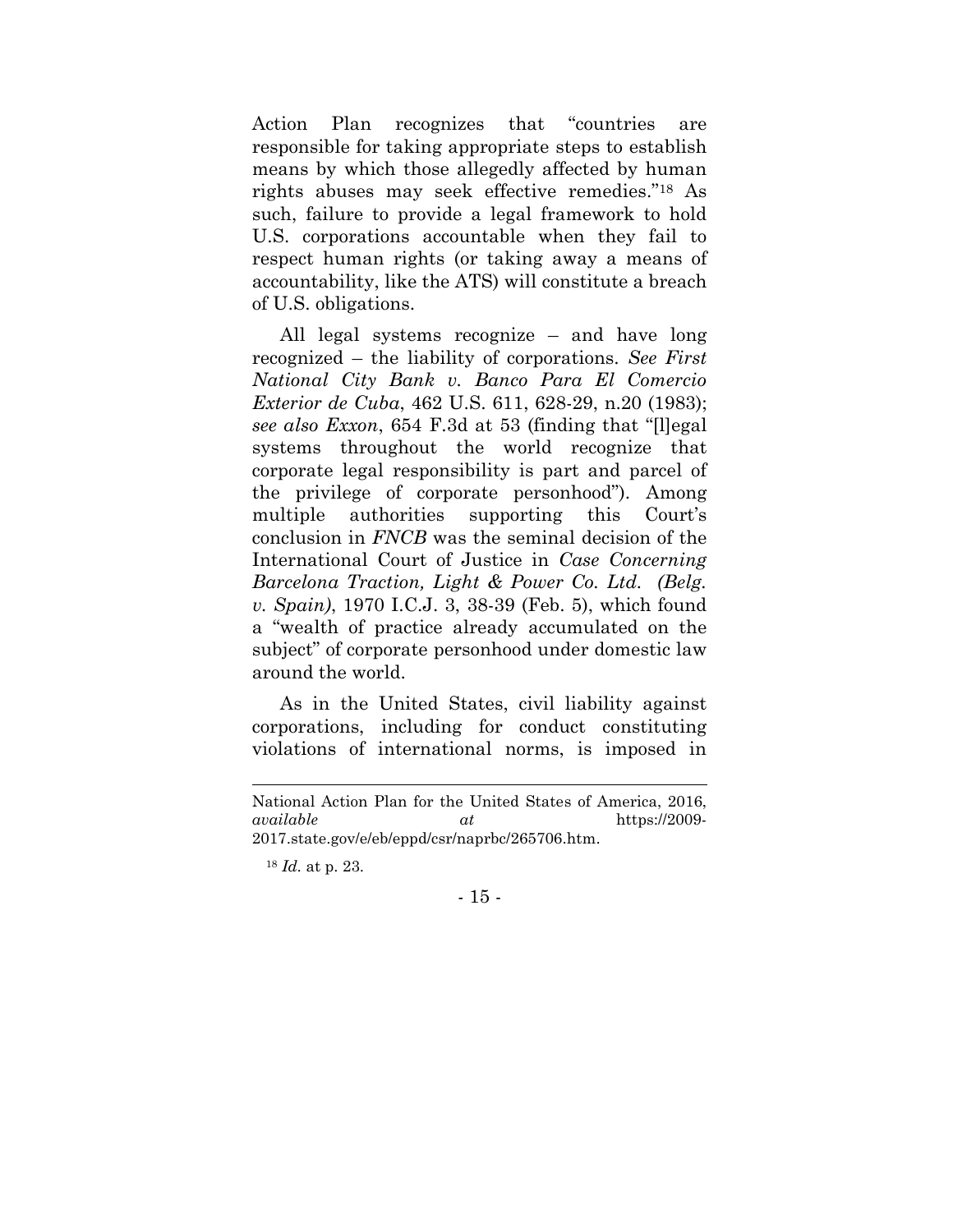jurisdictions around the world. In both civil and common law countries, legal actions against corporations for egregious conduct, including in the context of transnational or extraterritorial operations, have been increasing – and brought most often in the "home state" of the corporation. *See, e.g., Lubbe v. Cape Plc,* [2000] 1 W.L.R. (H.L.) 1545 (appeal taken from Eng.) (claims for damages of over 3,000 miners who claimed to have suffered as a result of exposure to asbestos and its related products in the English defendant corporation Cape's South African mines); *Lungowe & Others v. Vedanta & Another*, [2019] UKSC 20, [2017] EWCA (Civ.) 1528 (Eng.); *Flores v. BP Exploration Co.*  (Colom*.),* Claim No. HQ08X00328 [Filed Dec. 1, 2008] EWHC (QB) (complaint against BP in Colombia for serious environmental harm with devastating impact on the local population); *Khumalo v. Holomisa* 2002 (5) SA 401 (CC) (S. Afr.); *Jabir et al. v. KiK Textilien und Non-Food GmbH*, 7 O 95/15 (Landgericht Dortmund) (Ger.) (case on behalf of Pakistani textile factory laborers addressing supply chain liability of German retailing company for death of relatives and physical injury); *Fidelis A. Oruru v Royal Dutch Shell*, *plc*, District Court of the Hague, Jan. 30, 2013 (Neth.); *Nevsun Res. Ltd. v. Araya*, [2020] SCC 5 (Can.) (finding that Canadian corporation can be held liable in tort action in Canadian court for breaches of customary international law that caused injury in Eritrea); *Garcia v. Tahoe Resources Inc.*, [2017] BCCA 39 (Can.) (suit by Guatemalan protestors against Tahoe for negligence and battery resulting from a shooting by security personnel at Tahoe's

- 16 -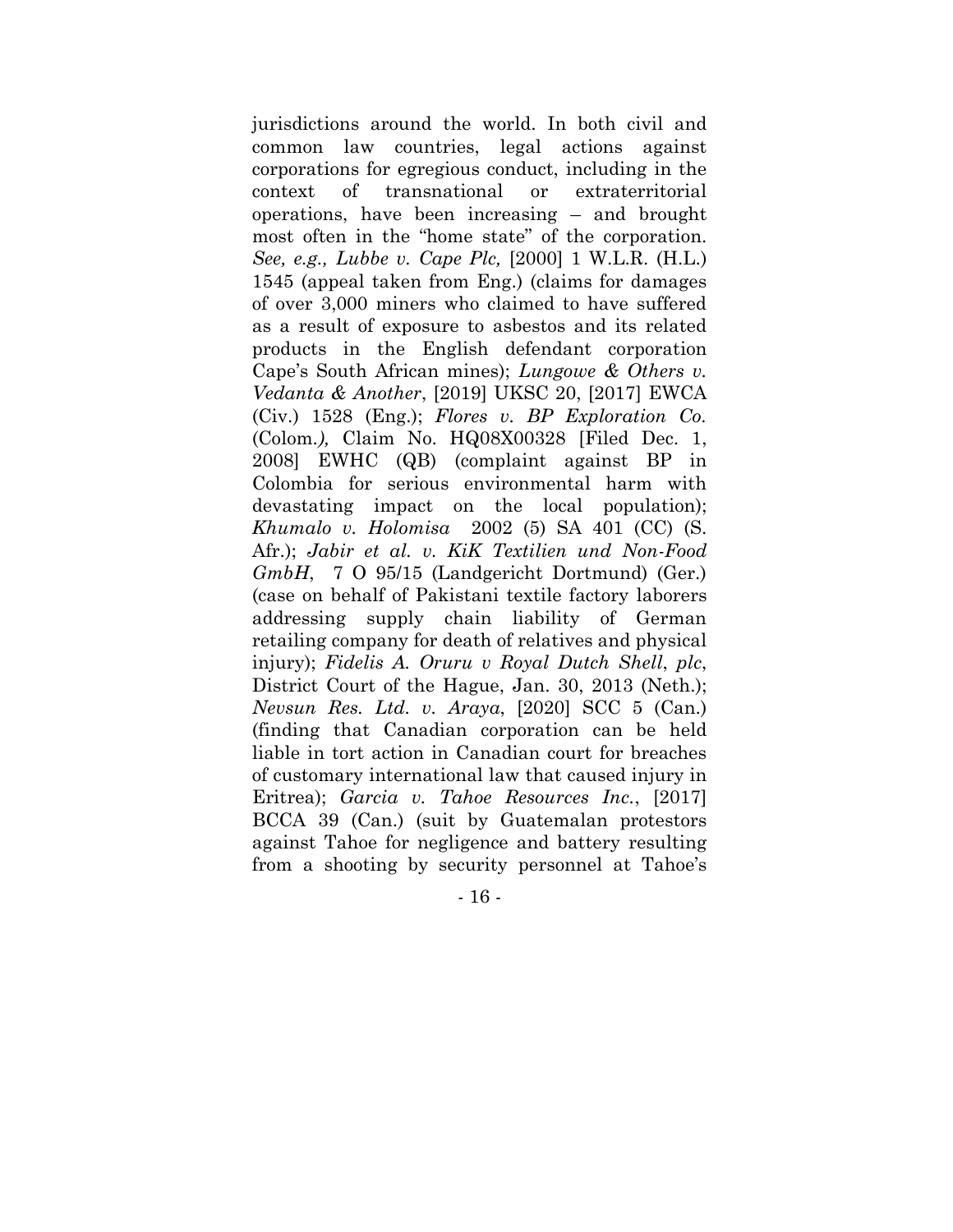mine); *Bil'in (Vill. Council) v. Green Park Int'l Ltd*., [2009] QCCS 4151, para. 190 (Can. Que.) ("if the Plaintiffs' allegations are true, a trial judge could find that the Corporations are at fault" for war crimes) (dismissed on other grounds). *See also Chandler v Cape plc* [2012] EWCA (Civ) 525 (Eng.) (Court of Appeal of England and Wales addressing the availability of damages for a tort victim from a parent company, in circumstances where the victim suffered industrial injury during employment by a subsidiary company).

Indeed, many cases involving transnational activity brought under domestic law look quite similar to the fact-patterns that arise in ATS cases.<sup>19</sup> *See Prosecutor v TotalFinaElf et al*., [Court of Cassation] March 28, 2007 PAS. No. P.07.0031.F (2007) (Belg.) (brought by Myanmar residents in Belgium against the French oil company, Total, arising out of the same pipeline construction project at issue in *Doe v. Unocal Corp.*, 395 F.3d 932 (9th Cir. 2002)); *Dagi v. BHP*, (1997) 1 VR 428 (Austl.) (suit in the Supreme Court of Victoria, Australia by 30,000 natives of Papua New Guinea, against a mining company for damages to their lands); *Union Carbide Corporation v. Union of India* (1991) 4 S.C.C. 584 (India) (case filed by residents of Bhopal,

- 17 -

<sup>19</sup> At the same time, it would be an error to expect or require that other countries have an exact replica of the ATS. *See generally* Beth Stephens, *Translating Filártiga: A Comparative and International Law Analysis of Domestic Remedies For International Human Rights Violations*, 27 YALE J. INT'L L. 1, 13 (2002) (explaining that each State translates its international law obligations into proceedings that are appropriate to its domestic civil and legal system).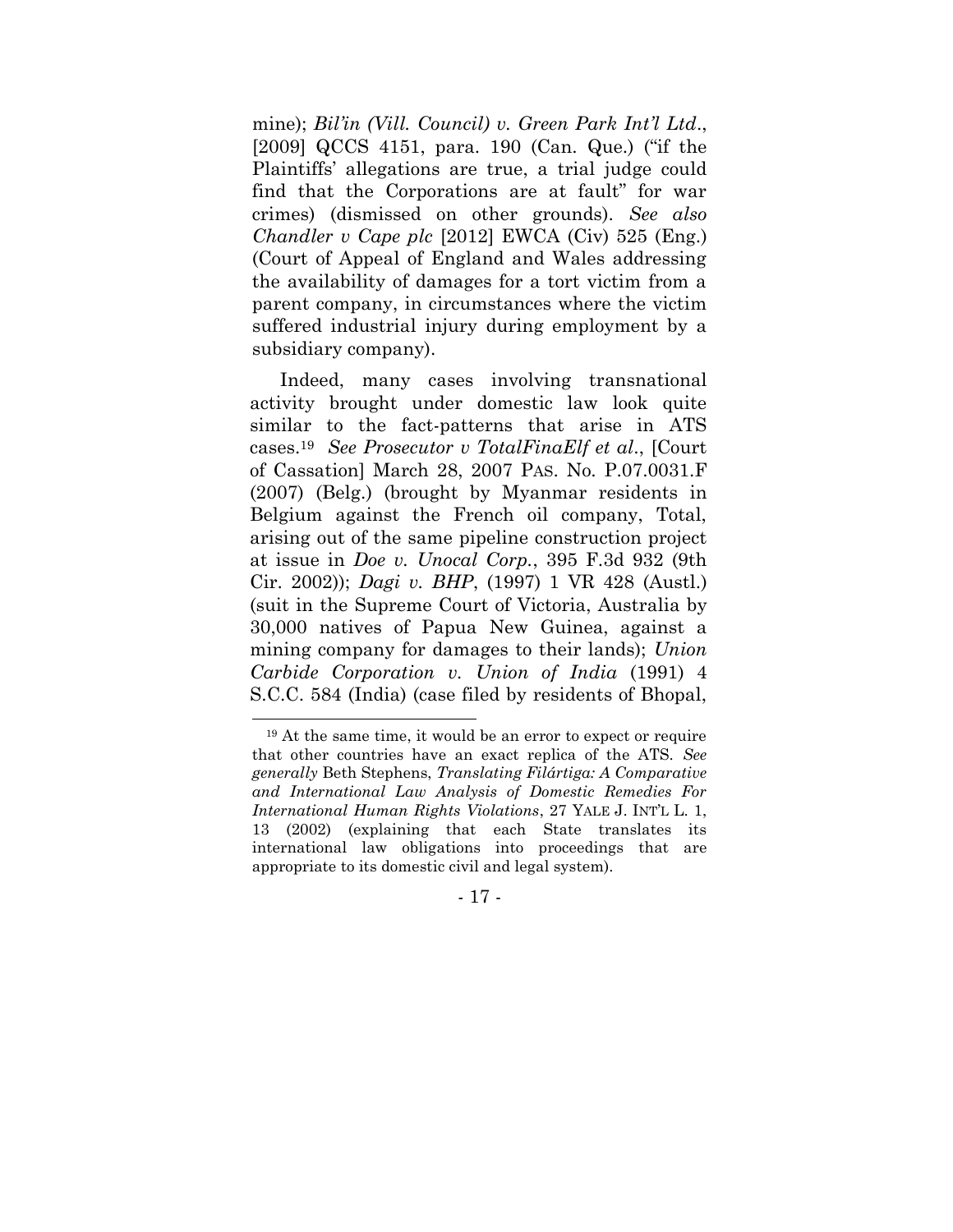India, against the Union Carbide Company for extensive injuries and loss of life arising from the release of toxic gases from a chemical plant); *Hiribo Mohammed Fukisha v. Redland Roses Limited*  [2006] eKLR Civil Suit 564 of 2000 (Kenya) (case filed in Kenya in which tort law provided the remedy for serious bodily harm caused by exposure to hazardous chemicals when spraying herbicides and pesticides); *Choc v. Hudbay Minerals Inc.*, 2013 ONSC 1414 (Can. Ont. Sup. Ct.) (QL) (three related suits by Guatemalan women, the widow of a murder victim, and a survivor of a shooting, against HudBay and its subsidiaries for claims of negligence resulting in *inter alia* death and gang rapes); *Araya v. Nevsun Res. Ltd*., (2016), 408 D.L.R. 4th 383 (Can. B.C. Sup. Ct.) (allowing a civil lawsuit to proceed against a Canadian mining company for human rights abuses in Eritrea).

- 18 - The global trend at the national level is for increased enforcement of national laws against corporations – especially domestic corporations – when they commit or are complicit in the commission of human rights breaches. Recent developments in France are particularly notable. For example, a French court held that it had jurisdiction over a criminal action against two French companies for actions allegedly taken in violation of international humanitarian law. Although the court ultimately dismissed the action, it indicated that the suit would have been able to proceed had the plaintiffs proved that the companies violated customary international law. *See* Cour d'appel [CA] Paris Pôle 7, 6ème ch., Jan. 15, 2013, N°2012/05160 (Fr.). *FIDH/LDH/Gurman and*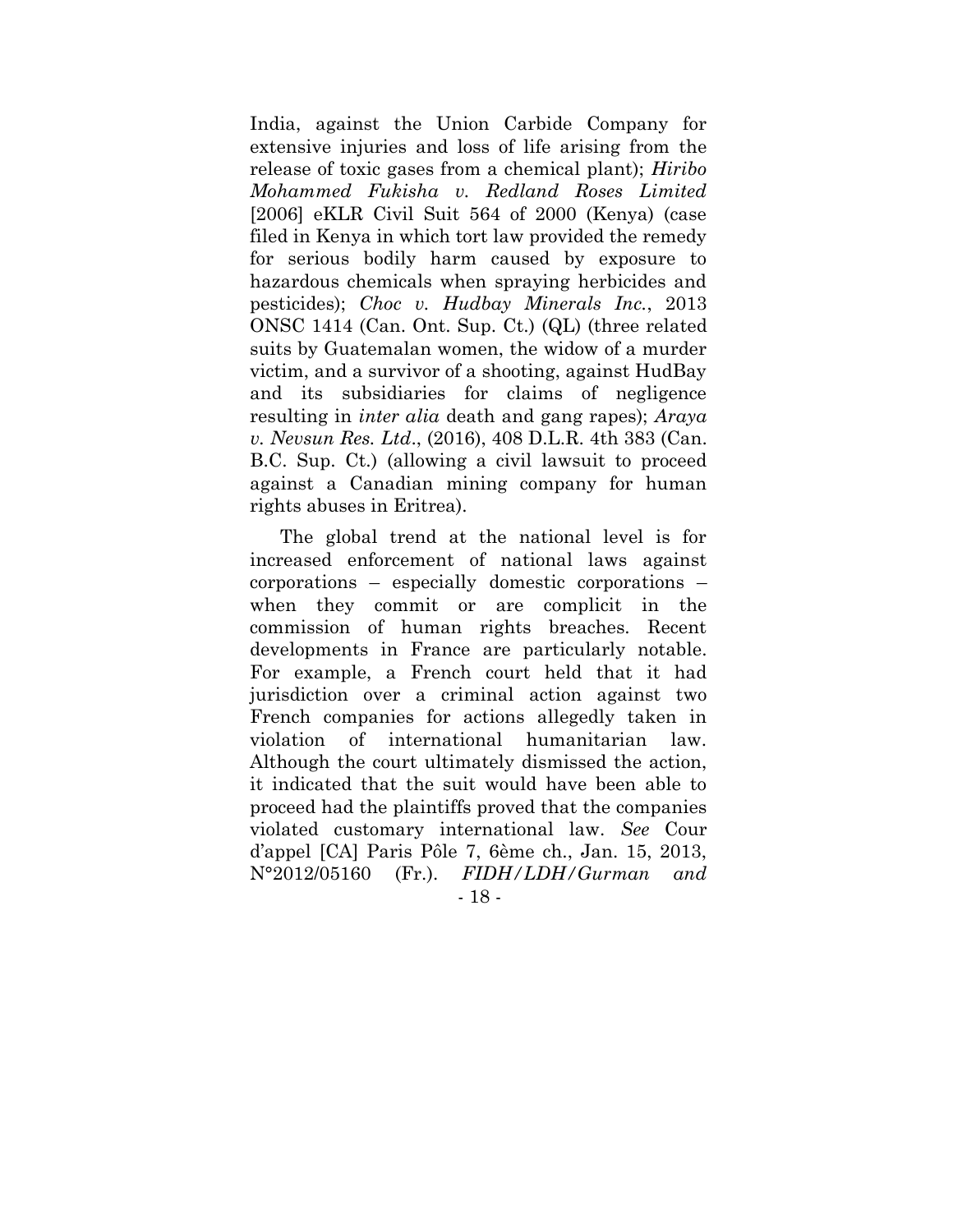*others v X* (case against French surveillance technology company Amesys for complicity to torture in respect of material supplied to Libyan regime used in repression of civilian population) (Fr*.*). Moreover, the French Parliament has specifically contemplated civil liability for corporate violations of international human rights law. In 2017, the French parliament passed a "duty of vigilance" law, which requires corporations to publish annual "public vigilance plans" describing the steps that they will take to prevent "severe violations of human rights and fundamental freedoms, serious bodily injury or environmental damage or health risks" resulting from the corporation's presence abroad.<sup>20</sup> If a company does not publish a plan, victims of human rights violations can sue for damages "for the harm that due diligence would have permitted it to avoid."<sup>21</sup>

These developments at the national level

- 19 -

<sup>20</sup> *See* Loi 2017-750 du 23 mars 2017 relative au devoir de vigilance des sociétés mères et des entreprises donneuses d'ordre [Law 2017-750 of Mar. 23, 2017 on the duty of oversight of parent companies and commissioning enterprises], Journal officiel de la République française [J.O.] [Official Gazette of France], Mar. 23, 2017 (Fr.). English translation *available at*

http://corporatejustice.org/documents/publications/ngotranslation-french-corporate-duty-of-vigilance-law.pdf.

<sup>21</sup> Other countries have passed laws with similar effect. *See Crimes against Humanity and War Crimes Act,* S.C. 2000, c. 24 s.6; *Interpretation Act,* R.S.C., 1985 c.I-21, s.35(1) (Can.) (offences outside Canada can be committed by "every person," which includes corporations); Modern Slavery Act 2015, c. 30, § 54 (Eng).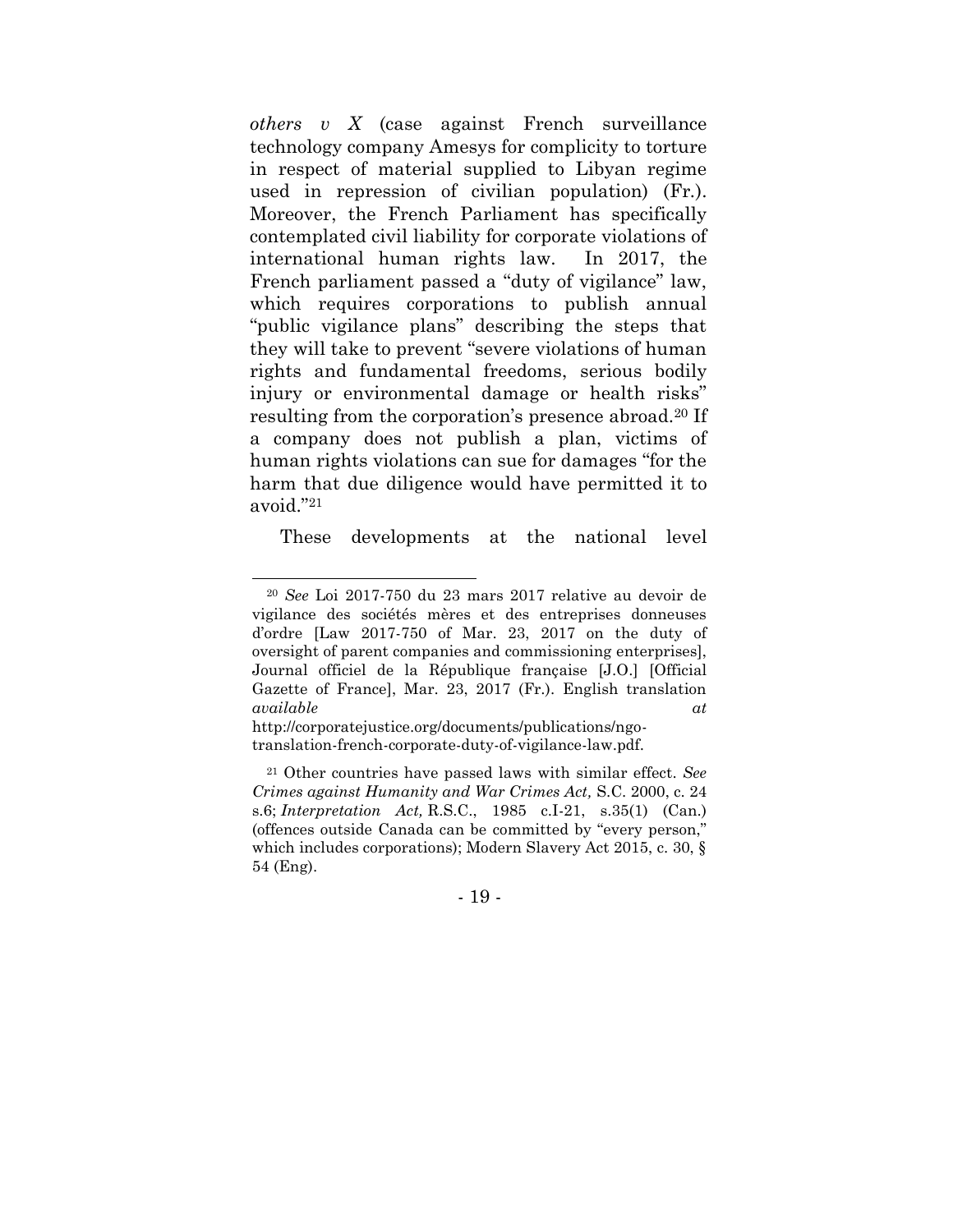dovetail with the consistent and increasingly concrete effort at the international level, to strengthen the regulatory framework for transnational business operations. The first significant effort was the 2003 UN Draft Norms on the Responsibilities of Transnational Corporations and Other Business Enterprises - Norms on the Responsibilities of Transnational Corporations and Other Business Enterprises with Regard to Human Rights, UN Doc. E/CN.4/Sub.2/2003/12/Rev.2 (Aug. 26, 2003). In 2011 the U.N. Human Rights Council adopted "The Guiding Principles on Business and Human Rights," which outline the respective duties and responsibilities of States to "protect" human rights, and business enterprises to "respect" human rights. *See* U.N. Guiding Principles. The U.N. Guiding Principles set forth the "need for rights and obligations to be matched to appropriate and effective remedies when breached." *Id.*, General Principles.<sup>22</sup>

In 2015, the UN Human Rights Council passed

- 20 -

<sup>22</sup> The U.N. Guiding Principles are rooted in international law, principles of State responsibility in public international law and human rights law:

States may breach their international human rights law obligations where such abuse can be attributed to them, or where they fail to take appropriate steps to prevent, investigate, punish and redress private actors' abuse…. States also have the duty to protect and promote the rule of law, including by taking measures to ensure equality before the law, fairness in its application, and by providing for adequate accountability, legal certainty, and procedural and legal transparency." Guiding Principles, Principle 1, Commentary.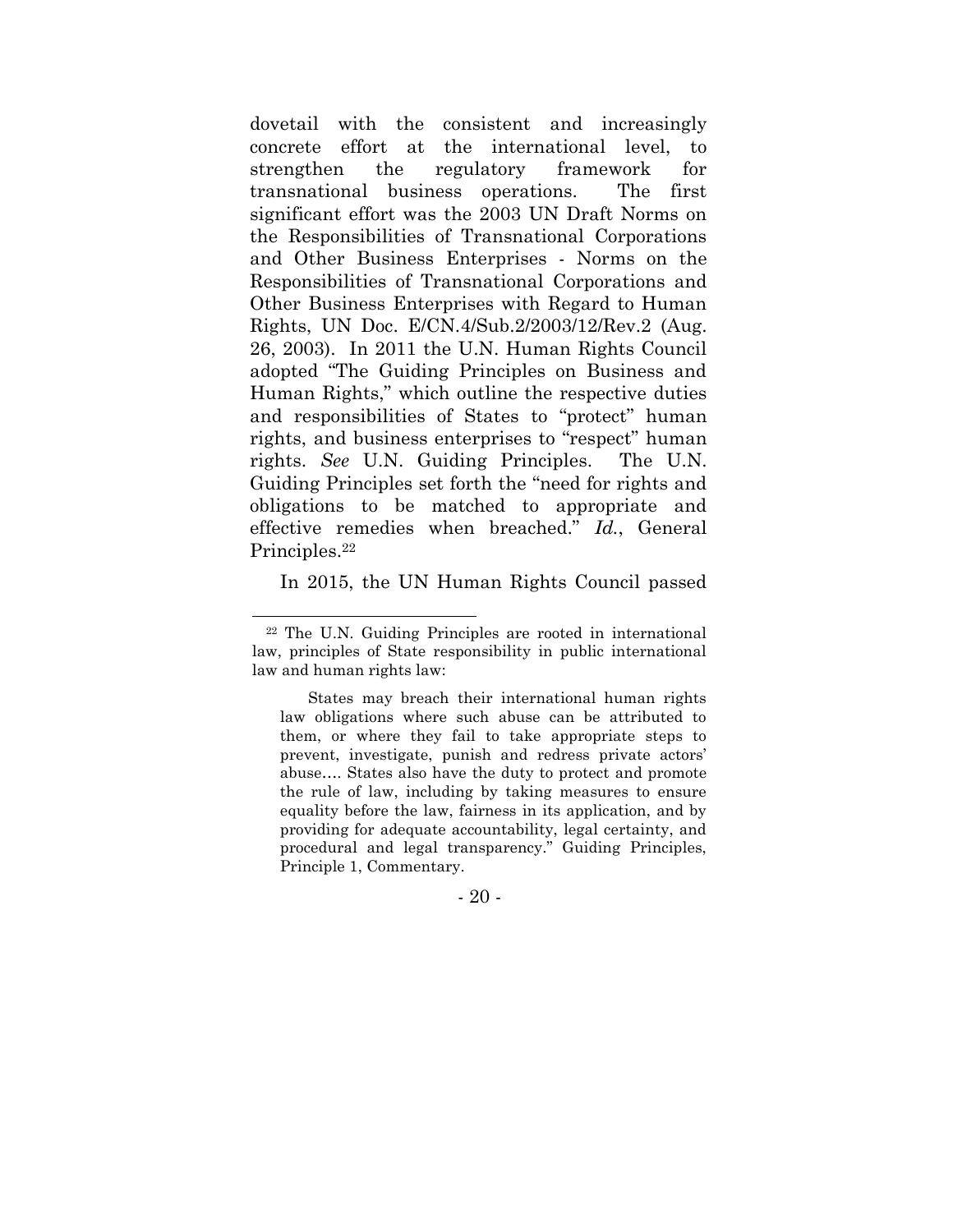Resolution 26/9 which established the United Nations open-ended intergovernmental working group on transnational corporations and other business enterprises with respect to human rights, with a mandate to elaborate an international legally binding instrument to regulate, in international human rights law, the activities of transnational corporations and other business enterprises. UN Human Rights Council Res. 26/9, UN Doc A/HRC/26/L.22/Rev.1 (June 25, 2014).<sup>23</sup> Negotiations on the "Second Revised Draft" will take place in Geneva later this month.<sup>24</sup> Corporate

A global civil society movement has engaged with the OEIGWG process, while also advocating for enhanced regulation of corporate conduct at the national level. *See, e.g.*, Treaty Alliance, *available at* http://www.treatymovement.com/.

<sup>23</sup> Notably, the treaty under negotiation is understood to clarify and codify existing obligations and ensure redress for corporate-related abuses; as such, it is aimed at enforcing existing obligations. *See, e.g.,* FIDH, Business and Human Rights: Enhancing Standards and Ensuring Redress, N°629a, (2014).

<sup>24</sup> *See* Legally Binding Instrument to Regulate, In International Human Rights Law, The Activities of Transnational Corporations and Other Business Enterprises, OEIGWG Chairmanship Second Revised Draft, Aug. 6, 2020, *available at*

https://www.ohchr.org/Documents/HRBodies/HRCouncil/WGTr ansCorp/Session6/OEIGWG\_Chair-

Rapporteur\_second\_revised\_draft\_LBI\_on\_TNCs\_and\_OBEs\_ with respect to Human Rights.pdf.

The United Nations High Commissioner on Human Rights has also increased attention on this issue. *See, e.g.,* Jennifer Zerk, *Corporate Liability for Gross Human Rights Abuses: Towards a Fairer and More Effective System of Domestic Law Remedies, A Report Prepared for the Office of the UN High* 

<sup>-</sup> 21 -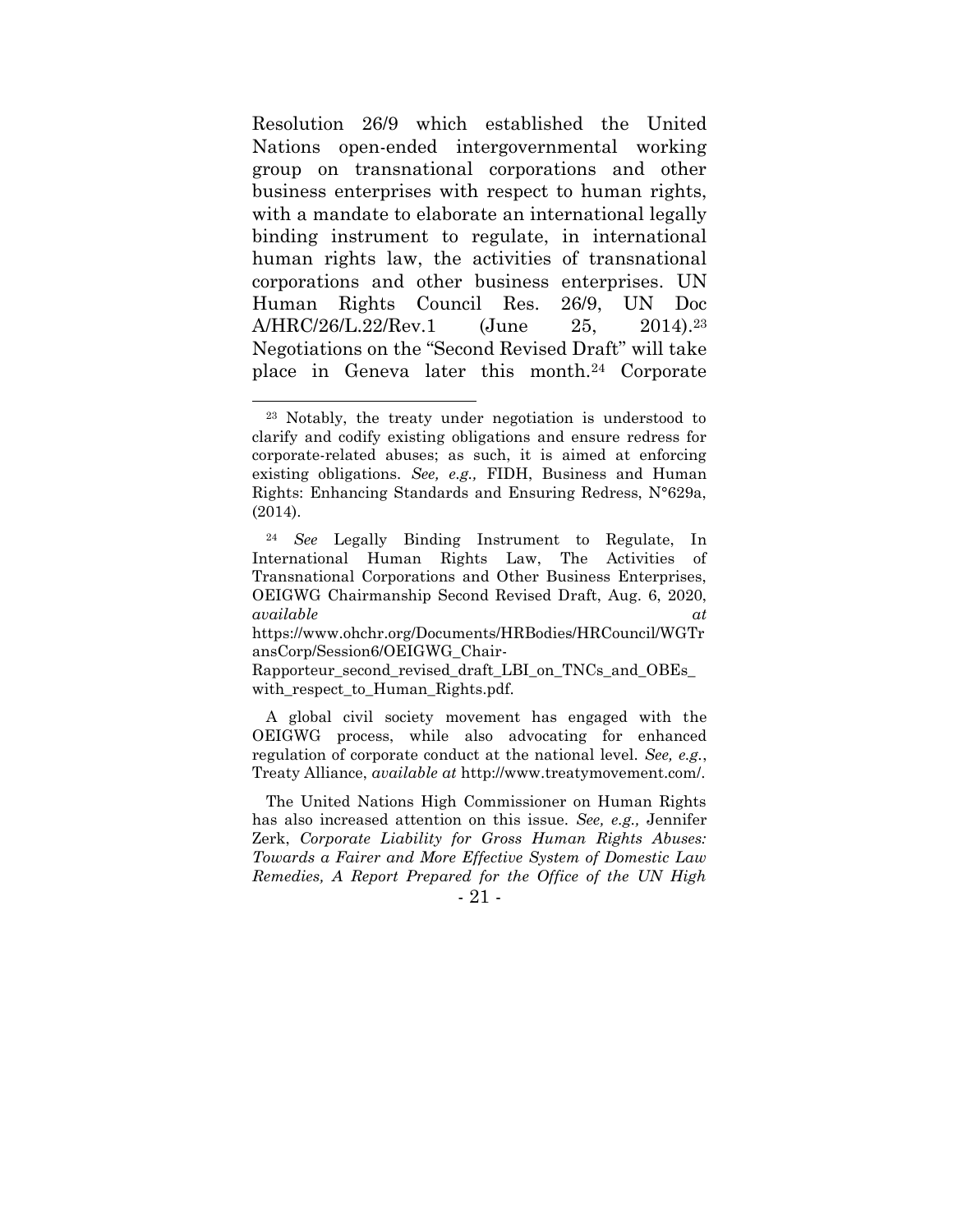liability, whether criminal, civil or administrative, has been included in the International Law Commission's draft Crimes Against Humanity Convention – a notable development in light of the omission of such liability from the jurisdiction of the International Criminal Court.<sup>25</sup> And while the ICC does not currently have jurisdiction over legal persons, a more recently constituted international tribunal has affirmed its jurisdiction of legal entities. *New TV S.A.L. Karma Mohamed Tashin Al Khayat*, Case No. STL-14-05/PT/AP/AR126.1, Decision on Interlocutory Appeal Concerning Personal Jurisdiction in Contempt Proceedings, (Special Trib. for Leb. Oct. 2, 2014) (finding that the STL can exercise criminal jurisdiction over legal persons, following examination of evolving international standards on human rights and corporate accountability as well as national laws).

Regional systems have likewise responded with codifications of obligations on businesses with respect to human rights and transnational operations.<sup>26</sup> Of particular relevance to the question

*Commissioner for Human Rights*, (2014), available at: http://www.ohchr.org/Documents/Issues/Business/DomesticLa wRemedies/StudyDomesticeLawRemedies.pdf.

<sup>25</sup> International Law Commission, *Report, Draft Articles on Prevention and Punishment of Crimes Against Humanity*, with commentaries, Art. 6(8), U.N. Doc. A/74/10 (Aug. 20, 2019).

<sup>26</sup> *See also Ubaser S.A. v Argentina*, ICSID Case No. ARB/07/26,¶1193 et seq. and in particular 1210 (Dec. 8, 2016) (International investment tribunal concluded that a prohibition to commit acts violating human rights can be of immediate application upon private parties).

<sup>-</sup> 22 -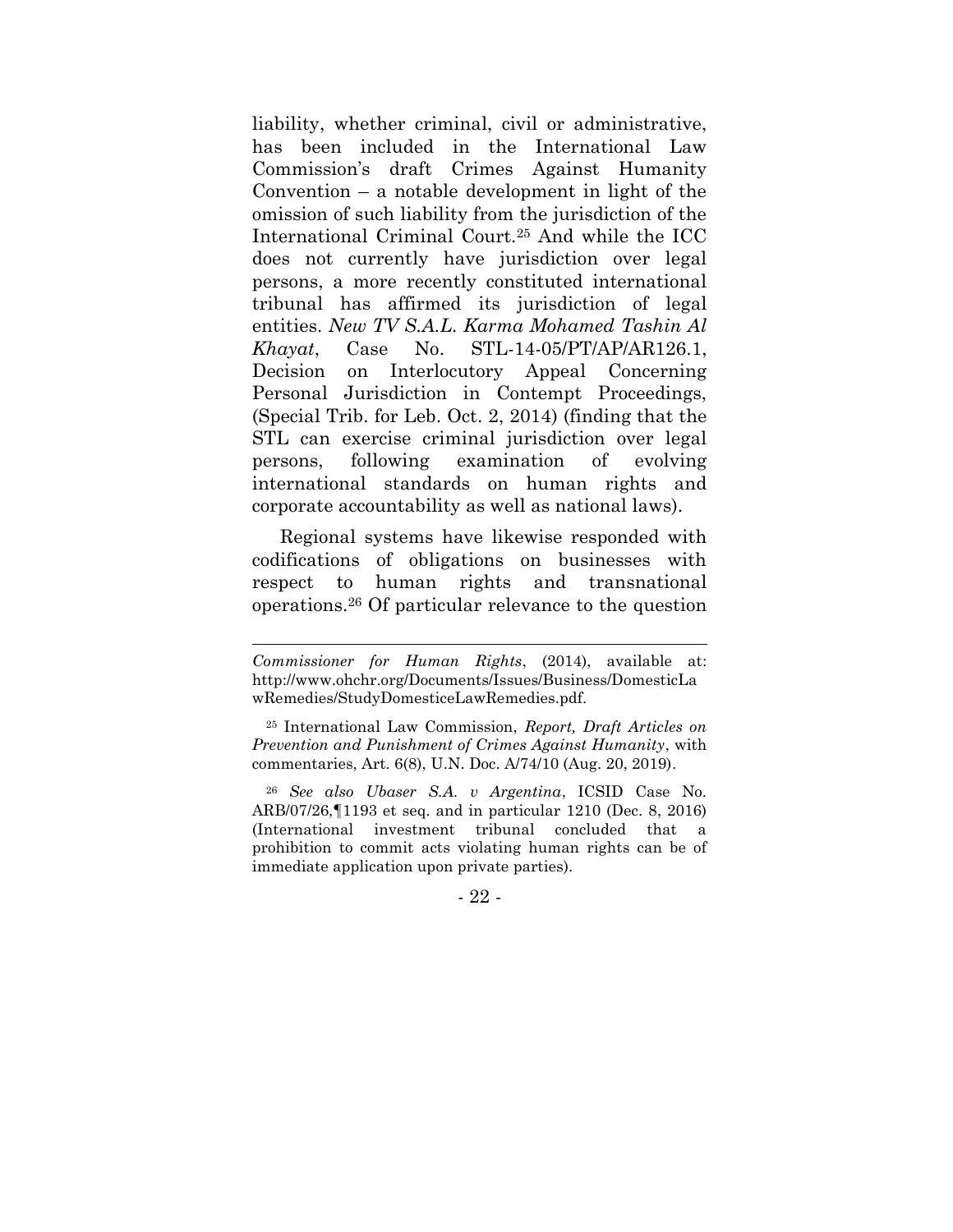before the Court with regard to domestic corporate liability, it has been codified that courts of member states of the European Union have jurisdiction over corporations domiciled in any member State for torts, including those that occur outside the jurisdiction of the home-State. European Council Regulation 44/2001, arts. 2, 60, 2001 O.J. (L 12) 3, 13 (EC), and amendment Regulation (EU) No 1215/2012 of 12 December 2012 ("Recast Brussels Regulation") on jurisdiction and the recognition and enforcements of judgments in civil and commercial matters, arts. 4, 63, 2012 O.J. (L 351) 1. <sup>27</sup> *See Daimler AG v.* Bauman, 571 U.S. 117, 141-42 (2014) (foreign government object to general jurisdiction for foreign subsidiaries 'just doing business' in the United States, favoring suit against corporations in nation where domiciled). Moreover, a corporation can be sued in EU member countries where it has branches or subsidiaries for conduct arising out of the operations of those branches or subsidiaries. *See, e.g.*, *Motto v. Trafigura Ltd*., [2011] EWCA (Civ) 1150 (Eng.) (Plaintiffs from Cote d'Ivoire sued Dutch corporation with English branch in English courts for damages from toxic waste dumping in and around Abidjan, Côte d'Ivoire). The European Court of Justice clarified in 2005 that the *forum non* 

- 23 -

<sup>27</sup> Art. 2 provides: "persons domiciled in a Member State shall, whatever their nationality, be sued in the courts of that Member State." Pursuant to Article 60(1) of the Brussels Regulation, a company or other legal person or association of natural or legal persons is domiciled at the place where it has its: (a) statutory seat, or (b) central administration, or (c) principal place of business. *See* EU Regulation No 1215/2012, art. 4.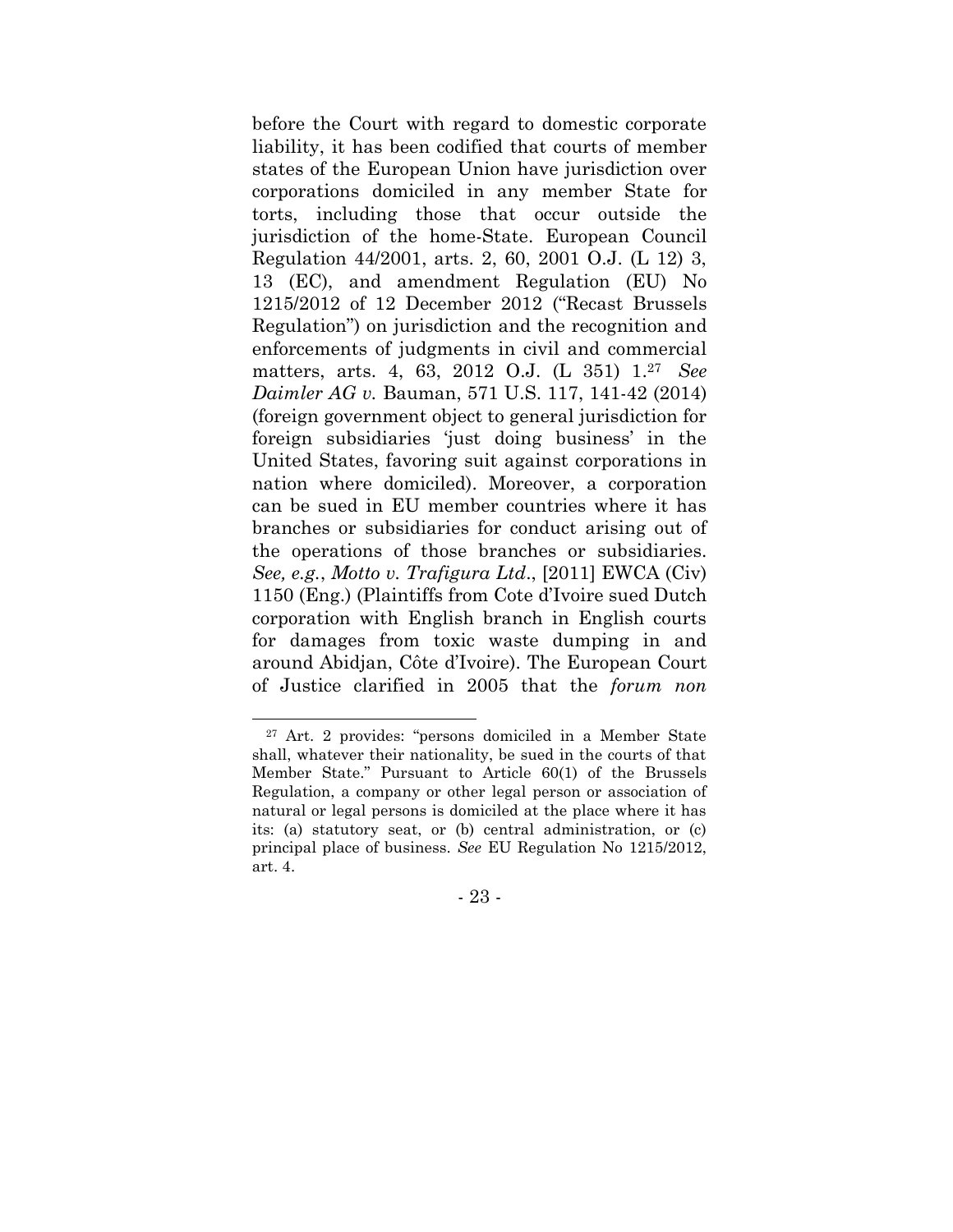*conveniens* doctrine is incompatible with Brussel Convention of 1968, therefore EU Member States could no longer invoke *forum non conveniens* to dismiss a case from their jurisdiction when the company involved is domiciled in the E.U. without facing the risk of being sanctioned by the ECJ.<sup>28</sup>

Furthermore, the 2014 Protocol to the African Court of Justice and Human and Peoples' Rights has a section titled 'Corporate Criminal Liability' which establishes jurisdiction for the court over the actions of legal persons, including corporations. African Union Protocol on Amendments to the Protocol on the Statute of the African Court of Justice and Human Rights, June 27, 2014.<sup>29</sup>

Accordingly, holding U.S. corporations accountable under the ATS for child slavery and forced labor accords with the general principles of law of civilized nations regarding corporate liability.

#### **III. Aiding and Abetting Liability is a General Principle of Law Recognized by Legal Systems around the World.**

Aiding and abetting liability has long been recognized under international law, including as applied to or for the conduct of corporate actors. *See, e.g., The Zyklon B Case* (Trial of Bruno Tesch and Two Others), 1 Law Reports of Trials of War

 $29$  The new article  $46C(1)$  states: "For the purpose of this Statute, the Court shall have jurisdiction over legal persons, with the exception of States."



<sup>28</sup> Case C-281/02, *Andrew Owusu v. N.B. Jackson*, agissant sous le nom commercial "Villa Holidays Bal-Inn Villas" e.a., 2005 E.C.R. I-01383.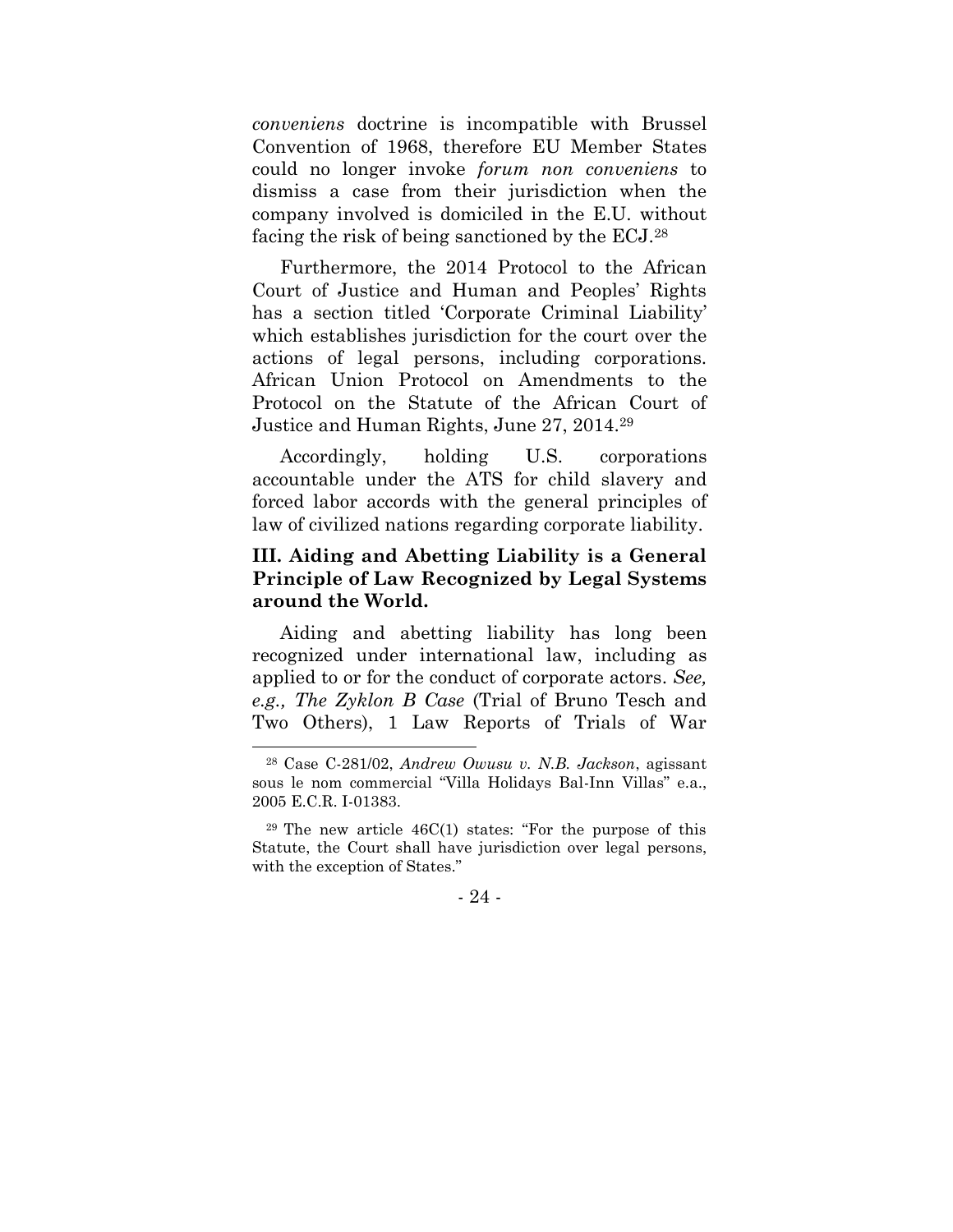CRIMINALS 93 (1947) (Brit. Mil. Ct., 1-8 March 1946) (recognizing liability for supplying Zyklon B to Nazi gas chambers); *The Flick Case*, 9 Law Reports of Trials of War Criminals (1949) (U.S. Mil. Tribunal, Nuremberg Apr. 20–22, 1947) (recognizing aiding and abetting through financial contributions).

Because conduct that constitutes aiding and abetting is conduct that "violates international law" – precisely that which the ATS "seeks to regulate" in giving federal courts jurisdiction over international law violations – it falls squarely within the ambit of the ATS. *See, Adhakari v. Kellogg Brown & Root, Inc.,* 845 F.3d 184, 197 (5th Cir.), *cert. denied* 138 S. Ct. 134, 199 (2017) (quoting *Morrison v. Nat'l Australia Bank*, *Ltd.,* 561 U.S. 247, 267 (2010)).

International treaties that define international law offenses routinely oblige state parties to recognize and incorporate an array of forms of complicity or accessory liability, including aiding and abetting, into their domestic legal frameworks. *See, e.g.,* Convention on the Prevention and Punishment of the Crime of Genocide, *adopted* Dec. 9, 1948, 78 U.N.T.S. 277 (entered into force Jan. 12, 1951); Convention against Torture and Other Cruel, Inhuman or Degrading Treatment or Punishment, art. 4(1), *adopted* Dec. 10, 1984, 1465 U.N.T.S. 85 (entered into force June 26, 1987). The statutes of all modern international tribunals and courts include aiding and abetting and other forms of secondary liability, as well as recognize that serious international law violations are often committed by a group acting with a "common purpose." *See, e.g.,*  ICTY Statute, art. 7(1); ICTR Statute, art. 6(1);

- 25 -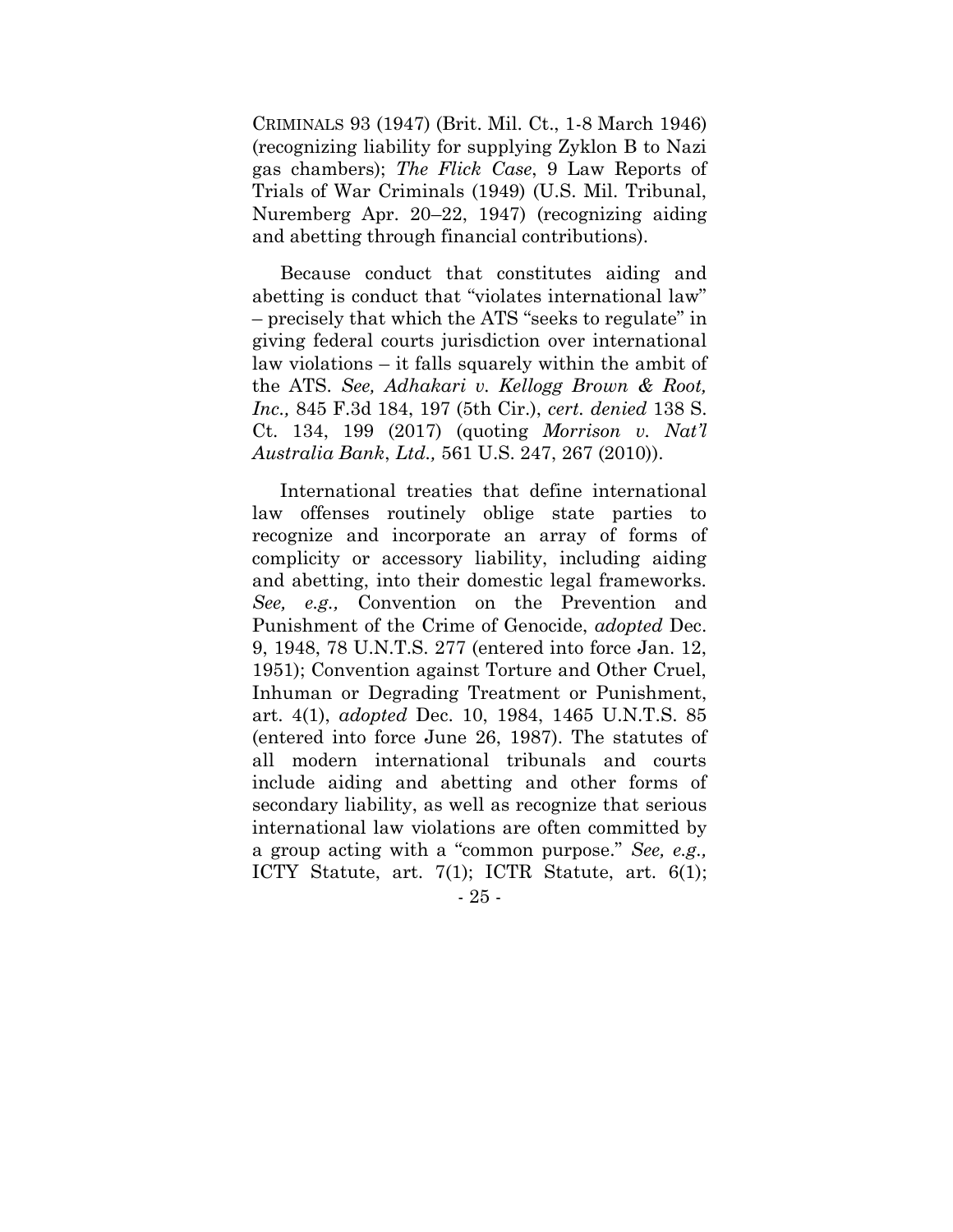*Prosecutor v Tadić*, Case No. IT-94-A, Judgment, July 15, 1999.

Notably, the Rome Statute for the International Criminal Court codifies various forms of complicity: article 25(3)(c) prescribes individual criminal liability to those who aid, abet or otherwise assist in the commission of a crime, including by providing the means for its commission, while article  $25(3)(d)$ prescribes liability for a crime when a person "[i]n any way contributes to the commission or attempted commission of such a crime by a group of persons acting with a common purpose" when either made with the aim of furthering the criminal activity of in the knowledge of the intention of the group to commit the crime. *See, e.g., Prosecutor v. Mbarushimana*, ICC-01/04-01/10-465-Red, Decision on the Confirmation of Charges, ¶¶ 278-85 (Dec. 16, 2011); *Prosecutor v. Katanga*, ICC-01/04-01/07, Trial Judgment, ¶¶ 1617-1621 (Mar. 7, 2014); *Prosecutor v. Charles Blé Goudé*, ICC-02/11-2/11-186, Decision on the confirmation of charges against Charles Blé Goudé, ¶ 167 (Dec. 11, 2014) (finding that art. 25(3)(c) requires a person "provides assistance to the commission of a crime and that, in engaging in this conduct, he or she *intends to facilitate* the commission of the crime") (emphasis added). The latter is akin to "joint criminal enterprise" or civil conspiracy, which has long been applied against corporate actors.

In assessing individual criminal responsibility in cases, each of these courts assesses the *actus reus*  and *mens rea* of both the charged "mode of liability" and substantive violation for each count; the

- 26 -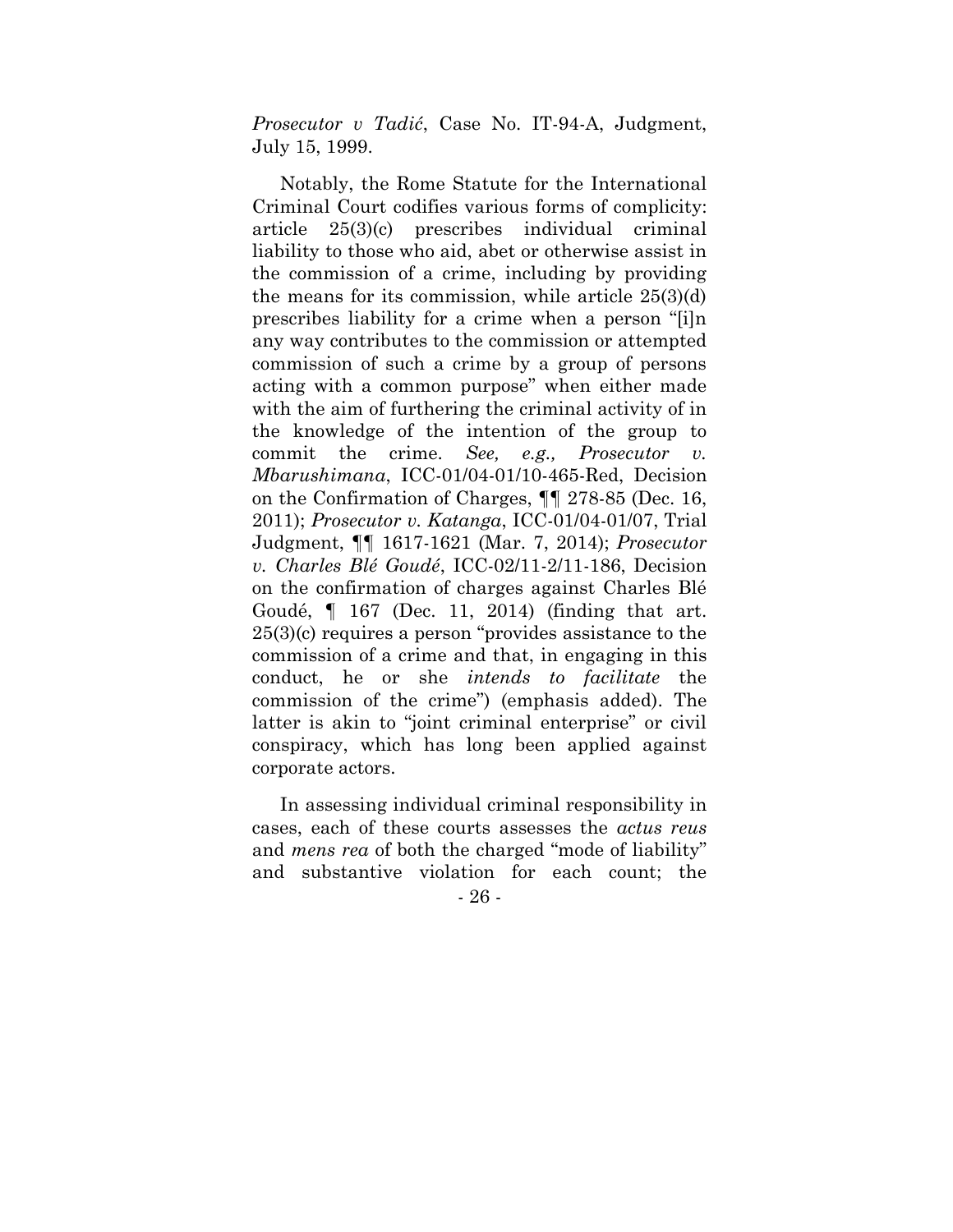satisfaction of the elements of the mode of liability and the substantive violation charged are both necessary to arrive at a conviction and then, assessment of each informs a given sentence. *See, e.g., Prosecutor v. Vasiljević*, Case No. IT-98-32-T, Judgment, ¶¶ 117-18, 214-15 (Int'l Crim. Trib. for the Former Yugoslavia Nov. 29, 2002); *Prosecutor v. Taylor*, Case No. SCSL-03-1-A, Judgment, ¶¶ 362- 85 (Special Court for Sierra Leone Sept. 26, 2013) ("*Taylor* Appeal Judgment"). Accordingly, the international tribunals and courts regard the underlying conduct, e.g., aiding and abetting as part and parcel of the international law violation. *See, e.g., Prosecutor v. Brđanin*, Case No. IT-99-36-T, Judgment, ¶¶ 367-69, 466-76, 1110 (Int'l Crim. Trib. for the Former Yugoslavia Sept. 1, 2004); *Taylor*  Appeal Judgment, ¶¶ 651-52, 661-70.<sup>30</sup>

The International Criminal Tribunal for the former Yugoslavia conducted a comprehensive review of laws and practice regarding aiding and abetting in the seminal case, *Prosecutor v. Furundžija*, and concluded that aiding and abetting is a well-established theory of liability under international law that consists of knowingly providing practical assistance or encouragement that had a substantial effect on the commission of the offense. Case No. IT-95-17/1/T, Judgment, ¶¶

- 27 -

<sup>30</sup> *Amici* are aware that another *amicus curiae* brief assesses the jurisprudence of the international criminal tribunals as it relates to aiding and abetting and other forms of secondary liability, and respectfully refer the Court to Brief of International Law Scholars, Former Diplomats, and Practitioners as *Amici Curiae* in Support of Respondents, Section II, for further discussion.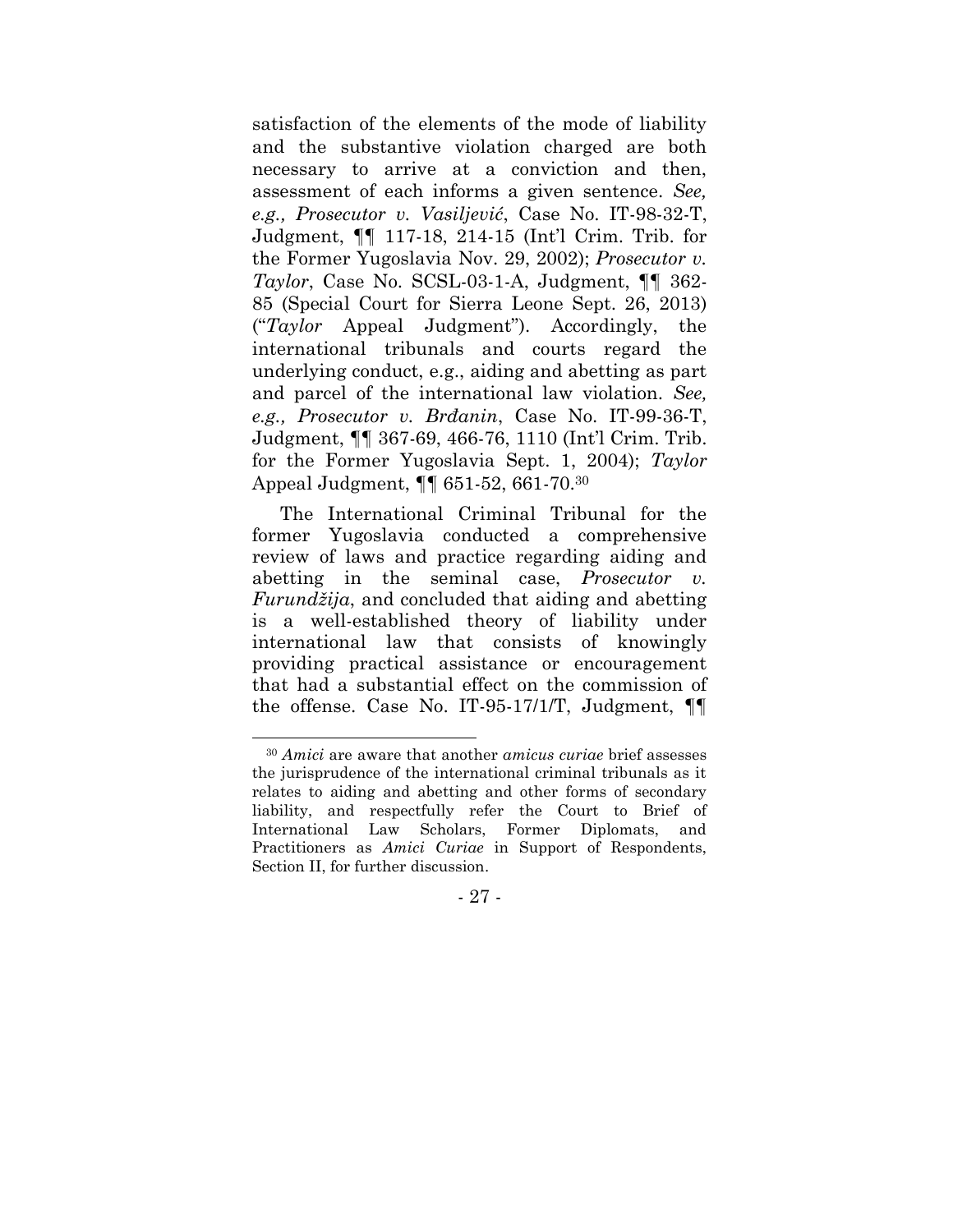235, 249 (Dec. 10, 1998).

Domestic jurisdictions around the world have long relied upon various forms of secondary liability to reach parties that knowingly and substantially assist other actors in breaching international or domestic law, and have regularly applied the standard set forth in *Furundžija*. <sup>31</sup> This includes in ATS cases, where the acts of assistance have occurred in multiple countries including in the United States when the injury occurred in another jurisdiction. *See, e.g., Al Shimari v. CACI Premier, Tech*., 324 F. Supp. 3d 668, 696-97 (E.D. Va. 2017); *Mwani v. Bin Laden*, 947 F. Supp. 2d 1 (D.D.C. 2013).

More recent comparative studies have affirmed that corporations can be held legally liable for their role in furthering, assisting or otherwise aiding and

<sup>31</sup> Companies have long been on notice that this is the standard that applies to their activities. *See, e.g.,* OHCHR Briefing paper, "The Global Compact and Human Rights: Understanding Sphere of Influence and Complicity" states that: "A company is complicit in human rights abuses if it authorizes, tolerates, or knowingly ignores human rights abuses committed by an entity associated with it, or if the company knowingly provides practical assistance or encouragement that has a substantial effect on the perpetration of human rights abuse. The participation of the company need not actually cause the abuse. Rather the company's assistance or encouragement has to be to a degree that, without such participation, the abuses most probably would not have occurred to the same extent or in the same way." Business Leaders Initiative on Human Rights United Nations Global Compact and the Office of the High Commissioner for Human Rights, "A Guide for Integrating Human Rights into Business Management" (2006).

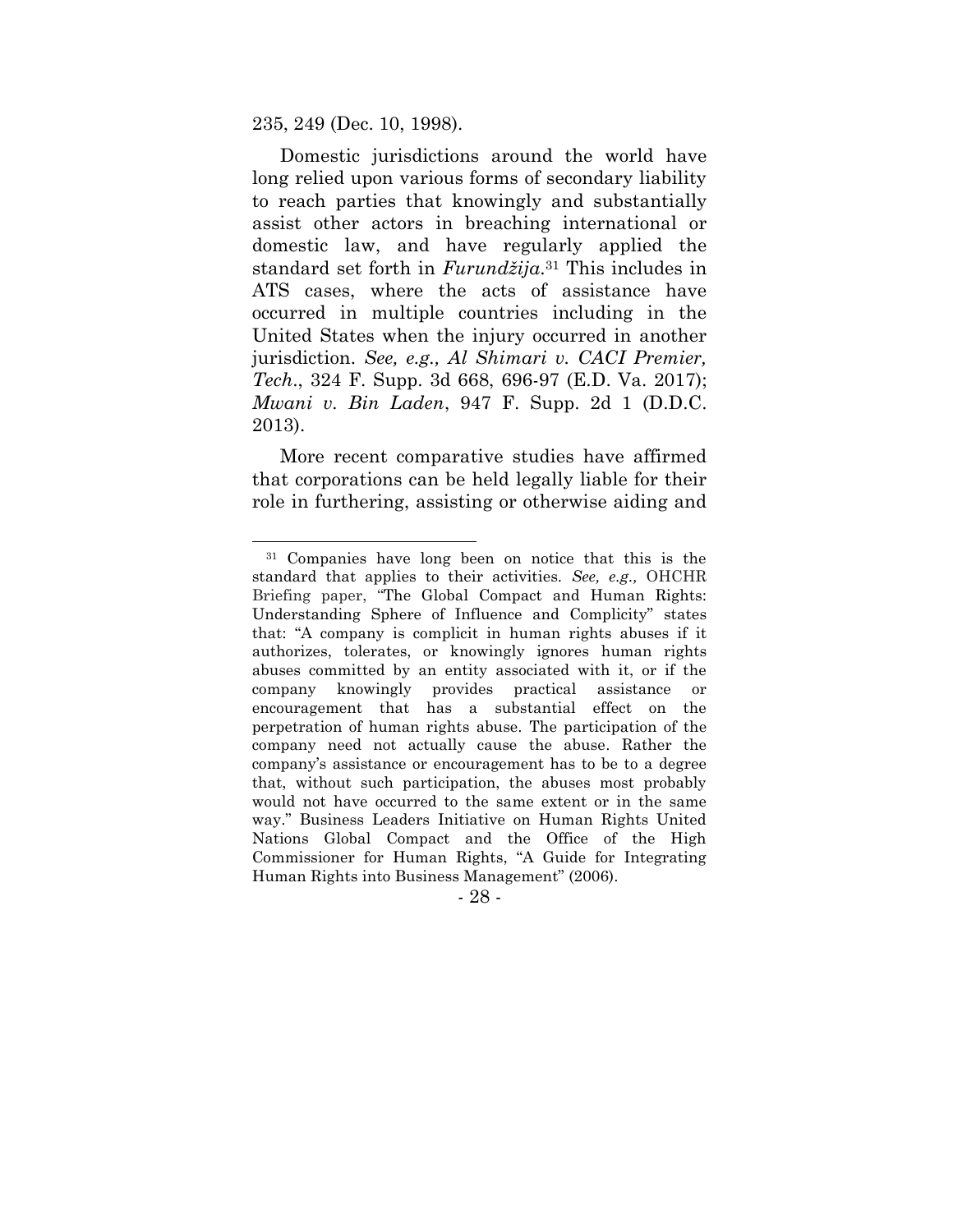abetting egregious violations, and most regularly are held to account in their home jurisdictions as States enact specific legislation or bring enforcement actions to meet their duty to protect human rights in the context of business activities. *See* INT'L COMM'N OF JURISTS EXPERT LEGAL PANEL ON CORPORATE COMPLICITY IN INTERNATIONAL CRIMES, 1-3 CORPORATE COMPLICITY & LEGAL ACCOUNTABILITY (2008); John Ruggie (Special Representative of the Secretary-General on the Issue of Human Rights and Transnational Corporations and Other Business Enterprises), *Clarifying the concepts of "sphere of influence" and "complicity"*, U.N. Doc. A/HRC/8/16, (May 15, 2008); UN Guiding Principles (noting that corporations can be complicit when contributing to adverse human rights impacts committed by primary perpetrators and explains that civil actions can be based on a corporation's alleged contribution to human rights harms). *See also* "Legally Binding Instrument To Regulate, In International Human Rights Law, The Activities of Transnational Corporations and Other Business Enterprises," Open-Ended Intergovernmental Working Group On Transnational Corporations and Other Business Enterprises with Respect to Human Rights (OEIGWG), Second Revised Draft, Aug. 6, 2020, art. 8 (requiring States provide measures to establish legal liability over legal persons for *inter alia*  complicity in commission of customary international law, treaty or domestic law violations).

- 29 - Corporate complicity in international human rights abuses often involves supplying individual perpetrators with the necessary equipment or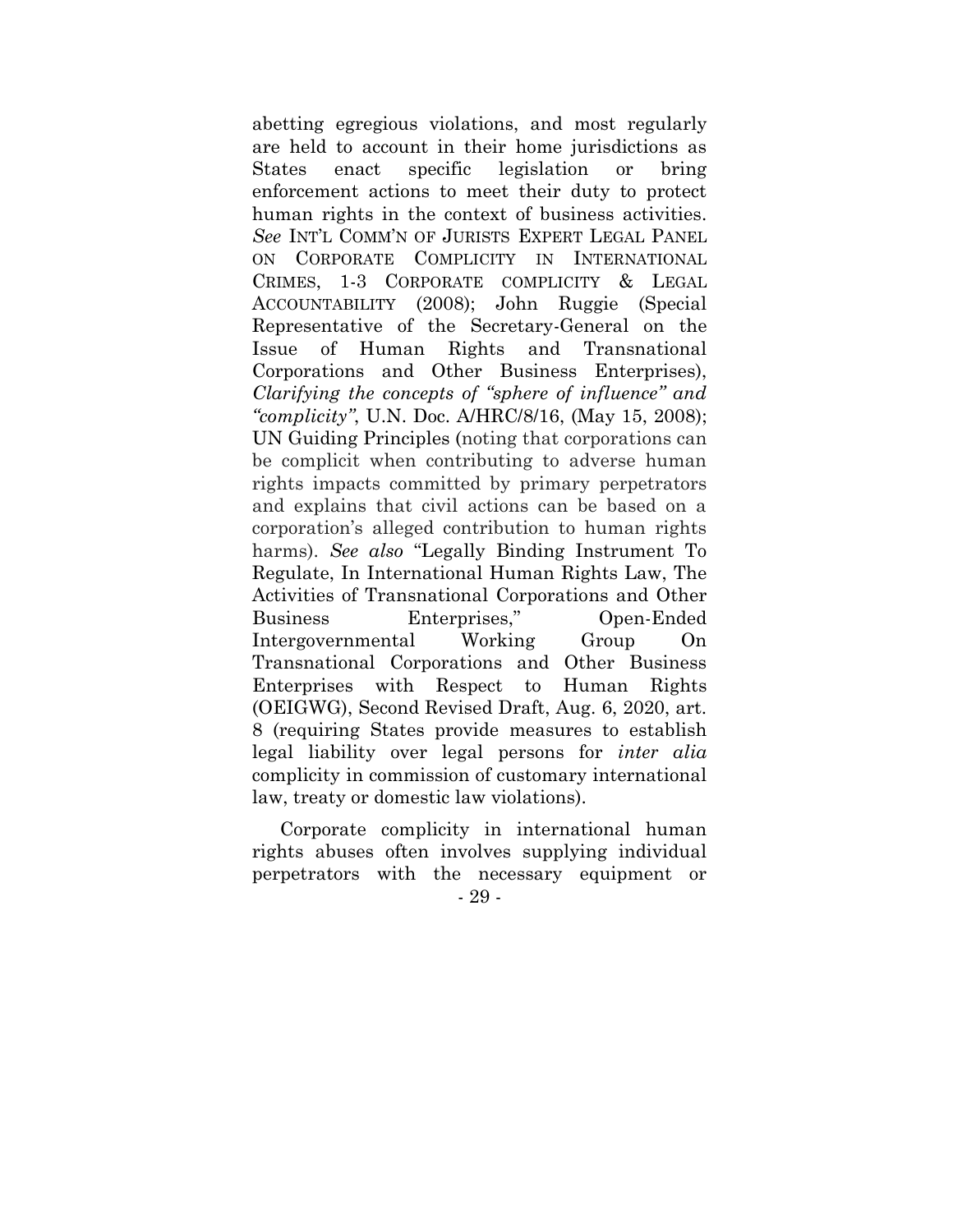support to carry out the atrocity. To that end, countries have enacted or strengthened domestic laws to hold corporations and corporate actors accountable through complicity theories, including aiding and abetting. *See, e.g.,* International Crimes Act 2003 (Wet Internationale Misdaden), article 2(2) (Neth.) (prohibits the commission of war crimes and crimes against humanity by Dutch nationals and companies including acts that amount to complicity in crimes, such as the facilitation or the aiding and abetting of crimes). The French Penal Code imposes corporate liability in cases where legal persons contributed some form of assistance in the commencement of international crimes.<sup>32</sup> Investigations against French companies have been initiated under this law, including, including against Qosmos, a French company, alleged to be complicit in acts of torture in Syria. *See also* Alstom-Veolia case, Cour d'appel [CA] [regional court of appeal] Versailles, 3e ch., Mar. 22, 2013 (Fr.).

Corporations have been held to account for their role in aiding and abetting or otherwise being complicit in human rights violations in their home state through civil actions and criminal investigations. *See, e.g., Guerrero v. Monterrico Metals plc,* [2009] EWHC 2475 (tort action against U.K. based mining business Monterrico Metals and

- 30 -

<sup>32</sup> French Penal Code of 31 December 2005, Act 2004-204 of 9 March 2004; Re: Criminal liability of private law legal entities under French law and Extraterritoriality of the laws applicable to them: Review of the situation and discussion of issues, (Ministère des Affaires étrangères, Human Rights Coordination Mission, 5 June 2006), 5 June 2006, p. 1. (Human Rights Coordination Mission).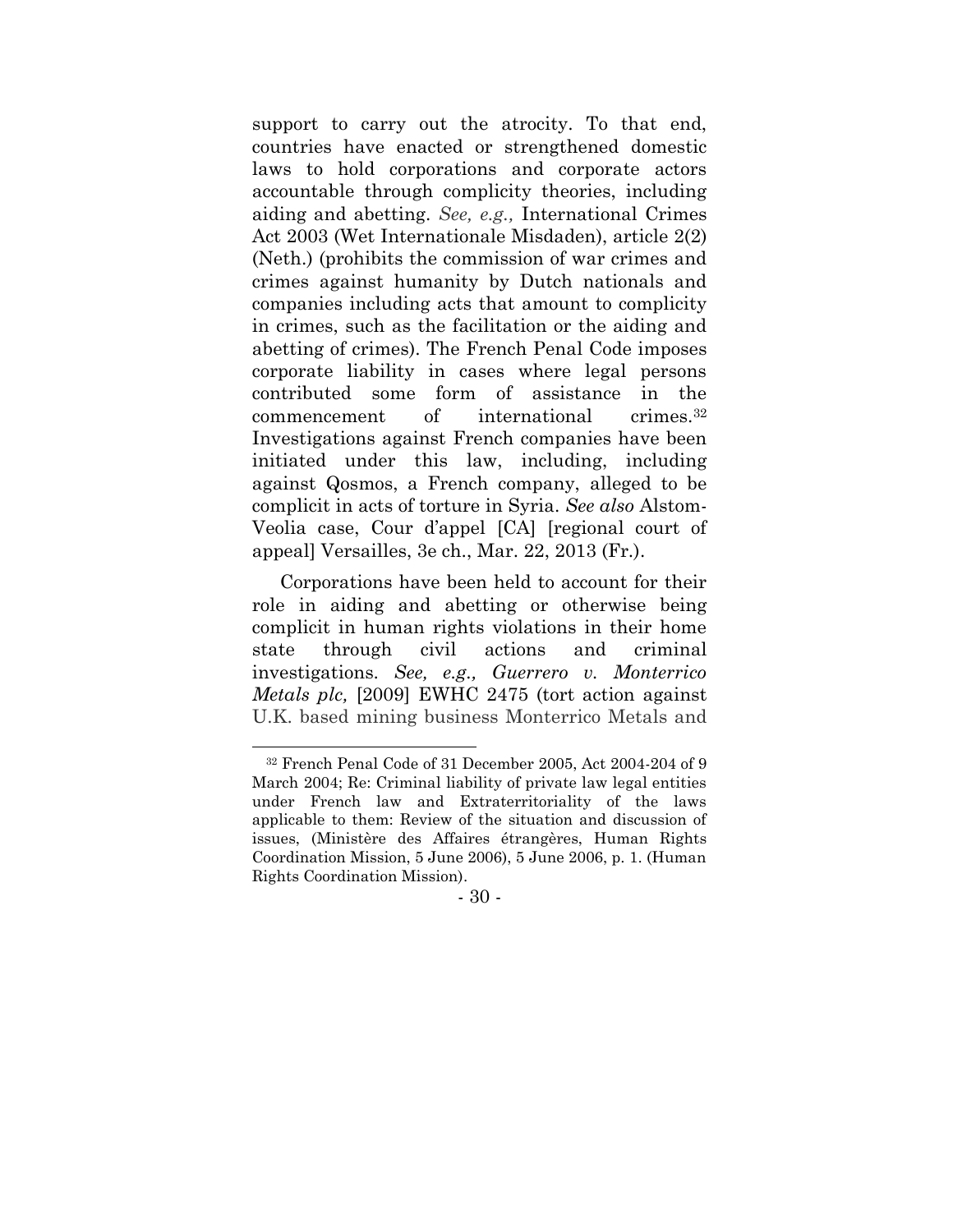its Peruvian subsidiary, Rio Blanco Copper, alleging complicity in violence against protesters of their mining project); *Nevsun Resources Ltd. v. Araya*, [2020] SCC 5 (Can.), para. 113 ("it is not "plain and obvious" that corporations today enjoy a blanket exclusion under customary international law from direct liability for violations of "obligatory, definable, and universal norms of international law", or indirect liability for their involvement in [...] "complicity offenses").

#### **CONCLUSION**

For the foregoing reasons, the decision of the court below should be upheld.

Respectfully submitted,

KATHERINE GALLAGHER *Counsel of Record* CENTER FOR CONSTITUTIONAL RIGHTS 666 Broadway, 7th floor New York, NY 10012 (212) 614-6455 kgallagher@ccrjustice.org

Dated: October 21, 2020

- 31 -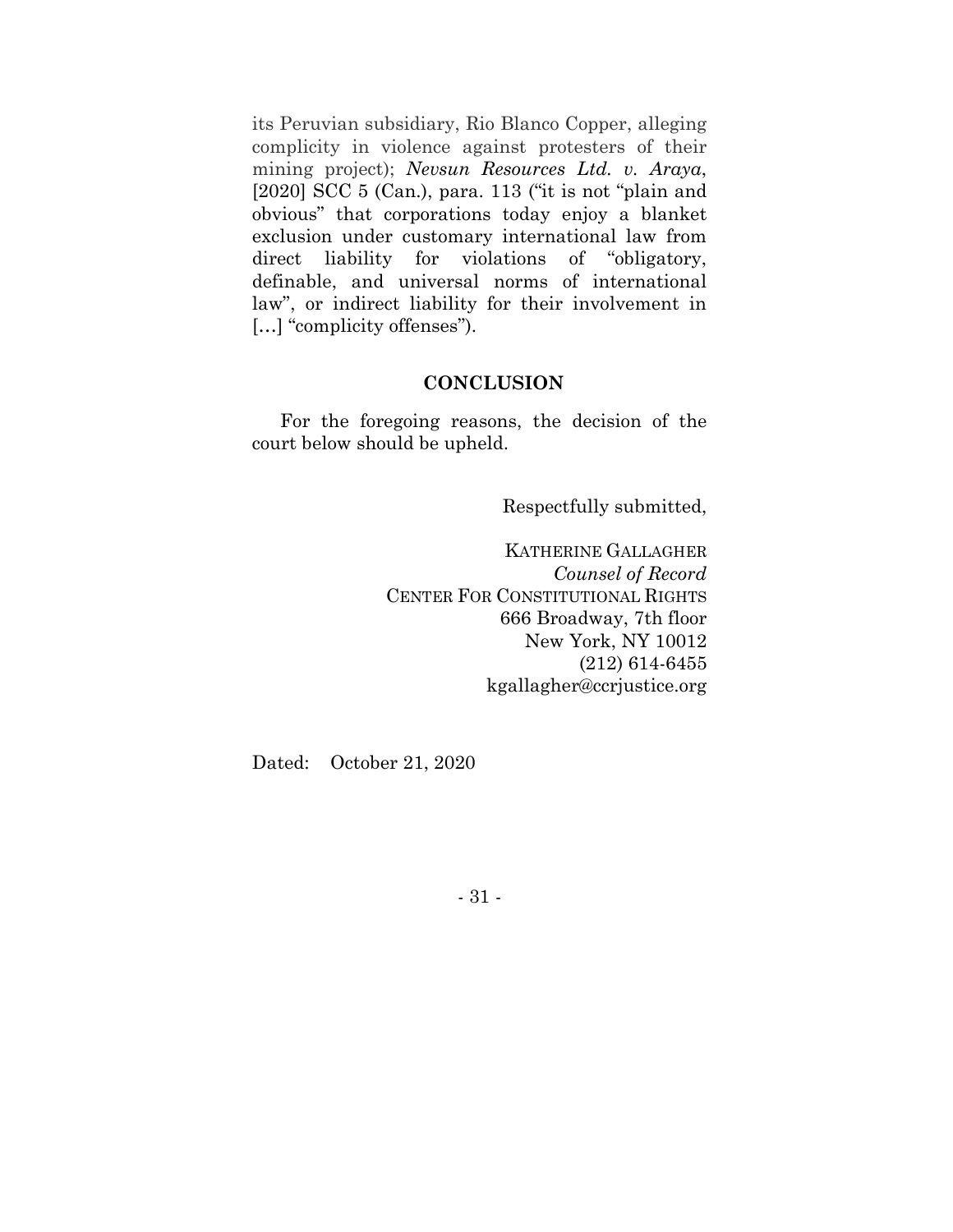#### **APPENDIX A - LIST OF** *AMICI CURIAE*

**Asociacion Pro derechos Humanos – APRODEH** (Peru)

#### **ALTSEAN-Burma**

**Canadian Lawyers for International Human Rights** (Canada)

**Canadian Network on Corporate Accountability** (Canada)

**Center for Constitutional Rights** (United States)

**European Center for Constitutional and Human Rights** (Germany)

**Global Rights Compliance LLP** (Ukraine/United Kingdom)

**Global Witness** (United Kingdom, with offices in Washington, D.C. and Brussels)

#### **Human Rights Law Network** (India)

**International Association of Democratic Lawyers** (Secretariat in Belgium, with members in more than 90 countries)

**International Commission for Labor Rights** (United States)

A1